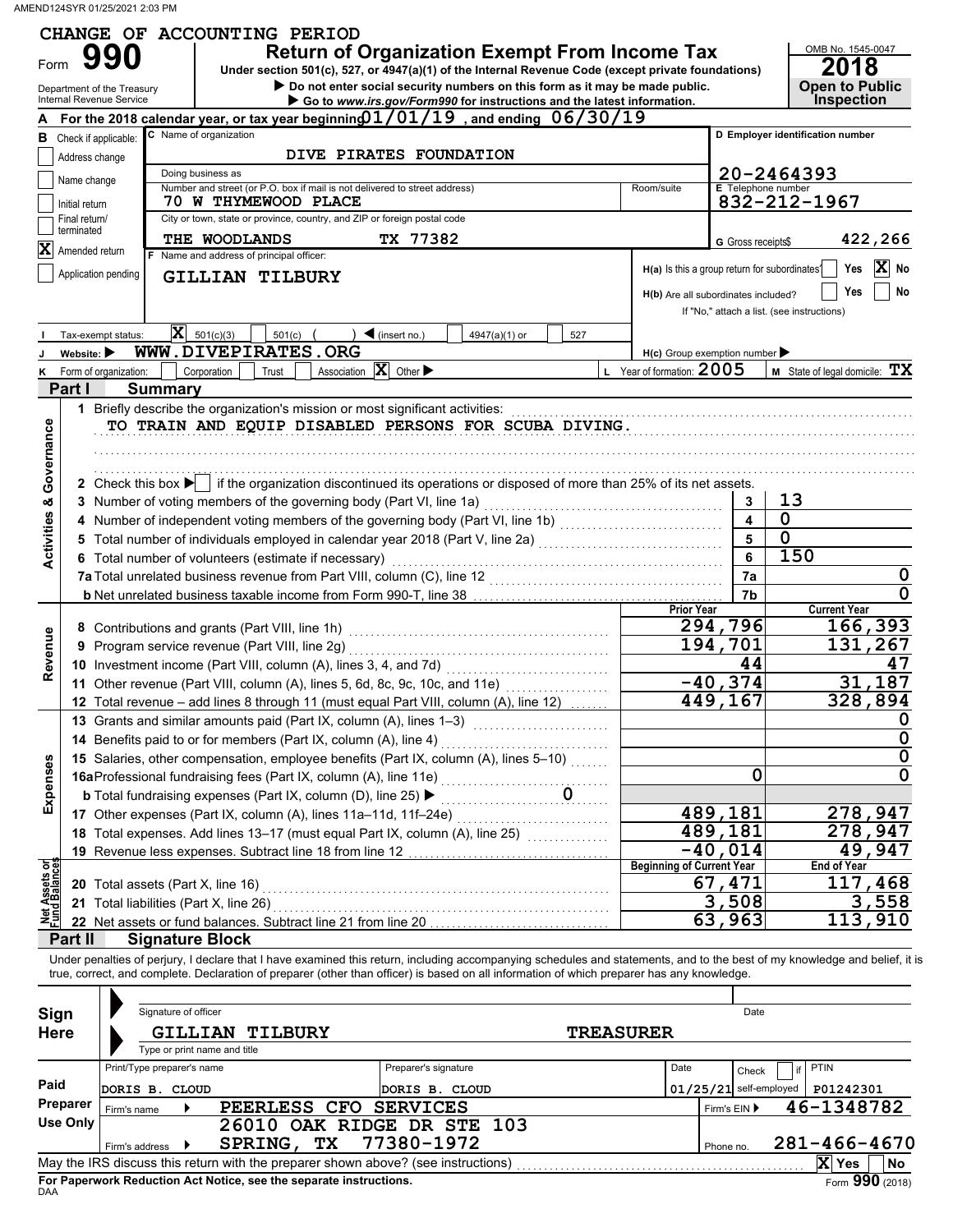|              | Form 990 (2018) DIVE PIRATES FOUNDATION                                                                      |                                                     | 20-2464393                                                                                                                     | Page 2                                                  |
|--------------|--------------------------------------------------------------------------------------------------------------|-----------------------------------------------------|--------------------------------------------------------------------------------------------------------------------------------|---------------------------------------------------------|
|              | Part III                                                                                                     | <b>Statement of Program Service Accomplishments</b> |                                                                                                                                |                                                         |
|              |                                                                                                              |                                                     | Check if Schedule O contains a response or note to any line in this Part III [11] [11] [11] [11] [11] [11] [1                  |                                                         |
|              | 1 Briefly describe the organization's mission:                                                               |                                                     |                                                                                                                                |                                                         |
|              | TO TRAIN AND EQUIP DISABLED PERSONS FOR SCUBA DIVING.                                                        |                                                     |                                                                                                                                |                                                         |
|              |                                                                                                              |                                                     |                                                                                                                                |                                                         |
|              |                                                                                                              |                                                     |                                                                                                                                |                                                         |
|              |                                                                                                              |                                                     |                                                                                                                                |                                                         |
|              |                                                                                                              |                                                     |                                                                                                                                |                                                         |
| $\mathbf{2}$ | Did the organization undertake any significant program services during the year which were not listed on the |                                                     |                                                                                                                                |                                                         |
|              | prior Form 990 or 990-EZ?                                                                                    |                                                     |                                                                                                                                | $\Box$ Yes $\overline{X}$ No                            |
|              | If "Yes," describe these new services on Schedule O.                                                         |                                                     |                                                                                                                                |                                                         |
| 3            | Did the organization cease conducting, or make significant changes in how it conducts, any program           |                                                     |                                                                                                                                |                                                         |
|              | services?                                                                                                    |                                                     |                                                                                                                                | $\overline{\phantom{x}}$ Yes $\overline{\textbf{X}}$ No |
|              | If "Yes," describe these changes on Schedule O.                                                              |                                                     |                                                                                                                                |                                                         |
| 4            |                                                                                                              |                                                     | Describe the organization's program service accomplishments for each of its three largest program services, as measured by     |                                                         |
|              |                                                                                                              |                                                     | expenses. Section 501(c)(3) and 501(c)(4) organizations are required to report the amount of grants and allocations to others, |                                                         |
|              | the total expenses, and revenue, if any, for each program service reported.                                  |                                                     |                                                                                                                                |                                                         |
|              |                                                                                                              |                                                     |                                                                                                                                |                                                         |
|              | 4a (Code:<br>) (Expenses \$                                                                                  | $165$ , $956$ including grants of\$                 | ) (Revenue \$                                                                                                                  | $194,700$ )                                             |
|              |                                                                                                              |                                                     | PURCHASED EQUIPMENT FOR ADAPTIVE DIVING & PROVIDED TRAVEL ASSISTANCE FOR                                                       |                                                         |
|              | ADAPTIVE DIVE TRAINING.                                                                                      |                                                     |                                                                                                                                |                                                         |
|              |                                                                                                              |                                                     |                                                                                                                                |                                                         |
|              |                                                                                                              |                                                     |                                                                                                                                |                                                         |
|              |                                                                                                              |                                                     |                                                                                                                                |                                                         |
|              |                                                                                                              |                                                     |                                                                                                                                |                                                         |
|              |                                                                                                              |                                                     |                                                                                                                                |                                                         |
|              |                                                                                                              |                                                     |                                                                                                                                |                                                         |
|              |                                                                                                              |                                                     |                                                                                                                                |                                                         |
|              |                                                                                                              |                                                     |                                                                                                                                |                                                         |
|              |                                                                                                              |                                                     |                                                                                                                                |                                                         |
|              |                                                                                                              |                                                     |                                                                                                                                |                                                         |
|              |                                                                                                              |                                                     |                                                                                                                                |                                                         |
|              |                                                                                                              |                                                     |                                                                                                                                |                                                         |
|              |                                                                                                              |                                                     |                                                                                                                                |                                                         |
|              |                                                                                                              |                                                     |                                                                                                                                |                                                         |
|              | N/A                                                                                                          |                                                     |                                                                                                                                |                                                         |
|              |                                                                                                              |                                                     |                                                                                                                                |                                                         |
|              |                                                                                                              |                                                     |                                                                                                                                |                                                         |
|              |                                                                                                              |                                                     |                                                                                                                                |                                                         |
|              |                                                                                                              |                                                     |                                                                                                                                |                                                         |
|              |                                                                                                              |                                                     |                                                                                                                                |                                                         |
|              |                                                                                                              |                                                     |                                                                                                                                |                                                         |
|              |                                                                                                              |                                                     |                                                                                                                                |                                                         |
|              |                                                                                                              |                                                     |                                                                                                                                |                                                         |
|              |                                                                                                              |                                                     |                                                                                                                                |                                                         |
|              |                                                                                                              |                                                     |                                                                                                                                |                                                         |
|              |                                                                                                              |                                                     |                                                                                                                                |                                                         |
|              |                                                                                                              |                                                     |                                                                                                                                |                                                         |
|              | 4c (Code:<br>$(\mathsf{Expenses}\$ \$                                                                        | $\ldots$ including grants of \$                     | ) (Revenue \$                                                                                                                  |                                                         |
|              | N/A                                                                                                          |                                                     |                                                                                                                                |                                                         |
|              |                                                                                                              |                                                     |                                                                                                                                |                                                         |
|              |                                                                                                              |                                                     |                                                                                                                                |                                                         |
|              |                                                                                                              |                                                     |                                                                                                                                |                                                         |
|              |                                                                                                              |                                                     |                                                                                                                                |                                                         |
|              |                                                                                                              |                                                     |                                                                                                                                |                                                         |
|              |                                                                                                              |                                                     |                                                                                                                                |                                                         |
|              |                                                                                                              |                                                     |                                                                                                                                |                                                         |
|              |                                                                                                              |                                                     |                                                                                                                                |                                                         |
|              |                                                                                                              |                                                     |                                                                                                                                |                                                         |
|              |                                                                                                              |                                                     |                                                                                                                                |                                                         |
|              |                                                                                                              |                                                     |                                                                                                                                |                                                         |
|              |                                                                                                              |                                                     |                                                                                                                                |                                                         |
|              | 4d Other program services (Describe in Schedule O.)                                                          |                                                     |                                                                                                                                |                                                         |
|              | (Expenses \$<br>4e Total program service expenses >                                                          | including grants of\$<br>165,956                    | (Revenue \$                                                                                                                    |                                                         |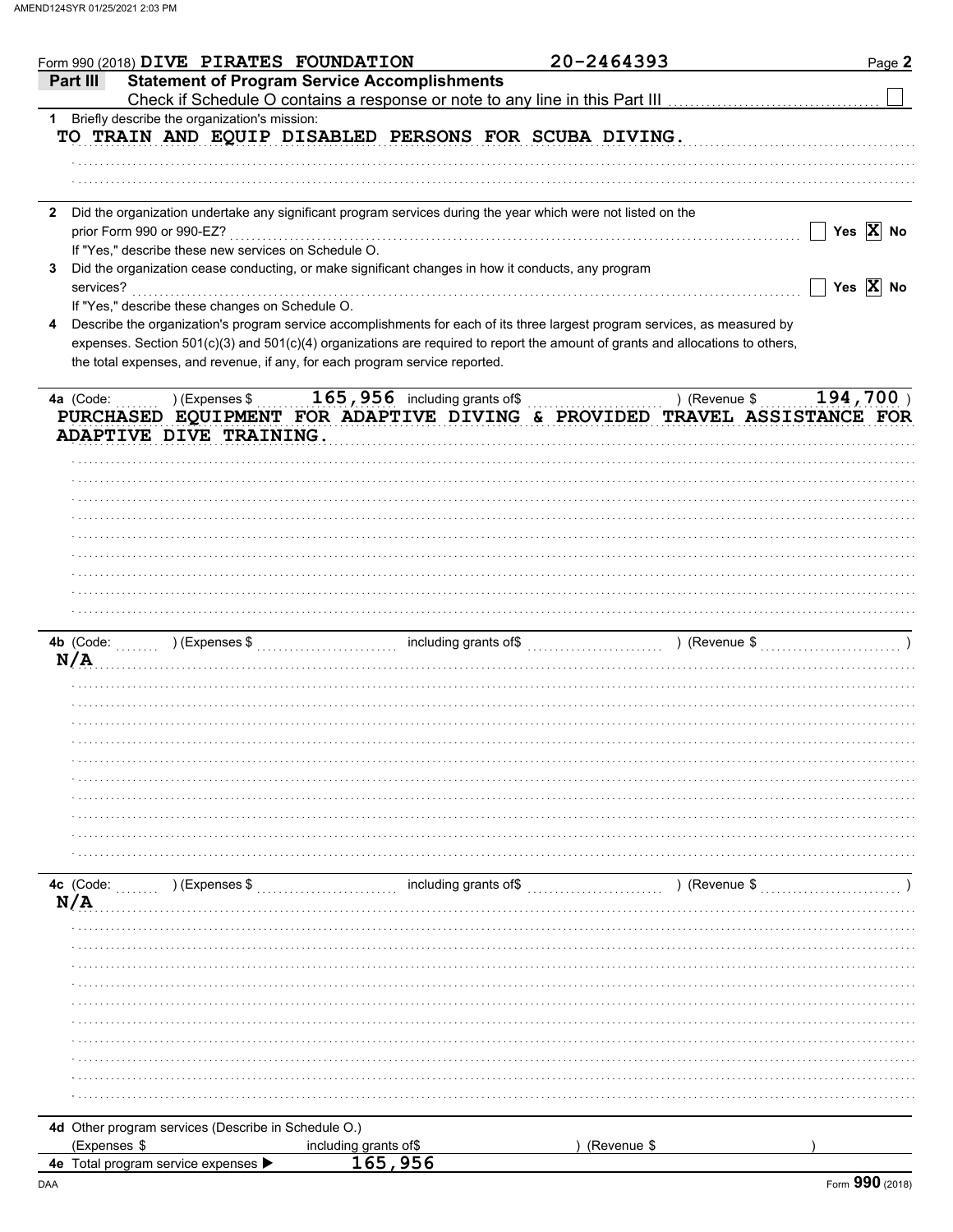### **Part IV Checklist of Required Schedules** Form 990 (2018) Page **3 DIVE PIRATES FOUNDATION 20-2464393**

|     |                                                                                                                                                                                                                             |                | Yes         | No          |
|-----|-----------------------------------------------------------------------------------------------------------------------------------------------------------------------------------------------------------------------------|----------------|-------------|-------------|
| 1   | Is the organization described in section 501(c)(3) or 4947(a)(1) (other than a private foundation)? If "Yes,"                                                                                                               |                |             |             |
|     | complete Schedule A                                                                                                                                                                                                         | 1              | X           |             |
| 2   | Is the organization required to complete Schedule B, Schedule of Contributors (see instructions)?                                                                                                                           | $\mathbf{2}$   |             | X           |
| 3   | Did the organization engage in direct or indirect political campaign activities on behalf of or in opposition to                                                                                                            |                |             |             |
|     | candidates for public office? If "Yes," complete Schedule C, Part I                                                                                                                                                         | 3              |             | X           |
| 4   | Section 501(c)(3) organizations. Did the organization engage in lobbying activities, or have a section 501(h)                                                                                                               |                |             |             |
|     | election in effect during the tax year? If "Yes," complete Schedule C, Part II                                                                                                                                              | 4              |             | X           |
| 5   | Is the organization a section $501(c)(4)$ , $501(c)(5)$ , or $501(c)(6)$ organization that receives membership dues,                                                                                                        |                |             |             |
|     | assessments, or similar amounts as defined in Revenue Procedure 98-19? If "Yes," complete Schedule C, Part III                                                                                                              | 5              |             | X           |
| 6   | Did the organization maintain any donor advised funds or any similar funds or accounts for which donors                                                                                                                     |                |             |             |
|     | have the right to provide advice on the distribution or investment of amounts in such funds or accounts? If                                                                                                                 |                |             |             |
|     | "Yes," complete Schedule D, Part I                                                                                                                                                                                          | 6              |             | X           |
| 7   | Did the organization receive or hold a conservation easement, including easements to preserve open space,                                                                                                                   | $\overline{7}$ |             | X           |
| 8   | the environment, historic land areas, or historic structures? If "Yes," complete Schedule D, Part II<br>Did the organization maintain collections of works of art, historical treasures, or other similar assets? If "Yes," |                |             |             |
|     | complete Schedule D. Part III                                                                                                                                                                                               | 8              |             | X           |
| 9   | Did the organization report an amount in Part X, line 21, for escrow or custodial account liability, serve as a                                                                                                             |                |             |             |
|     | custodian for amounts not listed in Part X; or provide credit counseling, debt management, credit repair, or                                                                                                                |                |             |             |
|     | debt negotiation services? If "Yes," complete Schedule D, Part IV                                                                                                                                                           | 9              |             | X           |
| 10  | Did the organization, directly or through a related organization, hold assets in temporarily restricted                                                                                                                     |                |             |             |
|     | endowments, permanent endowments, or quasi-endowments? If "Yes," complete Schedule D, Part V                                                                                                                                | 10             |             | X           |
| 11  | If the organization's answer to any of the following questions is "Yes," then complete Schedule D, Parts VI,                                                                                                                |                |             |             |
|     | VII, VIII, IX, or X as applicable.                                                                                                                                                                                          |                |             |             |
| a   | Did the organization report an amount for land, buildings, and equipment in Part X, line 10? If "Yes,"                                                                                                                      |                |             |             |
|     | complete Schedule D, Part VI                                                                                                                                                                                                | 11a            |             | X           |
|     | <b>b</b> Did the organization report an amount for investments—other securities in Part X, line 12 that is 5% or more                                                                                                       |                |             |             |
|     | of its total assets reported in Part X, line 16? If "Yes," complete Schedule D, Part VII                                                                                                                                    | 11b            |             | X           |
| c   | Did the organization report an amount for investments—program related in Part X, line 13 that is 5% or more                                                                                                                 |                |             |             |
|     | of its total assets reported in Part X, line 16? If "Yes," complete Schedule D, Part VIII                                                                                                                                   | 11c            |             | X           |
| d   | Did the organization report an amount for other assets in Part X, line 15 that is 5% or more of its total assets                                                                                                            |                |             |             |
|     | reported in Part X, line 16? If "Yes," complete Schedule D, Part IX                                                                                                                                                         | <b>11d</b>     |             | X           |
|     | Did the organization report an amount for other liabilities in Part X, line 25? If "Yes," complete Schedule D, Part X                                                                                                       | 11e            | $\mathbf x$ |             |
| f   | Did the organization's separate or consolidated financial statements for the tax year include a footnote that addresses                                                                                                     |                |             |             |
|     | the organization's liability for uncertain tax positions under FIN 48 (ASC 740)? If "Yes," complete Schedule D, Part X                                                                                                      | 11f            |             | X           |
|     | 12a Did the organization obtain separate, independent audited financial statements for the tax year? If "Yes," complete                                                                                                     |                |             |             |
|     |                                                                                                                                                                                                                             | 12a            |             | X           |
|     | Was the organization included in consolidated, independent audited financial statements for the tax year? If                                                                                                                |                |             |             |
|     | "Yes," and if the organization answered "No" to line 12a, then completing Schedule D, Parts XI and XII is optional                                                                                                          | 12b            |             | X           |
| 13  |                                                                                                                                                                                                                             | 13             |             | X           |
| 14a | Did the organization maintain an office, employees, or agents outside of the United States?                                                                                                                                 | 14a            |             | $\mathbf x$ |
| b   | Did the organization have aggregate revenues or expenses of more than \$10,000 from grantmaking,                                                                                                                            |                |             |             |
|     | fundraising, business, investment, and program service activities outside the United States, or aggregate                                                                                                                   |                |             |             |
| 15  | foreign investments valued at \$100,000 or more? If "Yes," complete Schedule F, Parts I and IV                                                                                                                              | 14b            |             | X           |
|     | Did the organization report on Part IX, column (A), line 3, more than \$5,000 of grants or other assistance to or<br>for any foreign organization? If "Yes," complete Schedule F, Parts II and IV                           | 15             |             | X           |
| 16  | Did the organization report on Part IX, column (A), line 3, more than \$5,000 of aggregate grants or other                                                                                                                  |                |             |             |
|     | assistance to or for foreign individuals? If "Yes," complete Schedule F, Parts III and IV                                                                                                                                   | 16             |             | X           |
| 17  | Did the organization report a total of more than \$15,000 of expenses for professional fundraising services on                                                                                                              |                |             |             |
|     | Part IX, column (A), lines 6 and 11e? If "Yes," complete Schedule G, Part I (see instructions) [[[[[[[[[[[[[[                                                                                                               | 17             |             | X           |
| 18  | Did the organization report more than \$15,000 total of fundraising event gross income and contributions on                                                                                                                 |                |             |             |
|     | Part VIII, lines 1c and 8a? If "Yes," complete Schedule G, Part II                                                                                                                                                          | 18             | X           |             |
| 19  | Did the organization report more than \$15,000 of gross income from gaming activities on Part VIII, line 9a?                                                                                                                |                |             |             |
|     |                                                                                                                                                                                                                             | 19             |             | X           |
| 20a | Did the organization operate one or more hospital facilities? If "Yes," complete Schedule H                                                                                                                                 | 20a            |             | $\mathbf x$ |
| b   |                                                                                                                                                                                                                             | 20b            |             |             |
| 21  | Did the organization report more than \$5,000 of grants or other assistance to any domestic organization or                                                                                                                 |                |             |             |
|     |                                                                                                                                                                                                                             | 21             |             | X           |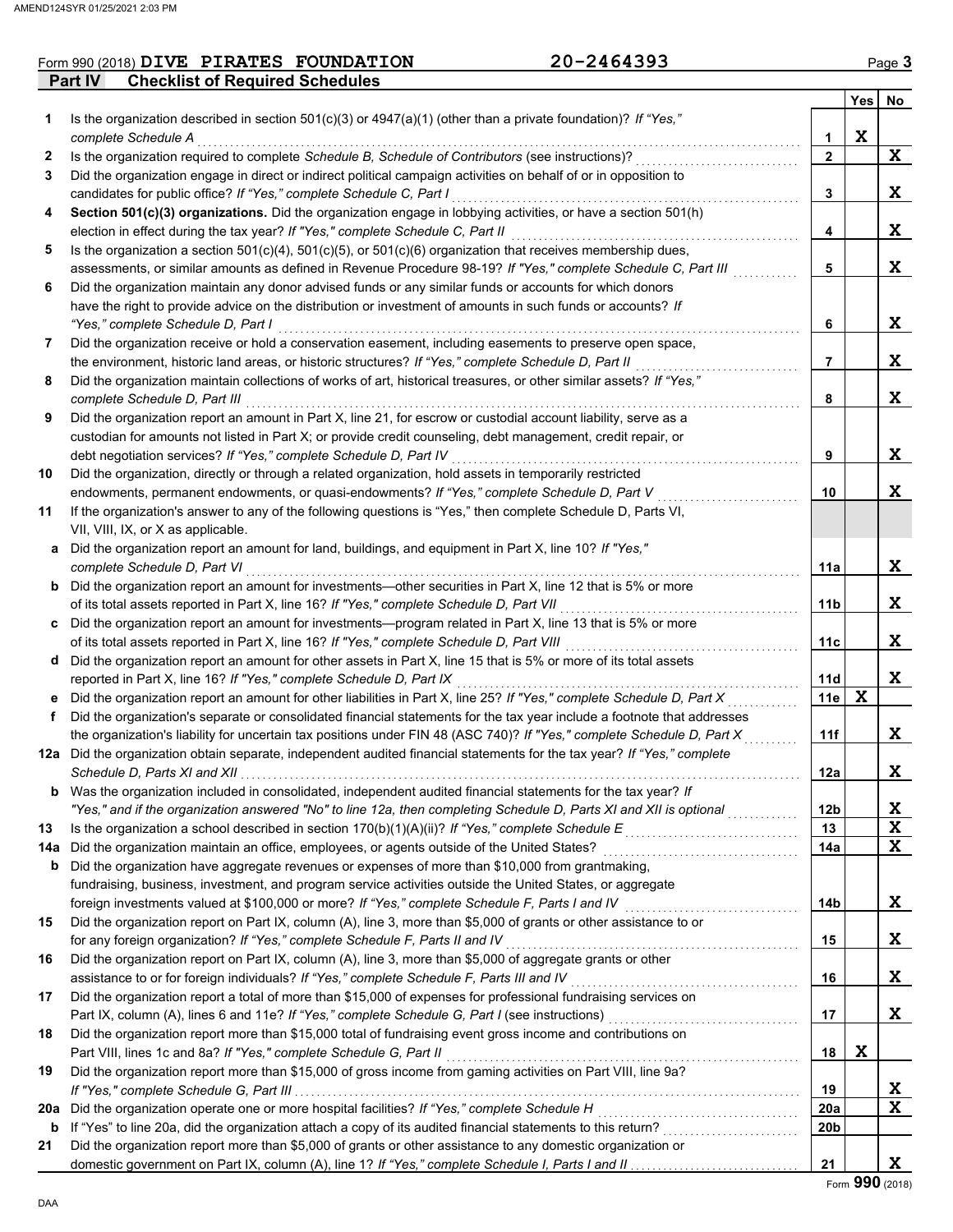|     | Form 990 (2018) DIVE PIRATES FOUNDATION                                                                                                                                                                                  | 20-2464393 |                |                  |                 |             | Page 4 |  |  |  |
|-----|--------------------------------------------------------------------------------------------------------------------------------------------------------------------------------------------------------------------------|------------|----------------|------------------|-----------------|-------------|--------|--|--|--|
|     | <b>Checklist of Required Schedules (continued)</b><br><b>Part IV</b>                                                                                                                                                     |            |                |                  |                 |             |        |  |  |  |
|     |                                                                                                                                                                                                                          |            |                |                  |                 | Yes         | No     |  |  |  |
| 22  | Did the organization report more than \$5,000 of grants or other assistance to or for domestic individuals on                                                                                                            |            |                |                  |                 |             |        |  |  |  |
|     | Part IX, column (A), line 2? If "Yes," complete Schedule I, Parts I and III                                                                                                                                              |            |                |                  | 22              |             | X      |  |  |  |
| 23  | Did the organization answer "Yes" to Part VII, Section A, line 3, 4, or 5 about compensation of the                                                                                                                      |            |                |                  |                 |             |        |  |  |  |
|     | organization's current and former officers, directors, trustees, key employees, and highest compensated                                                                                                                  |            |                |                  |                 |             |        |  |  |  |
|     | employees? If "Yes," complete Schedule J                                                                                                                                                                                 |            |                |                  | 23              |             | X      |  |  |  |
|     | 24a Did the organization have a tax-exempt bond issue with an outstanding principal amount of more than<br>\$100,000 as of the last day of the year, that was issued after December 31, 2002? If "Yes," answer lines 24b |            |                |                  |                 |             |        |  |  |  |
|     | through 24d and complete Schedule K. If "No," go to line 25a                                                                                                                                                             |            |                |                  | 24a             |             | X      |  |  |  |
| b   | Did the organization invest any proceeds of tax-exempt bonds beyond a temporary period exception?                                                                                                                        |            |                |                  | 24 <sub>b</sub> |             |        |  |  |  |
|     | c Did the organization maintain an escrow account other than a refunding escrow at any time during the year                                                                                                              |            |                |                  |                 |             |        |  |  |  |
|     | to defease any tax-exempt bonds?                                                                                                                                                                                         |            |                |                  | 24c             |             |        |  |  |  |
|     | d Did the organization act as an "on behalf of" issuer for bonds outstanding at any time during the year?                                                                                                                |            |                |                  | 24d             |             |        |  |  |  |
|     | 25a Section 501(c)(3), 501(c)(4), and 501(c)(29) organizations. Did the organization engage in an excess benefit                                                                                                         |            |                |                  |                 |             |        |  |  |  |
|     | transaction with a disqualified person during the year? If "Yes," complete Schedule L, Part I                                                                                                                            |            |                |                  | 25a             |             | X      |  |  |  |
| b   | Is the organization aware that it engaged in an excess benefit transaction with a disqualified person in a prior                                                                                                         |            |                |                  |                 |             |        |  |  |  |
|     | year, and that the transaction has not been reported on any of the organization's prior Forms 990 or 990-EZ?                                                                                                             |            |                |                  |                 |             |        |  |  |  |
|     | If "Yes," complete Schedule L, Part I                                                                                                                                                                                    |            |                |                  | 25 <sub>b</sub> |             | X      |  |  |  |
| 26  | Did the organization report any amount on Part X, line 5, 6, or 22 for receivables from or payables to any                                                                                                               |            |                |                  |                 |             |        |  |  |  |
|     | current or former officers, directors, trustees, key employees, highest compensated employees, or                                                                                                                        |            |                |                  |                 |             |        |  |  |  |
|     | disqualified persons? If "Yes," complete Schedule L, Part II                                                                                                                                                             |            |                |                  | 26              |             | X      |  |  |  |
| 27  | Did the organization provide a grant or other assistance to an officer, director, trustee, key employee,                                                                                                                 |            |                |                  |                 |             |        |  |  |  |
|     | substantial contributor or employee thereof, a grant selection committee member, or to a 35% controlled                                                                                                                  |            |                |                  |                 |             |        |  |  |  |
|     | entity or family member of any of these persons? If "Yes," complete Schedule L, Part III                                                                                                                                 |            |                |                  | 27              |             | X      |  |  |  |
| 28  | Was the organization a party to a business transaction with one of the following parties (see Schedule L,                                                                                                                |            |                |                  |                 |             |        |  |  |  |
|     | Part IV instructions for applicable filing thresholds, conditions, and exceptions):                                                                                                                                      |            |                |                  |                 |             |        |  |  |  |
| а   | A current or former officer, director, trustee, or key employee? If "Yes," complete Schedule L, Part IV                                                                                                                  |            |                |                  | 28a             |             | X      |  |  |  |
| b   | A family member of a current or former officer, director, trustee, or key employee? If "Yes," complete                                                                                                                   |            |                |                  |                 |             |        |  |  |  |
|     | Schedule L, Part IV                                                                                                                                                                                                      |            |                |                  | 28b             |             | X      |  |  |  |
| c   | An entity of which a current or former officer, director, trustee, or key employee (or a family member thereof)                                                                                                          |            |                |                  |                 |             |        |  |  |  |
|     | was an officer, director, trustee, or direct or indirect owner? If "Yes," complete Schedule L, Part IV                                                                                                                   |            |                |                  | 28c             |             | X      |  |  |  |
| 29  | Did the organization receive more than \$25,000 in non-cash contributions? If "Yes," complete Schedule M                                                                                                                 |            |                |                  | 29              | $\mathbf x$ |        |  |  |  |
| 30  | Did the organization receive contributions of art, historical treasures, or other similar assets, or qualified                                                                                                           |            |                |                  |                 |             |        |  |  |  |
|     | conservation contributions? If "Yes," complete Schedule M                                                                                                                                                                |            |                |                  | 30              |             | X      |  |  |  |
| 31  | Did the organization liquidate, terminate, or dissolve and cease operations? If "Yes," complete Schedule N, Part I                                                                                                       |            |                |                  | 31              |             | X      |  |  |  |
|     | Did the organization sell, exchange, dispose of, or transfer more than 25% of its net assets? If "Yes,"                                                                                                                  |            |                |                  |                 |             |        |  |  |  |
|     | complete Schedule N, Part II                                                                                                                                                                                             |            |                |                  | 32              |             | X      |  |  |  |
| 33  | Did the organization own 100% of an entity disregarded as separate from the organization under Regulations                                                                                                               |            |                |                  |                 |             |        |  |  |  |
|     | sections 301.7701-2 and 301.7701-3? If "Yes," complete Schedule R, Part I<br>Was the organization related to any tax-exempt or taxable entity? If "Yes," complete Schedule R, Part II, III,                              |            |                |                  | 33              |             | X      |  |  |  |
| 34  | or IV, and Part V, line 1                                                                                                                                                                                                |            |                |                  | 34              |             | X      |  |  |  |
| 35а | Did the organization have a controlled entity within the meaning of section 512(b)(13)?                                                                                                                                  |            |                |                  | 35a             |             | X      |  |  |  |
| b   | If "Yes" to line 35a, did the organization receive any payment from or engage in any transaction with a                                                                                                                  |            |                |                  |                 |             |        |  |  |  |
|     | controlled entity within the meaning of section 512(b)(13)? If "Yes," complete Schedule R, Part V, line 2                                                                                                                |            |                |                  | 35b             |             |        |  |  |  |
| 36  | Section 501(c)(3) organizations. Did the organization make any transfers to an exempt non-charitable                                                                                                                     |            |                |                  |                 |             |        |  |  |  |
|     | related organization? If "Yes," complete Schedule R, Part V, line 2                                                                                                                                                      |            |                |                  | 36              |             | X      |  |  |  |
| 37  | Did the organization conduct more than 5% of its activities through an entity that is not a related organization                                                                                                         |            |                |                  |                 |             |        |  |  |  |
|     | and that is treated as a partnership for federal income tax purposes? If "Yes," complete Schedule R, Part VI                                                                                                             |            |                |                  | 37              |             | Χ      |  |  |  |
| 38  | Did the organization complete Schedule O and provide explanations in Schedule O for Part VI, lines 11b and                                                                                                               |            |                |                  |                 |             |        |  |  |  |
|     | 19? Note. All Form 990 filers are required to complete Schedule O.                                                                                                                                                       |            |                |                  | 38              |             | X      |  |  |  |
|     | <b>Statements Regarding Other IRS Filings and Tax Compliance</b><br>Part V                                                                                                                                               |            |                |                  |                 |             |        |  |  |  |
|     | Check if Schedule O contains a response or note to any line in this Part V                                                                                                                                               |            |                |                  |                 |             |        |  |  |  |
|     |                                                                                                                                                                                                                          |            |                |                  |                 | Yes         | No     |  |  |  |
| 1a  | Enter the number reported in Box 3 of Form 1096. Enter -0- if not applicable                                                                                                                                             |            | 1a             | $\boldsymbol{0}$ |                 |             |        |  |  |  |
| b   | Enter the number of Forms W-2G included in line 1a. Enter -0- if not applicable                                                                                                                                          |            | 1 <sub>b</sub> | $\mathbf 0$      |                 |             |        |  |  |  |
| c   | Did the organization comply with backup withholding rules for reportable payments to vendors and                                                                                                                         |            |                |                  |                 |             |        |  |  |  |
|     |                                                                                                                                                                                                                          |            |                |                  | 1c              |             | X      |  |  |  |
|     |                                                                                                                                                                                                                          |            |                |                  |                 | nnn         |        |  |  |  |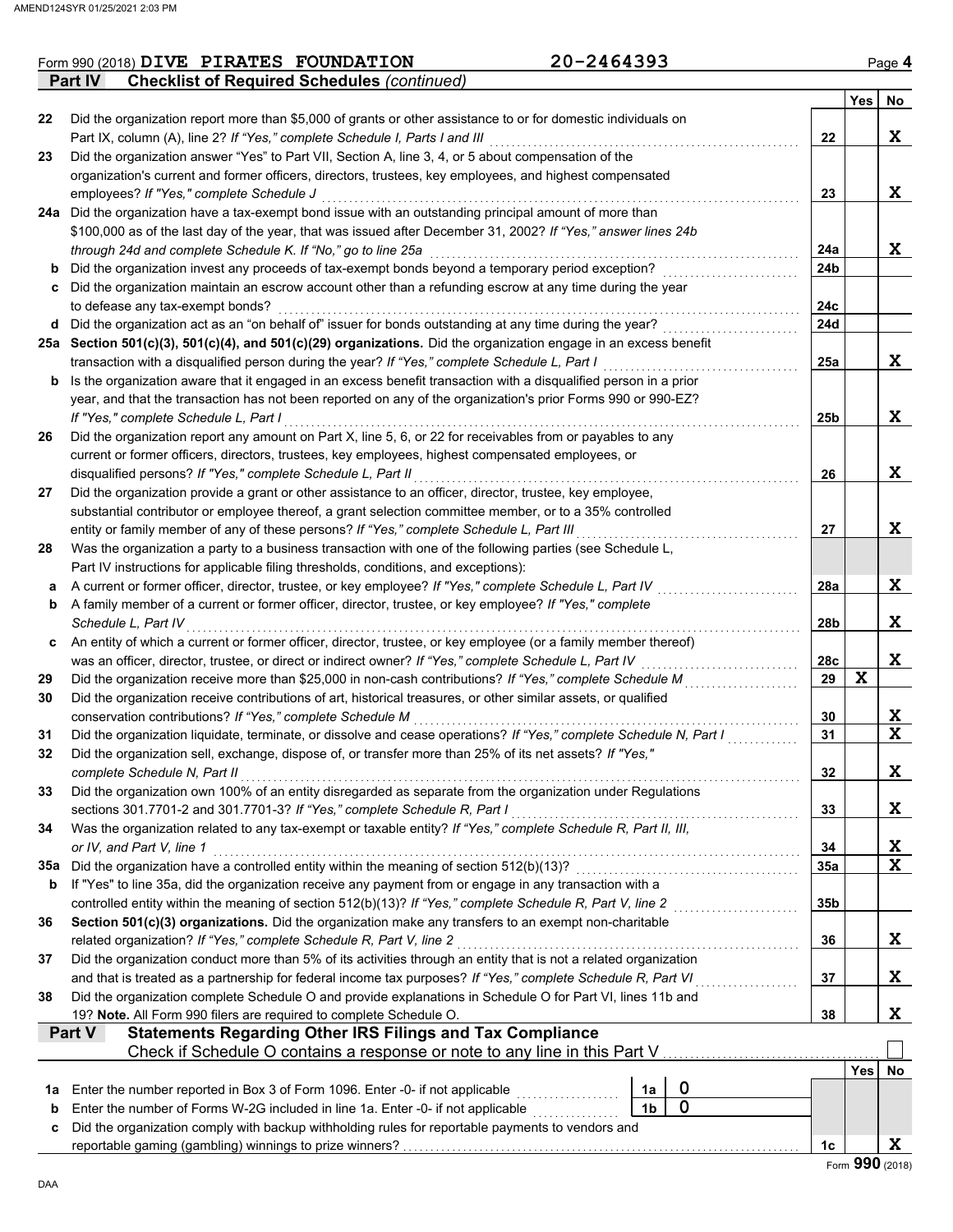|     | Form 990 (2018) DIVE PIRATES FOUNDATION                                                                                            | 20-2464393        |                | Page 5      |
|-----|------------------------------------------------------------------------------------------------------------------------------------|-------------------|----------------|-------------|
|     | Statements Regarding Other IRS Filings and Tax Compliance (continued)<br><b>Part V</b>                                             |                   |                |             |
|     |                                                                                                                                    |                   |                | Yes No      |
|     | 2a Enter the number of employees reported on Form W-3, Transmittal of Wage and Tax                                                 |                   |                |             |
|     | Statements, filed for the calendar year ending with or within the year covered by this return                                      | $\mathbf 0$<br>2a |                |             |
| b   | If at least one is reported on line 2a, did the organization file all required federal employment tax returns?                     |                   | 2b             |             |
|     | Note. If the sum of lines 1a and 2a is greater than 250, you may be required to e-file (see instructions)                          |                   |                |             |
| За  | Did the organization have unrelated business gross income of \$1,000 or more during the year?                                      |                   | 3a             | X           |
| b   | If "Yes," has it filed a Form 990-T for this year? If "No" to line 3b, provide an explanation in Schedule O                        |                   | 3 <sub>b</sub> |             |
| 4a  | At any time during the calendar year, did the organization have an interest in, or a signature or other authority over,            |                   |                |             |
|     | a financial account in a foreign country (such as a bank account, securities account, or other financial account)?                 |                   | 4a             | X           |
|     | <b>b</b> If "Yes," enter the name of the foreign country: ▶                                                                        |                   |                |             |
|     | See instructions for filing requirements for FinCEN Form 114, Report of Foreign Bank and Financial Accounts (FBAR).                |                   |                |             |
| 5a  | Was the organization a party to a prohibited tax shelter transaction at any time during the tax year?                              |                   | 5a             | X           |
| b   | Did any taxable party notify the organization that it was or is a party to a prohibited tax shelter transaction?                   |                   | 5 <sub>b</sub> | $\mathbf x$ |
| c   | If "Yes" to line 5a or 5b, did the organization file Form 8886-T?                                                                  |                   | 5c             |             |
| 6а  | Does the organization have annual gross receipts that are normally greater than \$100,000, and did the                             |                   |                |             |
|     | organization solicit any contributions that were not tax deductible as charitable contributions?                                   |                   | 6a             | X           |
| b   | If "Yes," did the organization include with every solicitation an express statement that such contributions or                     |                   |                |             |
|     | gifts were not tax deductible?                                                                                                     |                   | 6b             |             |
| 7   | Organizations that may receive deductible contributions under section 170(c).                                                      |                   |                |             |
| а   | Did the organization receive a payment in excess of \$75 made partly as a contribution and partly for goods                        |                   |                |             |
|     | and services provided to the payor?                                                                                                |                   | 7а             |             |
| b   | If "Yes," did the organization notify the donor of the value of the goods or services provided?                                    |                   | 7b             |             |
| c   | Did the organization sell, exchange, or otherwise dispose of tangible personal property for which it was                           |                   |                |             |
|     | required to file Form 8282?                                                                                                        |                   | 7c             |             |
| d   | If "Yes," indicate the number of Forms 8282 filed during the year                                                                  | 7d                |                |             |
| е   | Did the organization receive any funds, directly or indirectly, to pay premiums on a personal benefit contract?                    |                   | 7e             |             |
| f   | Did the organization, during the year, pay premiums, directly or indirectly, on a personal benefit contract?                       |                   | 7f             |             |
| g   | If the organization received a contribution of qualified intellectual property, did the organization file Form 8899 as required?   |                   | 7g             |             |
| h   | If the organization received a contribution of cars, boats, airplanes, or other vehicles, did the organization file a Form 1098-C? |                   | 7h             |             |
| 8   | Sponsoring organizations maintaining donor advised funds. Did a donor advised fund maintained by the                               |                   |                |             |
|     | sponsoring organization have excess business holdings at any time during the year?                                                 |                   | 8              |             |
| 9   | Sponsoring organizations maintaining donor advised funds.                                                                          |                   |                |             |
| а   | Did the sponsoring organization make any taxable distributions under section 4966?                                                 |                   | 9a             |             |
| b   | Did the sponsoring organization make a distribution to a donor, donor advisor, or related person?                                  |                   | 9b             |             |
| 10  | Section 501(c)(7) organizations. Enter:                                                                                            |                   |                |             |
|     | Initiation fees and capital contributions included on Part VIII, line 12                                                           | 10a               |                |             |
| b   | Gross receipts, included on Form 990, Part VIII, line 12, for public use of club facilities                                        | 10b               |                |             |
| 11  | Section 501(c)(12) organizations. Enter:                                                                                           |                   |                |             |
| a   | Gross income from members or shareholders                                                                                          | 11a               |                |             |
| b   | Gross income from other sources (Do not net amounts due or paid to other sources                                                   |                   |                |             |
|     | against amounts due or received from them.)                                                                                        | 11 <sub>b</sub>   |                |             |
| 12a | Section 4947(a)(1) non-exempt charitable trusts. Is the organization filing Form 990 in lieu of Form 1041?                         |                   | 12a            |             |
| b   | If "Yes," enter the amount of tax-exempt interest received or accrued during the year                                              | 12b               |                |             |
| 13  | Section 501(c)(29) qualified nonprofit health insurance issuers.                                                                   |                   |                |             |
| а   | Is the organization licensed to issue qualified health plans in more than one state?                                               |                   | 13a            |             |
|     | Note. See the instructions for additional information the organization must report on Schedule O.                                  |                   |                |             |
| b   | Enter the amount of reserves the organization is required to maintain by the states in which                                       |                   |                |             |
|     | the organization is licensed to issue qualified health plans                                                                       | 13b               |                |             |
| c   | Enter the amount of reserves on hand                                                                                               | 13 <sub>c</sub>   |                |             |
| 14a | Did the organization receive any payments for indoor tanning services during the tax year?                                         |                   | 14a            | X           |
| b   | If "Yes," has it filed a Form 720 to report these payments? If "No," provide an explanation in Schedule O                          |                   | 14b            |             |
| 15  | Is the organization subject to the section 4960 tax on payment(s) of more than \$1,000,000 in remuneration or                      |                   |                |             |
|     | excess parachute payment(s) during the year?                                                                                       |                   | 15             | X           |
|     | If "Yes," see instructions and file Form 4720, Schedule N.                                                                         |                   |                |             |
| 16  | Is the organization an educational institution subject to the section 4968 excise tax on net investment income?                    |                   | 16             | X           |
|     | If "Yes," complete Form 4720, Schedule O.                                                                                          |                   |                |             |
|     |                                                                                                                                    |                   |                |             |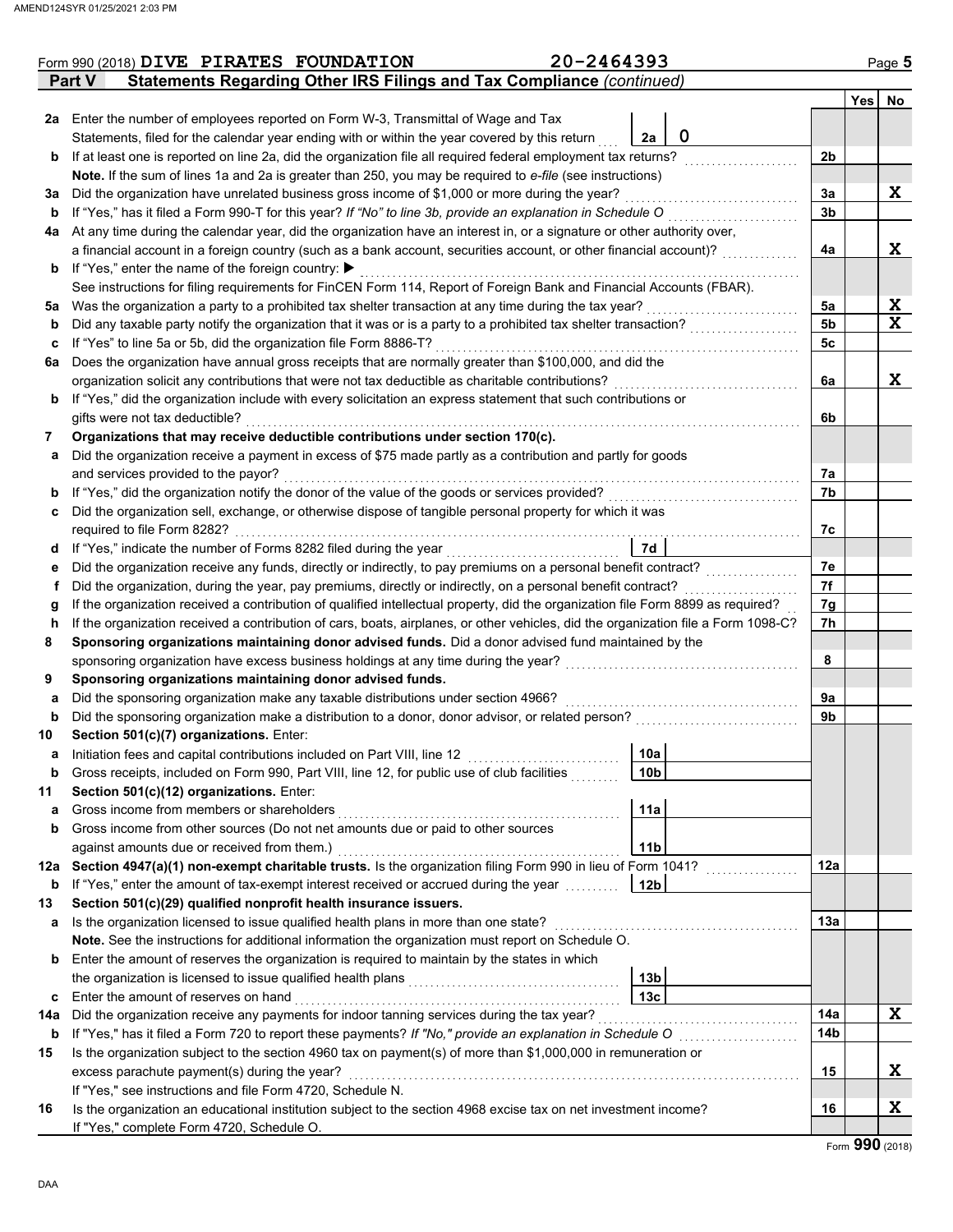|     | 20-2464393<br>Form 990 (2018) DIVE PIRATES FOUNDATION                                                                               |    |    |                 |             | Page $6$                |
|-----|-------------------------------------------------------------------------------------------------------------------------------------|----|----|-----------------|-------------|-------------------------|
|     | <b>Part VI</b><br>Governance, Management, and Disclosure For each "Yes" response to lines 2 through 7b below, and for a "No"        |    |    |                 |             |                         |
|     | response to line 8a, 8b, or 10b below, describe the circumstances, processes, or changes in Schedule O. See instructions.           |    |    |                 |             |                         |
|     | Check if Schedule O contains a response or note to any line in this Part VI                                                         |    |    |                 |             | $ \mathbf{X} $          |
|     | <b>Section A. Governing Body and Management</b>                                                                                     |    |    |                 |             |                         |
|     |                                                                                                                                     |    |    |                 | Yes         | No                      |
|     | <b>1a</b> Enter the number of voting members of the governing body at the end of the tax year                                       | 1a | 13 |                 |             |                         |
|     | If there are material differences in voting rights among members of the governing body, or                                          |    |    |                 |             |                         |
|     | if the governing body delegated broad authority to an executive committee or similar                                                |    |    |                 |             |                         |
|     | committee, explain in Schedule O.                                                                                                   |    |    |                 |             |                         |
|     | Enter the number of voting members included in line 1a, above, who are independent                                                  | 1b | 0  |                 |             |                         |
| 2   | Did any officer, director, trustee, or key employee have a family relationship or a business relationship with                      |    |    |                 |             |                         |
|     | any other officer, director, trustee, or key employee?                                                                              |    |    | 2               |             | X                       |
| 3   | Did the organization delegate control over management duties customarily performed by or under the direct                           |    |    |                 |             |                         |
|     | supervision of officers, directors, or trustees, or key employees to a management company or other person?                          |    |    | 3               |             | X                       |
| 4   | Did the organization make any significant changes to its governing documents since the prior Form 990 was filed?                    |    |    | 4               |             | $\overline{\mathbf{x}}$ |
| 5   | Did the organization become aware during the year of a significant diversion of the organization's assets?                          |    |    | 5               |             | $\overline{\mathbf{x}}$ |
| 6   | Did the organization have members or stockholders?                                                                                  |    |    | 6               |             | $\overline{\mathbf{x}}$ |
| 7a  | Did the organization have members, stockholders, or other persons who had the power to elect or appoint                             |    |    |                 |             |                         |
|     | one or more members of the governing body?                                                                                          |    |    | 7a              |             | X                       |
| b   | Are any governance decisions of the organization reserved to (or subject to approval by) members,                                   |    |    |                 |             |                         |
|     | stockholders, or persons other than the governing body?                                                                             |    |    | 7b              |             | X                       |
| 8   | Did the organization contemporaneously document the meetings held or written actions undertaken during the year by the following:   |    |    |                 |             |                         |
| а   | The governing body?                                                                                                                 |    |    | 8a              | X           |                         |
|     | Each committee with authority to act on behalf of the governing body?                                                               |    |    | 8b              | $\mathbf x$ |                         |
| 9   | Is there any officer, director, trustee, or key employee listed in Part VII, Section A, who cannot be reached at                    |    |    |                 |             |                         |
|     | the organization's mailing address? If "Yes," provide the names and addresses in Schedule O.                                        |    |    |                 |             | X                       |
|     | Section B. Policies (This Section B requests information about policies not required by the Internal Revenue Code.                  |    |    |                 |             |                         |
|     |                                                                                                                                     |    |    |                 | Yes         | No                      |
| 10a | Did the organization have local chapters, branches, or affiliates?                                                                  |    |    | 10a             |             | X                       |
|     | <b>b</b> If "Yes," did the organization have written policies and procedures governing the activities of such chapters,             |    |    |                 |             |                         |
|     | affiliates, and branches to ensure their operations are consistent with the organization's exempt purposes?                         |    |    | 10 <sub>b</sub> |             |                         |
| 11a | Has the organization provided a complete copy of this Form 990 to all members of its governing body before filing the form?         |    |    | 11a             |             | $\mathbf x$             |
| b   | Describe in Schedule O the process, if any, used by the organization to review this Form 990.                                       |    |    |                 |             |                         |
| 12a | Did the organization have a written conflict of interest policy? If "No," go to line 13                                             |    |    | 12a             |             | X                       |
| b   | Were officers, directors, or trustees, and key employees required to disclose annually interests that could give rise to conflicts? |    |    | 12 <sub>b</sub> |             |                         |
|     | Did the organization regularly and consistently monitor and enforce compliance with the policy? If "Yes,"                           |    |    |                 |             |                         |
|     | describe in Schedule O how this was done                                                                                            |    |    | 12c             |             |                         |
| 13  | Did the organization have a written whistleblower policy?                                                                           |    |    | 13              |             | X                       |
| 14  | Did the organization have a written document retention and destruction policy?                                                      |    |    | 14              |             | X                       |
| 15  | Did the process for determining compensation of the following persons include a review and approval by                              |    |    |                 |             |                         |
|     | independent persons, comparability data, and contemporaneous substantiation of the deliberation and decision?                       |    |    |                 |             |                         |
| а   | The organization's CEO, Executive Director, or top management official                                                              |    |    | 15a             |             | X                       |
| b   | Other officers or key employees of the organization                                                                                 |    |    | 15 <sub>b</sub> |             | X                       |
|     | If "Yes" to line 15a or 15b, describe the process in Schedule O (see instructions).                                                 |    |    |                 |             |                         |
|     | 16a Did the organization invest in, contribute assets to, or participate in a joint venture or similar arrangement                  |    |    |                 |             |                         |
|     | with a taxable entity during the year?                                                                                              |    |    | 16a             |             | X                       |
|     | b If "Yes," did the organization follow a written policy or procedure requiring the organization to evaluate its                    |    |    |                 |             |                         |
|     | participation in joint venture arrangements under applicable federal tax law, and take steps to safeguard the                       |    |    |                 |             |                         |
|     |                                                                                                                                     |    |    | 16b             |             |                         |
|     | <b>Section C. Disclosure</b>                                                                                                        |    |    |                 |             |                         |
| 17  | List the states with which a copy of this Form 990 is required to be filed $\triangleright$ NONE                                    |    |    |                 |             |                         |
| 18  | Section 6104 requires an organization to make its Forms 1023 (1024 or 1024-A if applicable), 990, and 990-T (Section 501(c)         |    |    |                 |             |                         |
|     | (3) sonly) available for public inspection. Indicate how you made these available. Check all that apply.                            |    |    |                 |             |                         |
|     | Own website<br>Another's website<br>Upon request<br>Other (explain in Schedule O)                                                   |    |    |                 |             |                         |
| 19  | Describe in Schedule O whether (and if so, how) the organization made its governing documents, conflict of interest policy, and     |    |    |                 |             |                         |
|     | financial statements available to the public during the tax year.                                                                   |    |    |                 |             |                         |
|     |                                                                                                                                     |    |    |                 |             |                         |

|  |  | 20 State the name, address, and telephone number of the person who possesses the organization's books and records $\blacktriangleright$ |  |
|--|--|-----------------------------------------------------------------------------------------------------------------------------------------|--|
|  |  |                                                                                                                                         |  |

### DIVE PIRATES FOUNDATION 70 W THYMEWOOD PLACE **THE WOODLANDS TX 77382 832-212-1967**

 $\blacksquare$   $\blacksquare$   $\blacksquare$   $\blacksquare$   $\blacksquare$   $\blacksquare$   $\blacksquare$   $\blacksquare$   $\blacksquare$   $\blacksquare$   $\blacksquare$   $\blacksquare$   $\blacksquare$   $\blacksquare$   $\blacksquare$   $\blacksquare$   $\blacksquare$   $\blacksquare$   $\blacksquare$   $\blacksquare$   $\blacksquare$   $\blacksquare$   $\blacksquare$   $\blacksquare$   $\blacksquare$   $\blacksquare$   $\blacksquare$   $\blacksquare$   $\blacksquare$   $\blacksquare$   $\blacksquare$   $\blacks$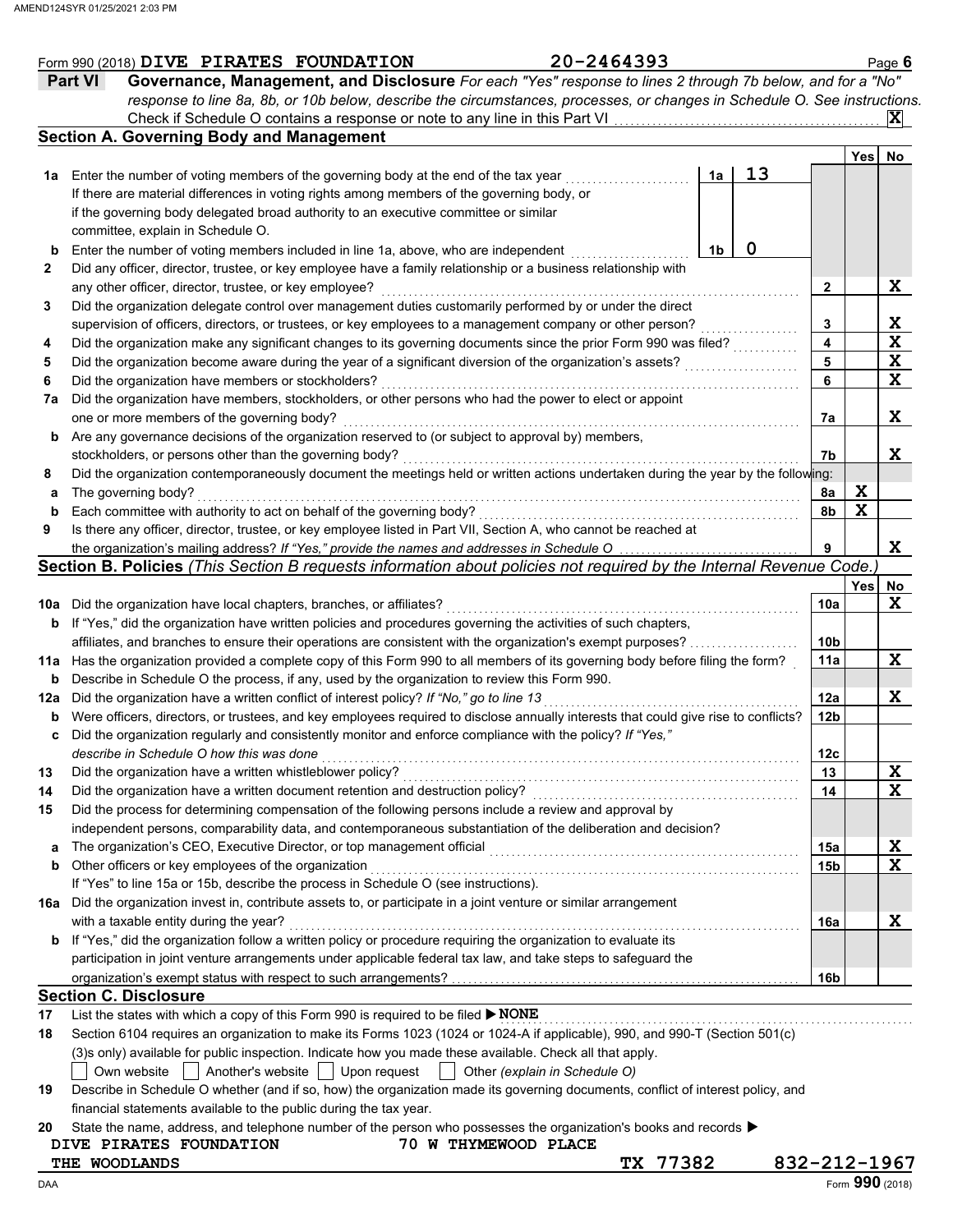|  | Form 990 (2018) DIVE PIRATES FOUNDATION | 20-2464393 | ⊇age |
|--|-----------------------------------------|------------|------|
|  |                                         |            |      |

| Part VII Compensation of Officers, Directors, Trustees, Key Employees, Highest Compensated Employees, and |
|-----------------------------------------------------------------------------------------------------------|
| <b>Independent Contractors</b>                                                                            |
| Check if Schedule O contains a response or note to any line in this Part VII                              |

#### **Section A. Officers, Directors, Trustees, Key Employees, and Highest Compensated Employees**

**1a** Complete this table for all persons required to be listed. Report compensation for the calendar year ending with or within the organization's tax year.

■ List all of the organization's **current** officers, directors, trustees (whether individuals or organizations), regardless of amount of compensation. Enter -0- in columns (D), (E), and (F) if no compensation was paid.

● List all of the organization's <mark>current</mark> key employees, if any. See instructions for definition of "key employee."<br>● List the organization's five **current** highest compensated employees (other than an officer, director, • List the organization's five current highest compensated employees (other than an officer, director, trustee, or key employee)

who received reportable compensation (Box 5 of Form W-2 and/or Box 7 of Form 1099-MISC) of more than \$100,000 from the organization and any related organizations.

• List all of the organization's **former** officers, key employees, and highest compensated employees who received more than<br>00,000 of reportable compensation from the organization and any related erganizations. \$100,000 of reportable compensation from the organization and any related organizations.

• List all of the organization's **former directors or trustees** that received, in the capacity as a former director or trustee of the organization, more than \$10,000 of reportable compensation from the organization and any related organizations. List persons in the following order: individual trustees or directors; institutional trustees; officers; key employees; highest

compensated employees; and former such persons.

Check this box if neither the organization nor any related organization compensated any current officer, director, or trustee. **X**

| (A)<br>Name and Title  | (B)<br>Average<br>hours per<br>week<br>(list any               |                                   |                       | Position       | (C)          | (do not check more than one<br>box, unless person is both an<br>officer and a director/trustee) | (D)<br>Reportable<br>compensation<br>from<br>the | (E)<br>Reportable<br>compensation from<br>related<br>organizations | (F)<br>Estimated<br>amount of<br>other<br>compensation   |
|------------------------|----------------------------------------------------------------|-----------------------------------|-----------------------|----------------|--------------|-------------------------------------------------------------------------------------------------|--------------------------------------------------|--------------------------------------------------------------------|----------------------------------------------------------|
|                        | hours for<br>related<br>organizations<br>below dotted<br>line) | Individual trustee<br>or director | Institutional trustee | <b>Officer</b> | Key employee | Former<br>Highest compensated<br>employee                                                       | organization<br>(W-2/1099-MISC)                  | (W-2/1099-MISC)                                                    | from the<br>organization<br>and related<br>organizations |
| (1) SOPHIE WIMBERLEY   |                                                                |                                   |                       |                |              |                                                                                                 |                                                  |                                                                    |                                                          |
| PRESIDENT              | 5.00<br>0.00                                                   | X                                 |                       |                |              |                                                                                                 | 0                                                | 0                                                                  | $\mathbf 0$                                              |
| (2) GARDINER HENDERSON |                                                                |                                   |                       |                |              |                                                                                                 |                                                  |                                                                    |                                                          |
| VICE PRESIDENT         | 5.00<br>0.00                                                   | X                                 |                       |                |              |                                                                                                 | 0                                                | 0                                                                  | $\mathbf 0$                                              |
| (3) GILLIAN TILBURY    |                                                                |                                   |                       |                |              |                                                                                                 |                                                  |                                                                    |                                                          |
|                        | 5.00                                                           |                                   |                       |                |              |                                                                                                 |                                                  |                                                                    |                                                          |
| <b>TREASURER</b>       | 0.00                                                           | X                                 |                       |                |              |                                                                                                 | 0                                                | 0                                                                  | $\mathbf 0$                                              |
| (4) HALLIE BYTH        |                                                                |                                   |                       |                |              |                                                                                                 |                                                  |                                                                    |                                                          |
| <b>SECRETARY</b>       | 5.00<br>0.00                                                   | $\mathbf x$                       |                       |                |              |                                                                                                 | 0                                                | 0                                                                  | $\mathbf 0$                                              |
| (5) BARBARA THOMPSON   |                                                                |                                   |                       |                |              |                                                                                                 |                                                  |                                                                    |                                                          |
|                        | 5.00                                                           |                                   |                       |                |              |                                                                                                 |                                                  |                                                                    |                                                          |
| <b>DIRECTOR</b>        | 0.00                                                           | X                                 |                       |                |              |                                                                                                 | 0                                                | 0                                                                  | $\mathbf 0$                                              |
| (6) JANEEN JUDAH       |                                                                |                                   |                       |                |              |                                                                                                 |                                                  |                                                                    |                                                          |
| <b>DIRECTOR</b>        | 5.00<br>0.00                                                   | $\mathbf X$                       |                       |                |              |                                                                                                 | 0                                                | 0                                                                  | $\mathbf 0$                                              |
| (7) ALLEN WEST         |                                                                |                                   |                       |                |              |                                                                                                 |                                                  |                                                                    |                                                          |
|                        | 5.00                                                           |                                   |                       |                |              |                                                                                                 |                                                  |                                                                    |                                                          |
| <b>DIRECTOR</b>        | 0.00                                                           | X                                 |                       |                |              |                                                                                                 | 0                                                | 0                                                                  | $\mathbf 0$                                              |
| (8) TYLER BRANDES      |                                                                |                                   |                       |                |              |                                                                                                 |                                                  |                                                                    |                                                          |
|                        | 5.00                                                           |                                   |                       |                |              |                                                                                                 |                                                  |                                                                    |                                                          |
| <b>DIRECTOR</b>        | 0.00                                                           | $\mathbf x$                       |                       |                |              |                                                                                                 | 0                                                | 0                                                                  | $\mathbf 0$                                              |
| (9) SEAN BARR          |                                                                |                                   |                       |                |              |                                                                                                 |                                                  |                                                                    |                                                          |
|                        | 5.00                                                           |                                   |                       |                |              |                                                                                                 |                                                  |                                                                    |                                                          |
| <b>DIRECTOR</b>        | 0.00                                                           | $\mathbf x$                       |                       |                |              |                                                                                                 | 0                                                | 0                                                                  | $\mathbf 0$                                              |
| (10) MARK FREDRICKSON  | 5.00                                                           |                                   |                       |                |              |                                                                                                 |                                                  |                                                                    |                                                          |
| <b>DIRECTOR</b>        | 0.00                                                           | X                                 |                       |                |              |                                                                                                 | 0                                                | 0                                                                  | $\mathbf 0$                                              |
| (11) D'ARTAGNON BEBEL  |                                                                |                                   |                       |                |              |                                                                                                 |                                                  |                                                                    |                                                          |
|                        | 5.00                                                           |                                   |                       |                |              |                                                                                                 |                                                  |                                                                    |                                                          |
| <b>DIRECTOR</b>        | 0.00                                                           | $\mathbf x$                       |                       |                |              |                                                                                                 | 0                                                | 0                                                                  | 0                                                        |
| DAA                    |                                                                |                                   |                       |                |              |                                                                                                 |                                                  |                                                                    | Form 990 (2018)                                          |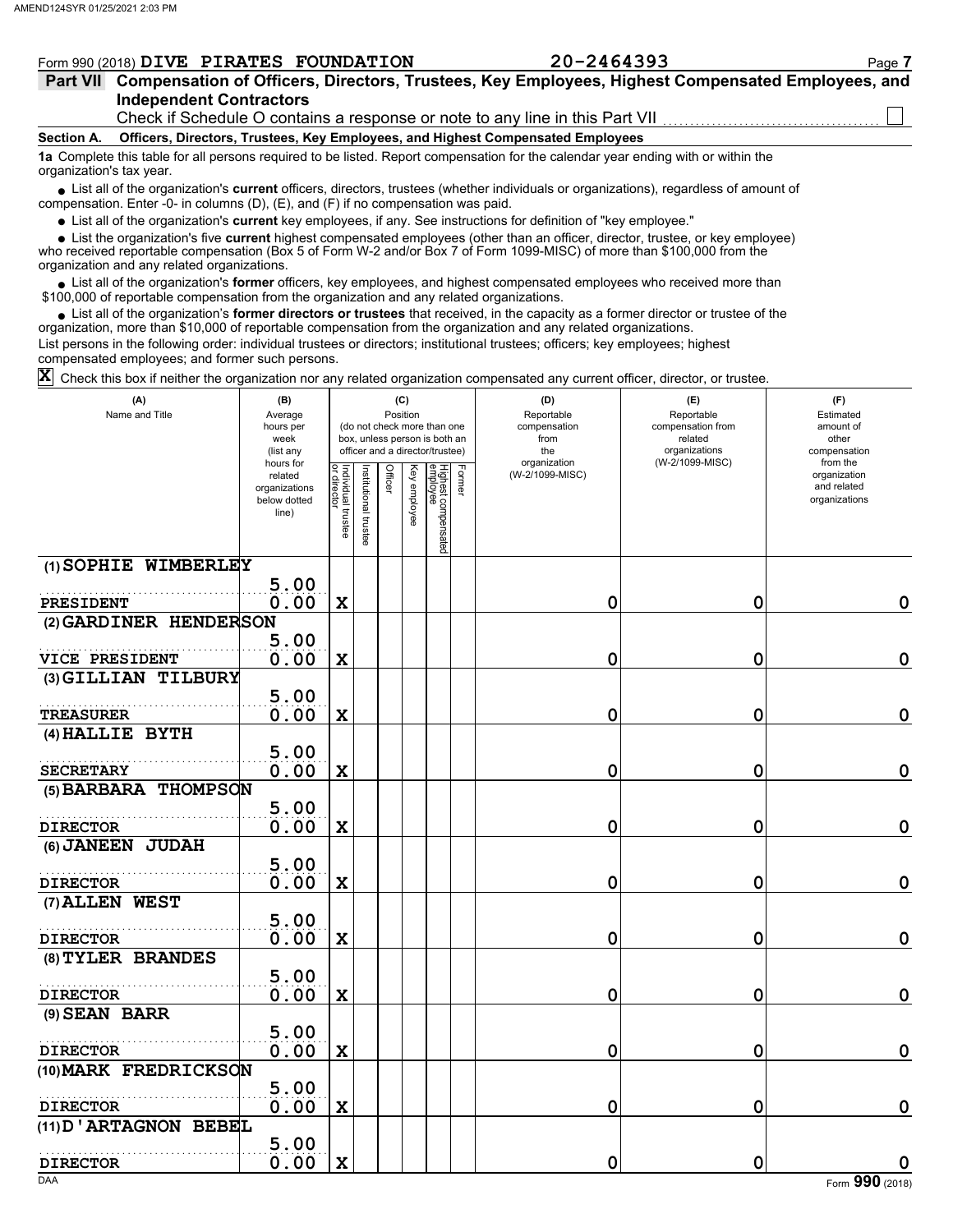| Form 990 (2018) DIVE PIRATES FOUNDATION                                                                                                                                                                                                                                                                                                                                                                              |                                                                |                                   |                       |                 |              |                                                                                                 |        | 20-2464393                                                                                             | Page 8                                                                                |                                                                    |  |
|----------------------------------------------------------------------------------------------------------------------------------------------------------------------------------------------------------------------------------------------------------------------------------------------------------------------------------------------------------------------------------------------------------------------|----------------------------------------------------------------|-----------------------------------|-----------------------|-----------------|--------------|-------------------------------------------------------------------------------------------------|--------|--------------------------------------------------------------------------------------------------------|---------------------------------------------------------------------------------------|--------------------------------------------------------------------|--|
| <b>Part VII</b>                                                                                                                                                                                                                                                                                                                                                                                                      |                                                                |                                   |                       |                 |              |                                                                                                 |        | Section A. Officers, Directors, Trustees, Key Employees, and Highest Compensated Employees (continued) |                                                                                       |                                                                    |  |
| (A)<br>Name and title                                                                                                                                                                                                                                                                                                                                                                                                | (B)<br>Average<br>hours per<br>week<br>(list any               |                                   |                       | (C)<br>Position |              | (do not check more than one<br>box, unless person is both an<br>officer and a director/trustee) |        | (D)<br>Reportable<br>compensation<br>from<br>the<br>organization                                       | (E)<br>Reportable<br>compensation from<br>related<br>organizations<br>(W-2/1099-MISC) | (F)<br>Estimated<br>amount of<br>other<br>compensation<br>from the |  |
|                                                                                                                                                                                                                                                                                                                                                                                                                      | hours for<br>related<br>organizations<br>below dotted<br>line) | Individual trustee<br>or director | Institutional trustee | Officer         | Key employee | Highest compensate<br>employee                                                                  | Former | (W-2/1099-MISC)                                                                                        |                                                                                       | organization<br>and related<br>organizations                       |  |
| (12)<br><b>ROBIN REYNOLDS</b>                                                                                                                                                                                                                                                                                                                                                                                        |                                                                |                                   |                       |                 |              |                                                                                                 |        |                                                                                                        |                                                                                       |                                                                    |  |
| <b>DIRECTOR</b>                                                                                                                                                                                                                                                                                                                                                                                                      | 5.00<br>0.00                                                   | $\mathbf X$                       |                       |                 |              |                                                                                                 |        | 0                                                                                                      | 0                                                                                     | 0                                                                  |  |
| CLAY MCCOLLOR<br>(13)                                                                                                                                                                                                                                                                                                                                                                                                |                                                                |                                   |                       |                 |              |                                                                                                 |        |                                                                                                        |                                                                                       |                                                                    |  |
|                                                                                                                                                                                                                                                                                                                                                                                                                      | 5.00                                                           |                                   |                       |                 |              |                                                                                                 |        |                                                                                                        |                                                                                       |                                                                    |  |
| <b>DIRECTOR</b>                                                                                                                                                                                                                                                                                                                                                                                                      | 0.00                                                           | $\mathbf X$                       |                       |                 |              |                                                                                                 |        | 0                                                                                                      | 0                                                                                     | $\mathbf 0$                                                        |  |
|                                                                                                                                                                                                                                                                                                                                                                                                                      |                                                                |                                   |                       |                 |              |                                                                                                 |        |                                                                                                        |                                                                                       |                                                                    |  |
|                                                                                                                                                                                                                                                                                                                                                                                                                      |                                                                |                                   |                       |                 |              |                                                                                                 |        |                                                                                                        |                                                                                       |                                                                    |  |
|                                                                                                                                                                                                                                                                                                                                                                                                                      |                                                                |                                   |                       |                 |              |                                                                                                 |        |                                                                                                        |                                                                                       |                                                                    |  |
|                                                                                                                                                                                                                                                                                                                                                                                                                      |                                                                |                                   |                       |                 |              |                                                                                                 |        |                                                                                                        |                                                                                       |                                                                    |  |
|                                                                                                                                                                                                                                                                                                                                                                                                                      |                                                                |                                   |                       |                 |              |                                                                                                 |        |                                                                                                        |                                                                                       |                                                                    |  |
|                                                                                                                                                                                                                                                                                                                                                                                                                      |                                                                |                                   |                       |                 |              |                                                                                                 |        |                                                                                                        |                                                                                       |                                                                    |  |
|                                                                                                                                                                                                                                                                                                                                                                                                                      |                                                                |                                   |                       |                 |              |                                                                                                 |        |                                                                                                        |                                                                                       |                                                                    |  |
| Total from continuation sheets to Part VII, Section A                                                                                                                                                                                                                                                                                                                                                                |                                                                |                                   |                       |                 |              |                                                                                                 |        |                                                                                                        |                                                                                       |                                                                    |  |
| Total number of individuals (including but not limited to those listed above) who received more than \$100,000 of<br>$\mathbf{2}$<br>reportable compensation from the organization $\mathbf{D}$                                                                                                                                                                                                                      |                                                                |                                   |                       |                 |              |                                                                                                 |        |                                                                                                        |                                                                                       |                                                                    |  |
| Did the organization list any former officer, director, or trustee, key employee, or highest compensated<br>3<br>employee on line 1a? If "Yes," complete Schedule J for such individual<br>For any individual listed on line 1a, is the sum of reportable compensation and other compensation from the<br>4<br>organization and related organizations greater than \$150,000? If "Yes," complete Schedule J for such |                                                                |                                   |                       |                 |              |                                                                                                 |        |                                                                                                        |                                                                                       | Yes<br>$\overline{N}$<br>X<br>3                                    |  |
| individual<br>narviauar<br>Did any person listed on line 1a receive or accrue compensation from any unrelated organization or individual<br>5                                                                                                                                                                                                                                                                        |                                                                |                                   |                       |                 |              |                                                                                                 |        |                                                                                                        |                                                                                       | X<br>4                                                             |  |
| for services rendered to the organization? If "Yes," complete Schedule J for such person<br><b>Section B. Independent Contractors</b>                                                                                                                                                                                                                                                                                |                                                                |                                   |                       |                 |              |                                                                                                 |        |                                                                                                        |                                                                                       | X<br>5                                                             |  |
| Complete this table for your five highest compensated independent contractors that received more than \$100,000 of<br>1                                                                                                                                                                                                                                                                                              |                                                                |                                   |                       |                 |              |                                                                                                 |        |                                                                                                        |                                                                                       |                                                                    |  |
| compensation from the organization. Report compensation for the calendar year ending with or within the organization's tax year.                                                                                                                                                                                                                                                                                     | (A)<br>Name and business address                               |                                   |                       |                 |              |                                                                                                 |        |                                                                                                        | (B)<br>Description of services                                                        | (C)<br>Compensation                                                |  |
|                                                                                                                                                                                                                                                                                                                                                                                                                      |                                                                |                                   |                       |                 |              |                                                                                                 |        |                                                                                                        |                                                                                       |                                                                    |  |
|                                                                                                                                                                                                                                                                                                                                                                                                                      |                                                                |                                   |                       |                 |              |                                                                                                 |        |                                                                                                        |                                                                                       |                                                                    |  |
|                                                                                                                                                                                                                                                                                                                                                                                                                      |                                                                |                                   |                       |                 |              |                                                                                                 |        |                                                                                                        |                                                                                       |                                                                    |  |
|                                                                                                                                                                                                                                                                                                                                                                                                                      |                                                                |                                   |                       |                 |              |                                                                                                 |        |                                                                                                        |                                                                                       |                                                                    |  |
| Total number of independent contractors (including but not limited to those listed above) who<br>2<br>received more than \$100,000 of compensation from the organization ▶                                                                                                                                                                                                                                           |                                                                |                                   |                       |                 |              |                                                                                                 |        |                                                                                                        | 0                                                                                     |                                                                    |  |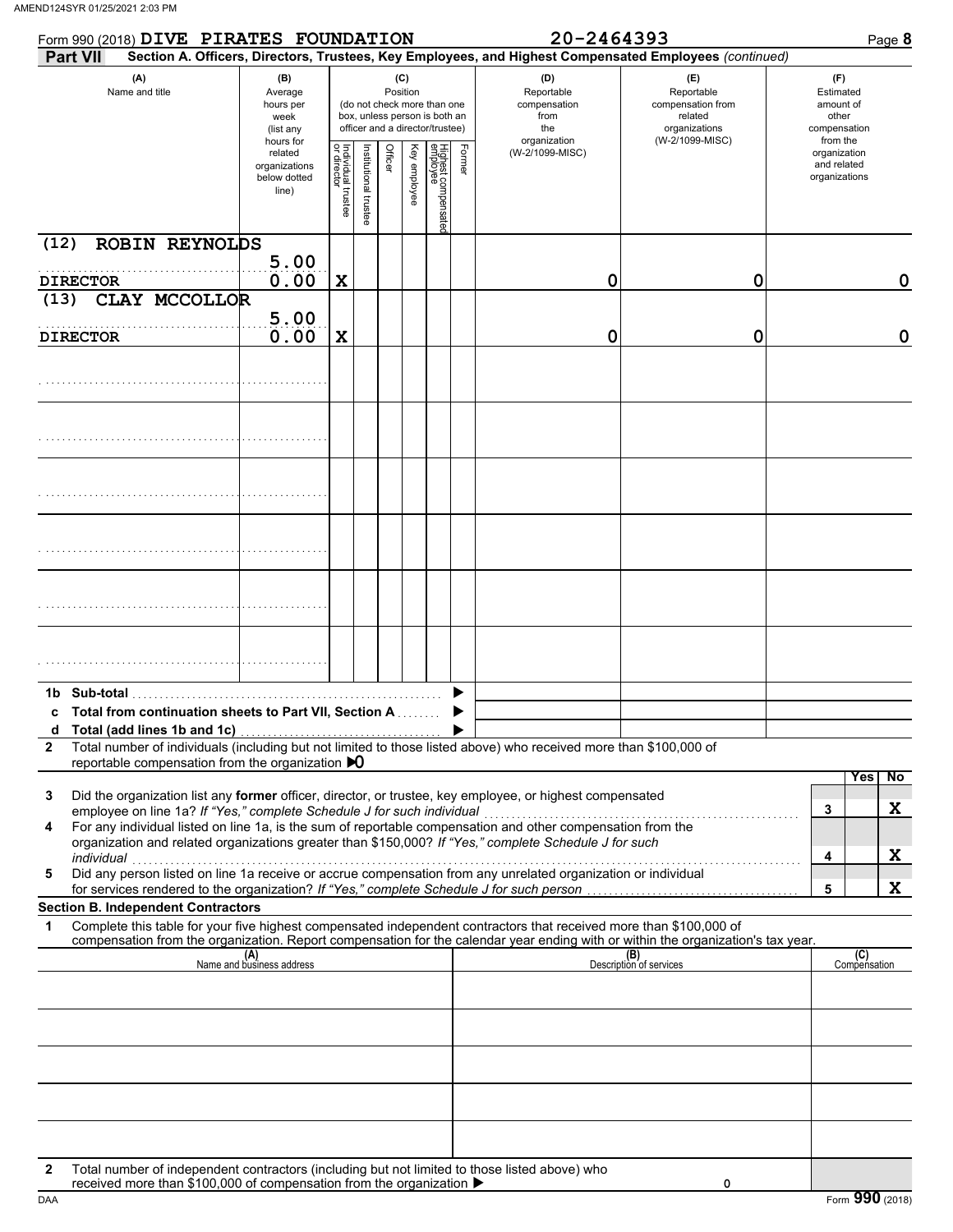#### Form 990 (2018) **DIVE PIRATES FOUNDATION** 20-2464393 Page 9 **DIVE PIRATES FOUNDATION 20-2464393**

|                                                                                                              | <b>Part VIII</b> | <b>Statement of Revenue</b>                         |                 |                       |                      |                                                    |                                         |                                                                  |
|--------------------------------------------------------------------------------------------------------------|------------------|-----------------------------------------------------|-----------------|-----------------------|----------------------|----------------------------------------------------|-----------------------------------------|------------------------------------------------------------------|
|                                                                                                              |                  |                                                     |                 |                       | (A)<br>Total revenue | (B)<br>Related or<br>exempt<br>function<br>revenue | (C)<br>Unrelated<br>business<br>revenue | (D)<br>Revenue<br>excluded from tax<br>under sections<br>512-514 |
|                                                                                                              |                  | 1a Federated campaigns                              | 1a              |                       |                      |                                                    |                                         |                                                                  |
|                                                                                                              |                  | <b>b</b> Membership dues<br>.                       | 1 <sub>b</sub>  |                       |                      |                                                    |                                         |                                                                  |
| Program Service RevenueContributions, Gifts, Grants<br>Program Service RevenueContributions, Gimilar Amounts |                  | c Fundraising events                                | 1 <sub>c</sub>  | 50,511                |                      |                                                    |                                         |                                                                  |
|                                                                                                              |                  | d Related organizations                             | 1d              |                       |                      |                                                    |                                         |                                                                  |
|                                                                                                              |                  | <b>e</b> Government grants (contributions)          | 1e              |                       |                      |                                                    |                                         |                                                                  |
|                                                                                                              |                  | f All other contributions, gifts, grants,           |                 |                       |                      |                                                    |                                         |                                                                  |
|                                                                                                              |                  | and similar amounts not included above              | 1f              | 115,882               |                      |                                                    |                                         |                                                                  |
|                                                                                                              |                  | g Noncash contributions included in lines 1a-1f: \$ |                 | 50, 511               |                      |                                                    |                                         |                                                                  |
|                                                                                                              |                  |                                                     |                 | $\blacktriangleright$ | 166,393              |                                                    |                                         |                                                                  |
|                                                                                                              |                  |                                                     |                 | <b>Busn. Code</b>     |                      |                                                    |                                         |                                                                  |
|                                                                                                              | 2a               | DIVE TRIPS                                          |                 |                       | 126,436              | 126,436                                            |                                         |                                                                  |
|                                                                                                              | b                | MEMBERSHIP DUES & ASSESSMENTS                       |                 |                       | 4,831                | 4,831                                              |                                         |                                                                  |
|                                                                                                              |                  |                                                     |                 |                       |                      |                                                    |                                         |                                                                  |
|                                                                                                              |                  |                                                     |                 |                       |                      |                                                    |                                         |                                                                  |
|                                                                                                              |                  |                                                     |                 |                       |                      |                                                    |                                         |                                                                  |
|                                                                                                              |                  | f All other program service revenue                 |                 |                       |                      |                                                    |                                         |                                                                  |
|                                                                                                              |                  |                                                     |                 | ▶                     | 131,267              |                                                    |                                         |                                                                  |
|                                                                                                              | 3                | Investment income (including dividends, interest,   |                 |                       |                      |                                                    |                                         |                                                                  |
|                                                                                                              |                  | and other similar amounts)                          |                 |                       | 47                   | 47                                                 |                                         |                                                                  |
|                                                                                                              | 4                | Income from investment of tax-exempt bond proceed   |                 |                       |                      |                                                    |                                         |                                                                  |
|                                                                                                              | 5                |                                                     |                 |                       |                      |                                                    |                                         |                                                                  |
|                                                                                                              |                  | (i) Real                                            |                 | (ii) Personal         |                      |                                                    |                                         |                                                                  |
|                                                                                                              | 6a               | Gross rents                                         |                 |                       |                      |                                                    |                                         |                                                                  |
|                                                                                                              |                  |                                                     |                 |                       |                      |                                                    |                                         |                                                                  |
|                                                                                                              | b                | Less: rental exps.                                  |                 |                       |                      |                                                    |                                         |                                                                  |
|                                                                                                              |                  | Rental inc. or (loss)                               |                 |                       |                      |                                                    |                                         |                                                                  |
|                                                                                                              | d                | Net rental income or (loss)<br>7a Gross amount from |                 |                       |                      |                                                    |                                         |                                                                  |
|                                                                                                              |                  | (i) Securities<br>sales of assets                   |                 | (ii) Other            |                      |                                                    |                                         |                                                                  |
|                                                                                                              |                  | other than inventor                                 |                 |                       |                      |                                                    |                                         |                                                                  |
|                                                                                                              | b                | Less: cost or other                                 |                 |                       |                      |                                                    |                                         |                                                                  |
|                                                                                                              |                  | basis & sales exps.                                 |                 |                       |                      |                                                    |                                         |                                                                  |
|                                                                                                              |                  | c Gain or (loss)                                    |                 |                       |                      |                                                    |                                         |                                                                  |
|                                                                                                              |                  |                                                     |                 |                       |                      |                                                    |                                         |                                                                  |
|                                                                                                              |                  | 8a Gross income from fundraising events             |                 |                       |                      |                                                    |                                         |                                                                  |
|                                                                                                              |                  | (not including \$                                   | 50,511          |                       |                      |                                                    |                                         |                                                                  |
|                                                                                                              |                  | of contributions reported on line 1c).              |                 |                       |                      |                                                    |                                         |                                                                  |
|                                                                                                              |                  | See Part IV, line 18<br>.                           | a               | 116,093               |                      |                                                    |                                         |                                                                  |
| Other Revenue                                                                                                |                  | <b>b</b> Less: direct expenses                      |                 | $\overline{87,530}$   |                      |                                                    |                                         |                                                                  |
|                                                                                                              |                  | c Net income or (loss) from fundraising events      |                 |                       | 28,563               |                                                    |                                         |                                                                  |
|                                                                                                              |                  | 9a Gross income from gaming activities.             |                 |                       |                      |                                                    |                                         |                                                                  |
|                                                                                                              |                  | See Part IV, line 19                                | a               |                       |                      |                                                    |                                         |                                                                  |
|                                                                                                              |                  | <b>b</b> Less: direct expenses                      |                 |                       |                      |                                                    |                                         |                                                                  |
|                                                                                                              |                  | c Net income or (loss) from gaming activities       |                 |                       |                      |                                                    |                                         |                                                                  |
|                                                                                                              |                  | 10a Gross sales of inventory, less                  |                 |                       |                      |                                                    |                                         |                                                                  |
|                                                                                                              |                  | returns and allowances                              | a<br>statistica | 8,466                 |                      |                                                    |                                         |                                                                  |
|                                                                                                              |                  | <b>b</b> Less: cost of goods sold                   | b               | $\overline{5}$ , 842  |                      |                                                    |                                         |                                                                  |
|                                                                                                              |                  | c Net income or (loss) from sales of inventory      |                 | $\blacktriangleright$ | 2,624                | 2,624                                              |                                         |                                                                  |
|                                                                                                              |                  | Miscellaneous Revenue                               |                 | <b>Busn. Code</b>     |                      |                                                    |                                         |                                                                  |
|                                                                                                              | 11a              |                                                     |                 |                       |                      |                                                    |                                         |                                                                  |
|                                                                                                              | b                |                                                     |                 |                       |                      |                                                    |                                         |                                                                  |
|                                                                                                              |                  |                                                     |                 |                       |                      |                                                    |                                         |                                                                  |
|                                                                                                              |                  | d All other revenue                                 |                 |                       |                      |                                                    |                                         |                                                                  |
|                                                                                                              |                  |                                                     |                 |                       |                      |                                                    |                                         |                                                                  |
|                                                                                                              |                  | 12 Total revenue. See instructions.                 |                 |                       | 328,894              | 133,938                                            | 0                                       | 0                                                                |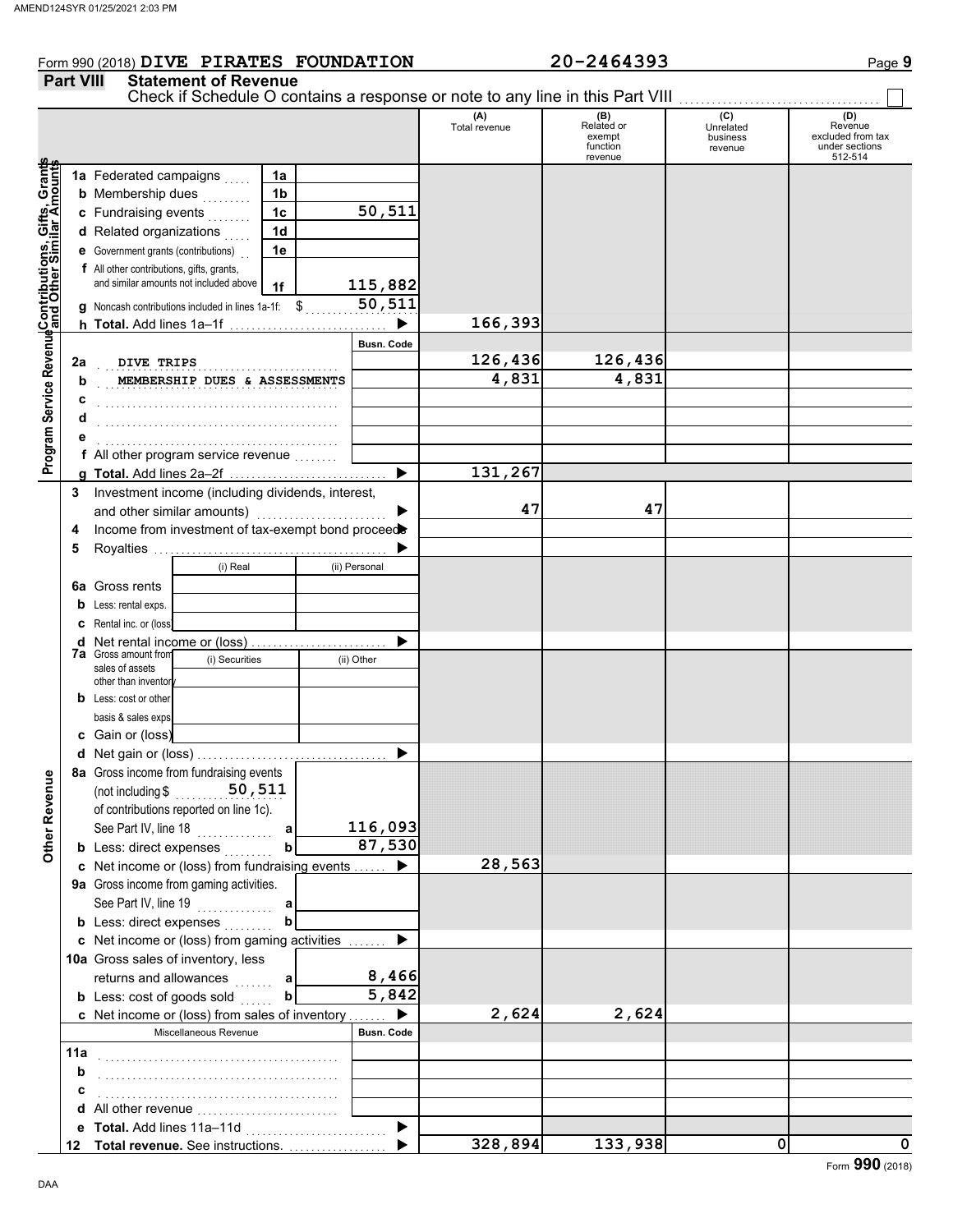#### **Part IX Statement of Functional Expenses** Form 990 (2018) Page **10 DIVE PIRATES FOUNDATION 20-2464393** *Section 501(c)(3) and 501(c)(4) organizations must complete all columns. All other organizations must complete column (A). Do not include amounts reported on lines 6b, 7b, 8b, 9b, and 10b of Part VIII.* **1 2 3 4 5 6 7 8 9 10 11 a** Management .............................. **b** Legal **c** Accounting . . . . . . . . . . . . . . . . . . . . . . . . . . . . . . . . **d** Lobbying . . . . . . . . . . . . . . . . . . . . . . . . . . . . . . . . . . . **e f g** Other. (If line 11g amount exceeds 10% of line 25, column **12** Advertising and promotion **. . . . . . . . . . . .** . . **13 14 15 16 17 18 19 20 21 22 23 24 a b c d e** All other expenses . . . . . . . . . . . . . . . . . . . . . . . . **25 Total functional expenses.** Add lines 1 through 24e . . . **26** Grants and other assistance to domestic organizations and domestic governments. See Part IV, line 21 Grants and other assistance to domestic individuals. See Part IV, line 22 Grants and other assistance to foreign organizations, foreign governments, and foreign individuals. See Part IV, lines 15 and 16 Benefits paid to or for members . . . . . . . . . . Compensation of current officers, directors, trustees, and key employees Compensation not included above, to disqualified persons (as defined under section 4958(f)(1)) and persons described in section 4958(c)(3)(B) Other salaries and wages .................. Pension plan accruals and contributions (include section 401(k) and 403(b) employer contributions) Other employee benefits ................... Payroll taxes Fees for services (non-employees): Legal . . . . . . . . . . . . . . . . . . . . . . . . . . . . . . . . . . . . . . Professional fundraising services. See Part IV, line 17 Investment management fees ............. Office expenses . . . . . . . . . . . . . . . . . . . . . . . . . . . Information technology . . . . . . . . . . . . . . . . . . . . Royalties . . . . . . . . . . . . . . . . . . . . . . . . . . . . . . . . . . Occupancy . . . . . . . . . . . . . . . . . . . . . . . . . . . . . . . . Travel . . . . . . . . . . . . . . . . . . . . . . . . . . . . . . . . . . . . . . Payments of travel or entertainment expenses for any federal, state, or local public officials Conferences, conventions, and meetings . Interest . . . . . . . . . . . . . . . . . . . . . . . . . . . . . . . . . . . . Payments to affiliates . . . . . . . . . . . . . . . Depreciation, depletion, and amortization . Insurance . . . . . . . . . . . . . . . . . . . . . . . . . . . . . . . . . . Other expenses. Itemize expenses not covered above (List miscellaneous expenses in line 24e. If line 24e amount exceeds 10% of line 25, column (A) amount, list line 24e expenses on Schedule O.) fundraising solicitation. Check here  $\blacktriangleright$  | if organization reported in column (B) joint costs from a combined educational campaign and **(A) (B)** (B) (B) (C) (C) (A) (D)<br>Total expenses Program service Management and Fundrai expenses and general expenses (D)<br>Fundraising expenses **DIVING EQUIPMENT / TRAVEL 165,956 165,956 BANK CHARGES 8,097 8,097 TRAINING** . . . . . . . . . . . . . . . . . . . . . . . . . . . . . . . . . . . . . . . . . . . . . Check if Schedule O contains a response or note to any line in this Part IX **Joint costs.** Complete this line only if the (A) amount, list line 11g expenses on Schedule O.) . . . . . . . **X 14 14 80,671 80,671 7,291 7,291 6,122 6,122 7,830 7,830 TRAINING 2,966 2,966 278,947 165,956 112,991 0**

following SOP 98-2 (ASC 958-720)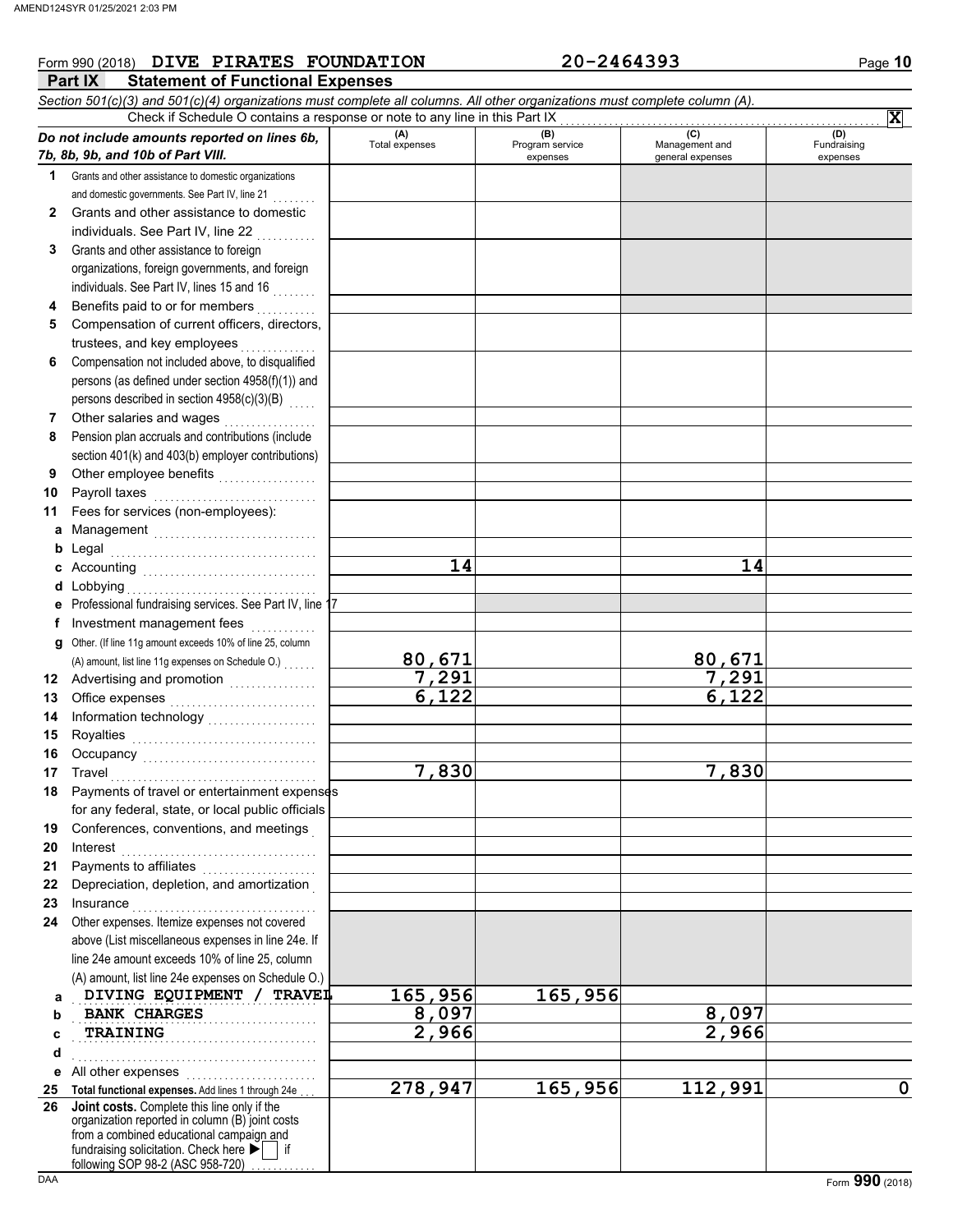#### Form 990 (2018) **DIVE PIRATES FOUNDATION** 20-2464393 Page 11 **Part X** Balance Sheet

 $\overline{\phantom{0}}$ 

|                 |    | Check if Schedule O contains a response or note to any line in this Part X                                                                                                                                                          |                          |                |                    |
|-----------------|----|-------------------------------------------------------------------------------------------------------------------------------------------------------------------------------------------------------------------------------------|--------------------------|----------------|--------------------|
|                 |    |                                                                                                                                                                                                                                     | (A)<br>Beginning of year |                | (B)<br>End of year |
|                 | 1  | Cash-non-interest bearing                                                                                                                                                                                                           | 34,350                   | $\overline{1}$ | 75,628             |
|                 | 2  |                                                                                                                                                                                                                                     | 44                       | $\mathbf{2}$   | 91                 |
|                 | 3  |                                                                                                                                                                                                                                     |                          | 3              |                    |
|                 | 4  | Accounts receivable, net                                                                                                                                                                                                            | 15,372                   | 4              | 21,627             |
|                 | 5  | Loans and other receivables from current and former officers, directors,                                                                                                                                                            |                          |                |                    |
|                 |    | trustees, key employees, and highest compensated employees.                                                                                                                                                                         |                          |                |                    |
|                 |    | Complete Part II of Schedule L                                                                                                                                                                                                      |                          | 5              |                    |
|                 |    | Loans and other receivables from other disqualified persons (as defined under section                                                                                                                                               |                          |                |                    |
|                 |    | 4958(f)(1)), persons described in section 4958(c)(3)(B), and contributing employers and                                                                                                                                             |                          |                |                    |
|                 |    | sponsoring organizations of section 501(c)(9) voluntary employees' beneficiary                                                                                                                                                      |                          |                |                    |
|                 |    | organizations (see instructions). Complete Part II of Schedule L                                                                                                                                                                    |                          | 6              |                    |
| Assets          | 7  | Notes and loans receivable, net <b>constructs</b> and in the second of the second of the second of the second of the second of the second of the second of the second of the second of the second of the second of the second of th |                          | 7              |                    |
|                 | 8  | Inventories for sale or use                                                                                                                                                                                                         | 14,470                   | 8              | 16,887             |
|                 | 9  | Prepaid expenses and deferred charges                                                                                                                                                                                               |                          | 9              |                    |
|                 |    | 10a Land, buildings, and equipment: cost or                                                                                                                                                                                         |                          |                |                    |
|                 |    | other basis. Complete Part VI of Schedule D<br>10a                                                                                                                                                                                  |                          |                |                    |
|                 |    | 10 <sub>b</sub><br><b>b</b> Less: accumulated depreciation<br>.                                                                                                                                                                     |                          | 10c            |                    |
|                 | 11 | Investments-publicly traded securities                                                                                                                                                                                              | 3,235                    | 11             | 3,235              |
|                 | 12 |                                                                                                                                                                                                                                     |                          | 12             |                    |
|                 | 13 |                                                                                                                                                                                                                                     |                          | 13             |                    |
|                 | 14 | Intangible assets                                                                                                                                                                                                                   |                          | 14             |                    |
|                 | 15 |                                                                                                                                                                                                                                     |                          | 15             |                    |
|                 | 16 | Total assets. Add lines 1 through 15 (must equal line 34)                                                                                                                                                                           | 67,471                   | 16             | 117,468            |
|                 | 17 |                                                                                                                                                                                                                                     | 3,508                    | 17             | 3,508              |
|                 | 18 | Grants payable                                                                                                                                                                                                                      |                          | 18             |                    |
|                 | 19 | Deferred revenue                                                                                                                                                                                                                    |                          | 19             |                    |
|                 | 20 | Tax-exempt bond liabilities                                                                                                                                                                                                         |                          | 20             |                    |
|                 | 21 | Escrow or custodial account liability. Complete Part IV of Schedule D                                                                                                                                                               |                          | 21             |                    |
|                 | 22 | Loans and other payables to current and former officers, directors,                                                                                                                                                                 |                          |                |                    |
| Liabilities     |    | trustees, key employees, highest compensated employees, and                                                                                                                                                                         |                          |                |                    |
|                 |    | disqualified persons. Complete Part II of Schedule L                                                                                                                                                                                |                          | 22             |                    |
|                 | 23 | .                                                                                                                                                                                                                                   |                          | 23             |                    |
|                 | 24 | Unsecured notes and loans payable to unrelated third parties                                                                                                                                                                        |                          | 24             |                    |
|                 | 25 | .<br>Other liabilities (including federal income tax, payables to related third                                                                                                                                                     |                          |                |                    |
|                 |    | parties, and other liabilities not included on lines 17-24). Complete Part X                                                                                                                                                        |                          |                |                    |
|                 |    |                                                                                                                                                                                                                                     |                          | 25             | 50                 |
|                 | 26 |                                                                                                                                                                                                                                     | 3,508                    | 26             | 3,558              |
|                 |    | Organizations that follow SFAS 117 (ASC 958), check here ▶  <br>and                                                                                                                                                                 |                          |                |                    |
| <b>Balances</b> |    | complete lines 27 through 29, and lines 33 and 34.                                                                                                                                                                                  |                          |                |                    |
|                 | 27 | Unrestricted net assets                                                                                                                                                                                                             |                          | 27             |                    |
|                 | 28 | Temporarily restricted net assets                                                                                                                                                                                                   |                          | 28             |                    |
|                 | 29 | Permanently restricted net assets                                                                                                                                                                                                   |                          | 29             |                    |
| or Fund         |    | Organizations that do not follow SFAS 117 (ASC 958), check here ▶ X and                                                                                                                                                             |                          |                |                    |
|                 |    | complete lines 30 through 34.                                                                                                                                                                                                       |                          |                |                    |
| Assets          | 30 | Capital stock or trust principal, or current funds                                                                                                                                                                                  |                          | 30             |                    |
|                 | 31 | Paid-in or capital surplus, or land, building, or equipment fund                                                                                                                                                                    |                          | 31             |                    |
| $\frac{1}{2}$   | 32 | Retained earnings, endowment, accumulated income, or other funds                                                                                                                                                                    | 63,963                   | 32             | 113,910            |
|                 | 33 | Total net assets or fund balances                                                                                                                                                                                                   | $63,963$ 33              |                | 113,910            |
|                 | 34 |                                                                                                                                                                                                                                     | 67, 471 34               |                | 117,468            |
|                 |    |                                                                                                                                                                                                                                     |                          |                |                    |

Form **990** (2018)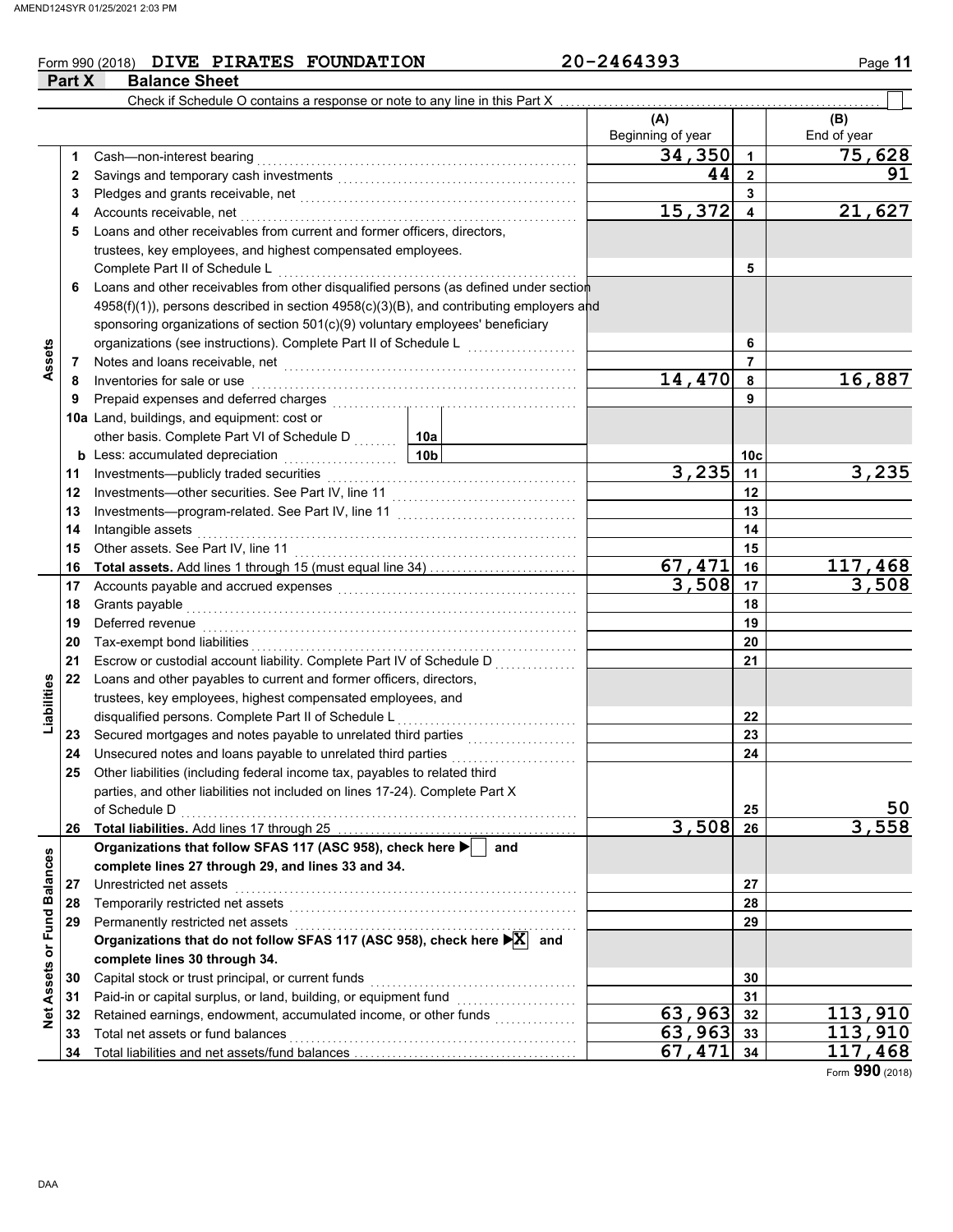|    | 20-2464393<br>Form 990 (2018) DIVE PIRATES FOUNDATION                                                                                                                                                                          |                         |    | Page 12          |
|----|--------------------------------------------------------------------------------------------------------------------------------------------------------------------------------------------------------------------------------|-------------------------|----|------------------|
|    | <b>Reconciliation of Net Assets</b><br><b>Part XI</b>                                                                                                                                                                          |                         |    |                  |
|    | Check if Schedule O contains a response or note to any line in this Part XI                                                                                                                                                    |                         |    |                  |
| 1  |                                                                                                                                                                                                                                |                         |    | 328,894          |
| 2  |                                                                                                                                                                                                                                | $\overline{2}$          |    | 278,947          |
| 3  | Revenue less expenses. Subtract line 2 from line 1                                                                                                                                                                             | $\overline{\mathbf{3}}$ |    | 49,947           |
| 4  | Net assets or fund balances at beginning of year (must equal Part X, line 33, column (A)) [[[[[[[[[[[[[[[[[[[                                                                                                                  | $\overline{\mathbf{4}}$ |    | 63,963           |
| 5  | Net unrealized gains (losses) on investments [11] with an intervention of the state of the state of the state of the state of the state of the state of the state of the state of the state of the state of the state of the s | 5                       |    |                  |
| 6  |                                                                                                                                                                                                                                | 6                       |    |                  |
| 7  | Investment expenses                                                                                                                                                                                                            | $\overline{7}$          |    |                  |
| 8  | Prior period adjustments                                                                                                                                                                                                       | 8                       |    |                  |
| 9  | Other changes in net assets or fund balances (explain in Schedule O)                                                                                                                                                           | 9                       |    |                  |
| 10 | Net assets or fund balances at end of year. Combine lines 3 through 9 (must equal Part X, line                                                                                                                                 |                         |    |                  |
|    | $33$ , column $(B)$ )                                                                                                                                                                                                          | 10                      |    | 113,910          |
|    | <b>Financial Statements and Reporting</b><br><b>Part XII</b>                                                                                                                                                                   |                         |    |                  |
|    | Check if Schedule O contains a response or note to any line in this Part XII                                                                                                                                                   |                         |    |                  |
|    |                                                                                                                                                                                                                                |                         |    | <b>Yes</b><br>No |
| 1  | Accounting method used to prepare the Form 990:  <br>Cash<br>$ \mathbf{X} $ Accrual<br>Other                                                                                                                                   |                         |    |                  |
|    | If the organization changed its method of accounting from a prior year or checked "Other," explain in                                                                                                                          |                         |    |                  |
|    | Schedule O.                                                                                                                                                                                                                    |                         |    |                  |
|    | 2a Were the organization's financial statements compiled or reviewed by an independent accountant?                                                                                                                             |                         | 2a | $\mathbf x$      |
|    | If "Yes," check a box below to indicate whether the financial statements for the year were compiled or                                                                                                                         |                         |    |                  |
|    | reviewed on a separate basis, consolidated basis, or both:                                                                                                                                                                     |                         |    |                  |
|    | Separate basis<br><b>Consolidated basis</b><br>Both consolidated and separate basis                                                                                                                                            |                         |    |                  |
|    | <b>b</b> Were the organization's financial statements audited by an independent accountant?                                                                                                                                    |                         | 2b | $\mathbf x$      |
|    | If "Yes," check a box below to indicate whether the financial statements for the year were audited on a                                                                                                                        |                         |    |                  |
|    | separate basis, consolidated basis, or both:                                                                                                                                                                                   |                         |    |                  |
|    | Separate basis<br>Consolidated basis<br>Both consolidated and separate basis                                                                                                                                                   |                         |    |                  |
|    | c If "Yes" to line 2a or 2b, does the organization have a committee that assumes responsibility for oversight                                                                                                                  |                         |    |                  |
|    | of the audit, review, or compilation of its financial statements and selection of an independent accountant?                                                                                                                   |                         | 2c |                  |
|    | If the organization changed either its oversight process or selection process during the tax year, explain in                                                                                                                  |                         |    |                  |
|    | Schedule O.                                                                                                                                                                                                                    |                         |    |                  |
|    | 3a As a result of a federal award, was the organization required to undergo an audit or audits as set forth in                                                                                                                 |                         |    |                  |
|    | the Single Audit Act and OMB Circular A-133?                                                                                                                                                                                   |                         | 3a | X                |
|    | <b>b</b> If "Yes," did the organization undergo the required audit or audits? If the organization did not undergo the                                                                                                          |                         |    |                  |
|    | required audit or audits, explain why in Schedule O and describe any steps taken to undergo such audits.                                                                                                                       |                         | 3b |                  |
|    |                                                                                                                                                                                                                                |                         |    | Form 990 (2018)  |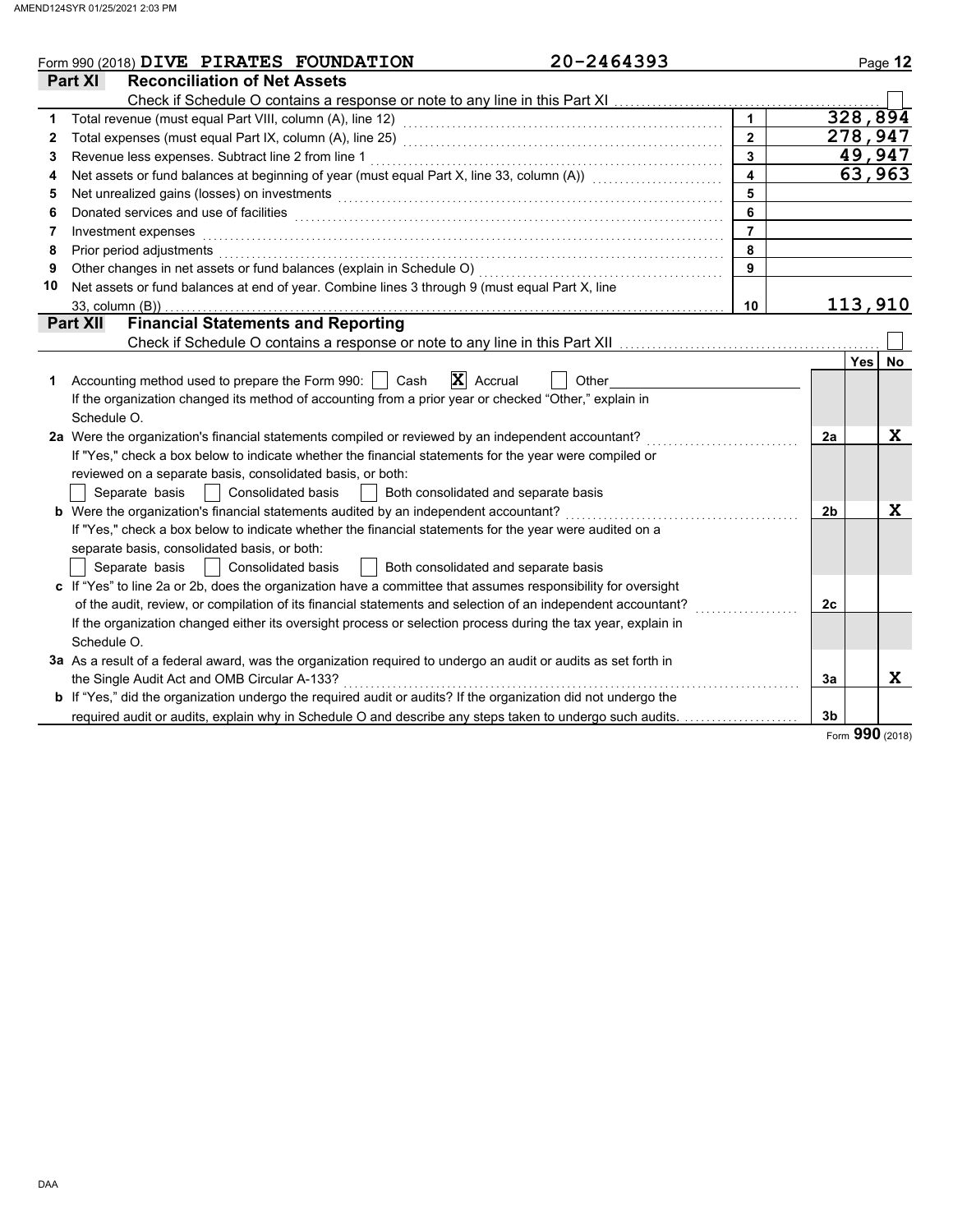## AMEND124SYR DIVE PIRATES FOUNDATION 1/25/2021 2:03 PM 20-2464393 **Federal Statements** FYE: 6/30/2019

### **Form 990 - Federal General Footnote**

### **Description**

THIS FORM 990 IS FOR THE ACCOUNTING PERIOD OF 01/01/2019 TO 06/30/2019. DIVE PIRATES INC HAS NOT FILED ANY 2019 FORMS 1099-MISC. THE 2019 FORM 1099-MISC WILL BE FILED AND REPORTED ON THE 2019 TAX RETURN FOR THE PERIOD 07/01/2019 TO 6/30/2020.

SCHEDULE A, PART II, SECTION A. PUBLIC SUPPORT AND SECTION B. TOTAL SUPPORT 2018 AMOUNTS INCLUDE CALENDAR YEAR 2018 AMOUNTS PLUS SHORT YEAR (JAN 1 - JUNE 30 2019) AMOUNTS.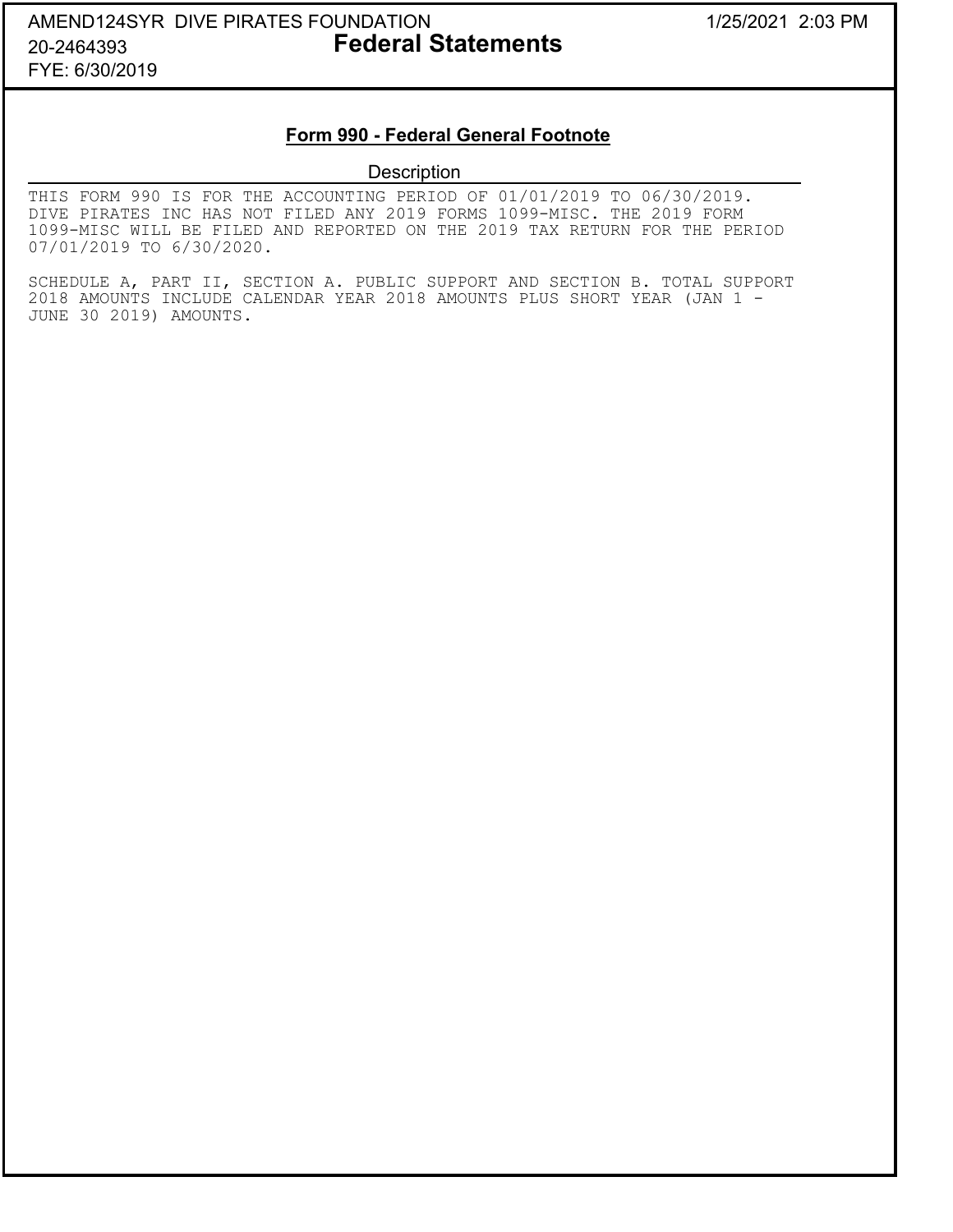| <b>Public Charity Status and Public Support</b><br><b>SCHEDULE A</b><br>OMB No. 1545-0047<br>(Form 990 or 990-EZ)<br>18<br>Complete if the organization is a section 501(c)(3) organization or a section 4947(a)(1) nonexempt charitable trust.<br>Attach to Form 990 or Form 990-EZ.<br>Department of the Treasury<br><b>Open to Public</b><br>Internal Revenue Service<br><b>Inspection</b><br>Go to www.irs.gov/Form990 for instructions and the latest information.                                                                                                                                                                                                                                                                                                                                                                                                                                                                                                                                                                                                                                                                                                                                                                                                                                                                                                                                                                                                                                                                                                                                                                                                                                                                                                                                                                                                                                                                                                                                                                                                                                                                                                                                                                                                                                                                                                                                                                                                                                            |                                                            |                                                                                                                                                                                                                                                                                                                                                                                                                                                                                                                                                                                                                                                                                              |                                                                          |    |                                                         |  |                                                       |  |  |
|--------------------------------------------------------------------------------------------------------------------------------------------------------------------------------------------------------------------------------------------------------------------------------------------------------------------------------------------------------------------------------------------------------------------------------------------------------------------------------------------------------------------------------------------------------------------------------------------------------------------------------------------------------------------------------------------------------------------------------------------------------------------------------------------------------------------------------------------------------------------------------------------------------------------------------------------------------------------------------------------------------------------------------------------------------------------------------------------------------------------------------------------------------------------------------------------------------------------------------------------------------------------------------------------------------------------------------------------------------------------------------------------------------------------------------------------------------------------------------------------------------------------------------------------------------------------------------------------------------------------------------------------------------------------------------------------------------------------------------------------------------------------------------------------------------------------------------------------------------------------------------------------------------------------------------------------------------------------------------------------------------------------------------------------------------------------------------------------------------------------------------------------------------------------------------------------------------------------------------------------------------------------------------------------------------------------------------------------------------------------------------------------------------------------------------------------------------------------------------------------------------------------|------------------------------------------------------------|----------------------------------------------------------------------------------------------------------------------------------------------------------------------------------------------------------------------------------------------------------------------------------------------------------------------------------------------------------------------------------------------------------------------------------------------------------------------------------------------------------------------------------------------------------------------------------------------------------------------------------------------------------------------------------------------|--------------------------------------------------------------------------|----|---------------------------------------------------------|--|-------------------------------------------------------|--|--|
| <b>Employer identification number</b><br>Name of the organization<br>20-2464393<br>DIVE PIRATES FOUNDATION                                                                                                                                                                                                                                                                                                                                                                                                                                                                                                                                                                                                                                                                                                                                                                                                                                                                                                                                                                                                                                                                                                                                                                                                                                                                                                                                                                                                                                                                                                                                                                                                                                                                                                                                                                                                                                                                                                                                                                                                                                                                                                                                                                                                                                                                                                                                                                                                         |                                                            |                                                                                                                                                                                                                                                                                                                                                                                                                                                                                                                                                                                                                                                                                              |                                                                          |    |                                                         |  |                                                       |  |  |
| Part I<br>Reason for Public Charity Status (All organizations must complete this part.) See instructions.                                                                                                                                                                                                                                                                                                                                                                                                                                                                                                                                                                                                                                                                                                                                                                                                                                                                                                                                                                                                                                                                                                                                                                                                                                                                                                                                                                                                                                                                                                                                                                                                                                                                                                                                                                                                                                                                                                                                                                                                                                                                                                                                                                                                                                                                                                                                                                                                          |                                                            |                                                                                                                                                                                                                                                                                                                                                                                                                                                                                                                                                                                                                                                                                              |                                                                          |    |                                                         |  |                                                       |  |  |
| 1<br>2<br>3<br>4<br>city, and state:<br>5                                                                                                                                                                                                                                                                                                                                                                                                                                                                                                                                                                                                                                                                                                                                                                                                                                                                                                                                                                                                                                                                                                                                                                                                                                                                                                                                                                                                                                                                                                                                                                                                                                                                                                                                                                                                                                                                                                                                                                                                                                                                                                                                                                                                                                                                                                                                                                                                                                                                          |                                                            | The organization is not a private foundation because it is: (For lines 1 through 12, check only one box.)<br>A church, convention of churches, or association of churches described in section 170(b)(1)(A)(i).<br>A school described in section 170(b)(1)(A)(ii). (Attach Schedule E (Form 990 or 990-EZ).)<br>A hospital or a cooperative hospital service organization described in section 170(b)(1)(A)(iii).<br>A medical research organization operated in conjunction with a hospital described in section 170(b)(1)(A)(iii). Enter the hospital's name,<br>An organization operated for the benefit of a college or university owned or operated by a governmental unit described in |                                                                          |    |                                                         |  |                                                       |  |  |
|                                                                                                                                                                                                                                                                                                                                                                                                                                                                                                                                                                                                                                                                                                                                                                                                                                                                                                                                                                                                                                                                                                                                                                                                                                                                                                                                                                                                                                                                                                                                                                                                                                                                                                                                                                                                                                                                                                                                                                                                                                                                                                                                                                                                                                                                                                                                                                                                                                                                                                                    | section 170(b)(1)(A)(iv). (Complete Part II.)              |                                                                                                                                                                                                                                                                                                                                                                                                                                                                                                                                                                                                                                                                                              |                                                                          |    |                                                         |  |                                                       |  |  |
| 6<br>$ \mathbf{X} $<br>7<br>8                                                                                                                                                                                                                                                                                                                                                                                                                                                                                                                                                                                                                                                                                                                                                                                                                                                                                                                                                                                                                                                                                                                                                                                                                                                                                                                                                                                                                                                                                                                                                                                                                                                                                                                                                                                                                                                                                                                                                                                                                                                                                                                                                                                                                                                                                                                                                                                                                                                                                      | described in section 170(b)(1)(A)(vi). (Complete Part II.) | A federal, state, or local government or governmental unit described in section 170(b)(1)(A)(v).<br>An organization that normally receives a substantial part of its support from a governmental unit or from the general public<br>A community trust described in section 170(b)(1)(A)(vi). (Complete Part II.)                                                                                                                                                                                                                                                                                                                                                                             |                                                                          |    |                                                         |  |                                                       |  |  |
| 9<br>university:                                                                                                                                                                                                                                                                                                                                                                                                                                                                                                                                                                                                                                                                                                                                                                                                                                                                                                                                                                                                                                                                                                                                                                                                                                                                                                                                                                                                                                                                                                                                                                                                                                                                                                                                                                                                                                                                                                                                                                                                                                                                                                                                                                                                                                                                                                                                                                                                                                                                                                   |                                                            | An agricultural research organization described in section 170(b)(1)(A)(ix) operated in conjunction with a land-grant college<br>or university or a non-land-grant college of agriculture (see instructions). Enter the name, city, and state of the college or                                                                                                                                                                                                                                                                                                                                                                                                                              |                                                                          |    |                                                         |  |                                                       |  |  |
| An organization that normally receives: (1) more than 33 1/3% of its support from contributions, membership fees, and gross<br>10<br>receipts from activities related to its exempt functions—subject to certain exceptions, and (2) no more than 33 1/3% of its<br>support from gross investment income and unrelated business taxable income (less section 511 tax) from businesses<br>acquired by the organization after June 30, 1975. See section 509(a)(2). (Complete Part III.)<br>11<br>An organization organized and operated exclusively to test for public safety. See section 509(a)(4).<br>12<br>An organization organized and operated exclusively for the benefit of, to perform the functions of, or to carry out the purposes<br>of one or more publicly supported organizations described in section 509(a)(1) or section 509(a)(2). See section 509(a)(3).<br>Check the box in lines 12a through 12d that describes the type of supporting organization and complete lines 12e, 12f, and 12g.<br>Type I. A supporting organization operated, supervised, or controlled by its supported organization(s), typically by giving<br>a<br>the supported organization(s) the power to regularly appoint or elect a majority of the directors or trustees of the<br>supporting organization. You must complete Part IV, Sections A and B.<br>b<br>Type II. A supporting organization supervised or controlled in connection with its supported organization(s), by having<br>control or management of the supporting organization vested in the same persons that control or manage the supported<br>organization(s). You must complete Part IV, Sections A and C.<br>Type III functionally integrated. A supporting organization operated in connection with, and functionally integrated with,<br>C<br>its supported organization(s) (see instructions). You must complete Part IV, Sections A, D, and E.<br>Type III non-functionally integrated. A supporting organization operated in connection with its supported organization(s)<br>d<br>that is not functionally integrated. The organization generally must satisfy a distribution requirement and an attentiveness<br>requirement (see instructions). You must complete Part IV, Sections A and D, and Part V.<br>Check this box if the organization received a written determination from the IRS that it is a Type I, Type II, Type III<br>е<br>functionally integrated, or Type III non-functionally integrated supporting organization. |                                                            |                                                                                                                                                                                                                                                                                                                                                                                                                                                                                                                                                                                                                                                                                              |                                                                          |    |                                                         |  |                                                       |  |  |
| (i) Name of supported<br>organization                                                                                                                                                                                                                                                                                                                                                                                                                                                                                                                                                                                                                                                                                                                                                                                                                                                                                                                                                                                                                                                                                                                                                                                                                                                                                                                                                                                                                                                                                                                                                                                                                                                                                                                                                                                                                                                                                                                                                                                                                                                                                                                                                                                                                                                                                                                                                                                                                                                                              | (ii) EIN                                                   | (iii) Type of organization<br>(described on lines 1-10<br>above (see instructions))                                                                                                                                                                                                                                                                                                                                                                                                                                                                                                                                                                                                          | (iv) Is the organization<br>listed in your governing<br>document?<br>Yes | No | (v) Amount of monetary<br>support (see<br>instructions) |  | (vi) Amount of<br>other support (see<br>instructions) |  |  |
| (A)                                                                                                                                                                                                                                                                                                                                                                                                                                                                                                                                                                                                                                                                                                                                                                                                                                                                                                                                                                                                                                                                                                                                                                                                                                                                                                                                                                                                                                                                                                                                                                                                                                                                                                                                                                                                                                                                                                                                                                                                                                                                                                                                                                                                                                                                                                                                                                                                                                                                                                                |                                                            |                                                                                                                                                                                                                                                                                                                                                                                                                                                                                                                                                                                                                                                                                              |                                                                          |    |                                                         |  |                                                       |  |  |
| (B)                                                                                                                                                                                                                                                                                                                                                                                                                                                                                                                                                                                                                                                                                                                                                                                                                                                                                                                                                                                                                                                                                                                                                                                                                                                                                                                                                                                                                                                                                                                                                                                                                                                                                                                                                                                                                                                                                                                                                                                                                                                                                                                                                                                                                                                                                                                                                                                                                                                                                                                |                                                            |                                                                                                                                                                                                                                                                                                                                                                                                                                                                                                                                                                                                                                                                                              |                                                                          |    |                                                         |  |                                                       |  |  |
| (C)                                                                                                                                                                                                                                                                                                                                                                                                                                                                                                                                                                                                                                                                                                                                                                                                                                                                                                                                                                                                                                                                                                                                                                                                                                                                                                                                                                                                                                                                                                                                                                                                                                                                                                                                                                                                                                                                                                                                                                                                                                                                                                                                                                                                                                                                                                                                                                                                                                                                                                                |                                                            |                                                                                                                                                                                                                                                                                                                                                                                                                                                                                                                                                                                                                                                                                              |                                                                          |    |                                                         |  |                                                       |  |  |
| (D)                                                                                                                                                                                                                                                                                                                                                                                                                                                                                                                                                                                                                                                                                                                                                                                                                                                                                                                                                                                                                                                                                                                                                                                                                                                                                                                                                                                                                                                                                                                                                                                                                                                                                                                                                                                                                                                                                                                                                                                                                                                                                                                                                                                                                                                                                                                                                                                                                                                                                                                |                                                            |                                                                                                                                                                                                                                                                                                                                                                                                                                                                                                                                                                                                                                                                                              |                                                                          |    |                                                         |  |                                                       |  |  |
| (E)                                                                                                                                                                                                                                                                                                                                                                                                                                                                                                                                                                                                                                                                                                                                                                                                                                                                                                                                                                                                                                                                                                                                                                                                                                                                                                                                                                                                                                                                                                                                                                                                                                                                                                                                                                                                                                                                                                                                                                                                                                                                                                                                                                                                                                                                                                                                                                                                                                                                                                                |                                                            |                                                                                                                                                                                                                                                                                                                                                                                                                                                                                                                                                                                                                                                                                              |                                                                          |    |                                                         |  |                                                       |  |  |
|                                                                                                                                                                                                                                                                                                                                                                                                                                                                                                                                                                                                                                                                                                                                                                                                                                                                                                                                                                                                                                                                                                                                                                                                                                                                                                                                                                                                                                                                                                                                                                                                                                                                                                                                                                                                                                                                                                                                                                                                                                                                                                                                                                                                                                                                                                                                                                                                                                                                                                                    |                                                            |                                                                                                                                                                                                                                                                                                                                                                                                                                                                                                                                                                                                                                                                                              |                                                                          |    |                                                         |  |                                                       |  |  |

**For Paperwork Reduction Act Notice, see the Instructions for Form 990 or 990-EZ.**

**Schedule A (Form 990 or 990-EZ) 2018**

**Total**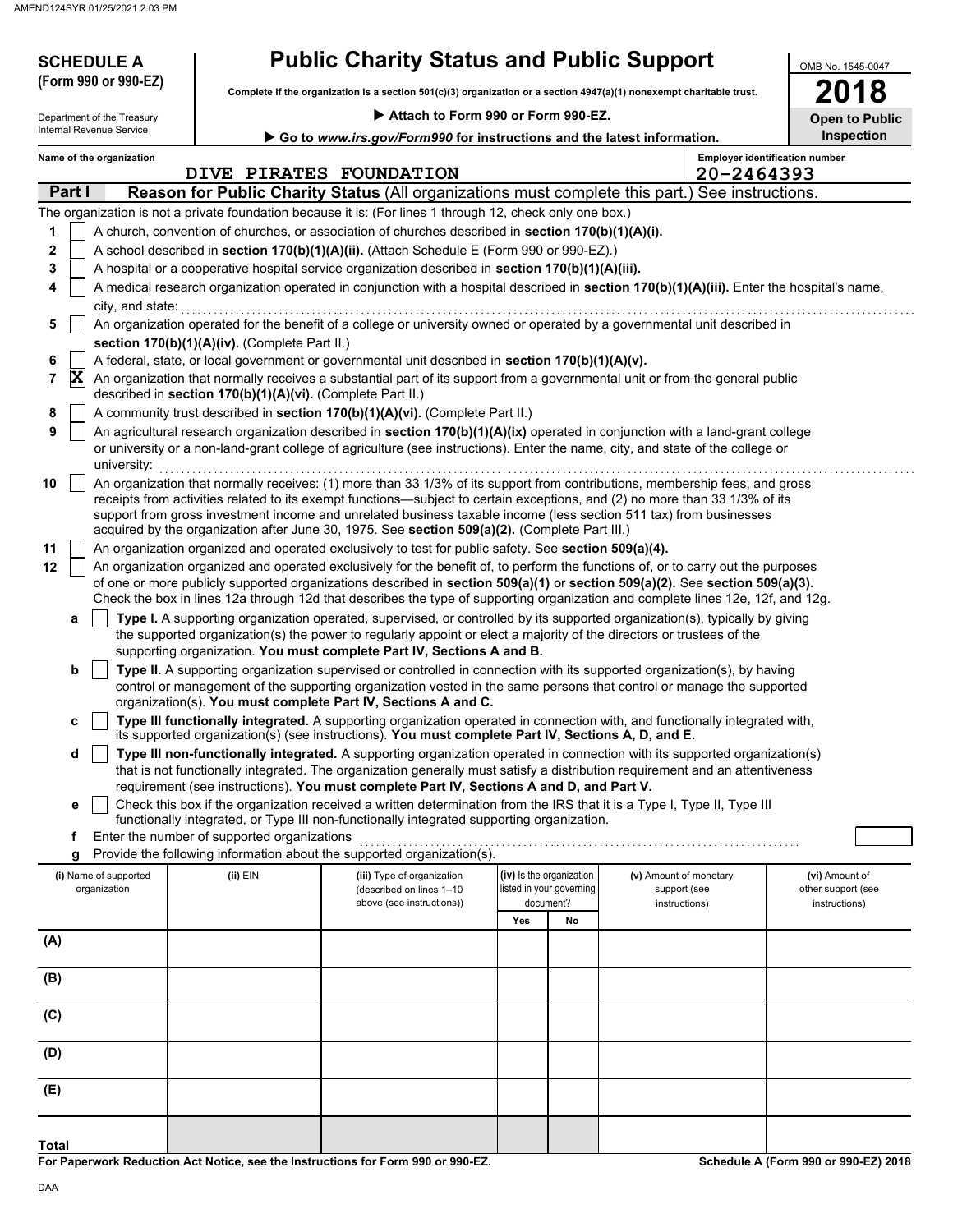|              | Schedule A (Form 990 or 990-EZ) 2018                                                                                                                                                                                                                  |          | DIVE PIRATES FOUNDATION |            |            | 20-2464393 | Page 2                             |
|--------------|-------------------------------------------------------------------------------------------------------------------------------------------------------------------------------------------------------------------------------------------------------|----------|-------------------------|------------|------------|------------|------------------------------------|
|              | Support Schedule for Organizations Described in Sections 170(b)(1)(A)(iv) and 170(b)(1)(A)(vi)<br>Part II                                                                                                                                             |          |                         |            |            |            |                                    |
|              | (Complete only if you checked the box on line 5, 7, or 8 of Part I or if the organization failed to qualify under<br>Part III. If the organization fails to qualify under the tests listed below, please complete Part III.)                          |          |                         |            |            |            |                                    |
|              | <b>Section A. Public Support</b>                                                                                                                                                                                                                      |          |                         |            |            |            |                                    |
|              | Calendar year (or fiscal year beginning in)<br>▶                                                                                                                                                                                                      | (a) 2014 | (b) 2015                |            |            |            |                                    |
|              |                                                                                                                                                                                                                                                       |          |                         | $(c)$ 2016 | $(d)$ 2017 | $(e)$ 2018 | (f) Total                          |
| 1            | Gifts, grants, contributions, and<br>membership fees received. (Do not<br>include any "unusual grants.")                                                                                                                                              | 266,751  | 240,838                 | 309,378    | 228,895    | 461,189    | 1,507,051                          |
| $\mathbf{2}$ | Tax revenues levied for the<br>organization's benefit and either paid<br>to or expended on its behalf                                                                                                                                                 |          |                         |            |            |            |                                    |
| 3            | The value of services or facilities<br>furnished by a governmental unit to the<br>organization without charge                                                                                                                                         |          |                         |            |            |            |                                    |
| 4            | Total. Add lines 1 through 3                                                                                                                                                                                                                          | 266,751  | 240,838                 | 309,378    | 228,895    | 461,189    | 1,507,051                          |
| 5            | The portion of total contributions by<br>each person (other than a<br>governmental unit or publicly<br>supported organization) included on<br>line 1 that exceeds 2% of the amount<br>shown on line 11, column (f)                                    |          |                         |            |            |            |                                    |
| 6            | Public support. Subtract line 5 from line 4                                                                                                                                                                                                           |          |                         |            |            |            | 1,507,051                          |
|              | <b>Section B. Total Support</b>                                                                                                                                                                                                                       |          |                         |            |            |            |                                    |
|              | Calendar year (or fiscal year beginning in) $\blacktriangleright$                                                                                                                                                                                     | (a) 2014 | (b) 2015                | $(c)$ 2016 | $(d)$ 2017 | $(e)$ 2018 | (f) Total                          |
| 7            | Amounts from line 4<br>.                                                                                                                                                                                                                              | 266,751  | 240,838                 | 309,378    | 228,895    | 461,189    | 1,507,051                          |
| 8            | Gross income from interest, dividends,<br>payments received on securities loans,<br>rents, royalties, and income from<br>similar sources                                                                                                              |          |                         |            |            |            |                                    |
| 9            | Net income from unrelated business<br>activities, whether or not the business<br>is regularly carried on                                                                                                                                              |          |                         |            |            |            |                                    |
| 10           | Other income. Do not include gain or<br>loss from the sale of capital assets<br>(Explain in Part VI.)                                                                                                                                                 |          |                         |            |            |            |                                    |
| 11           | Total support. Add lines 7 through 10                                                                                                                                                                                                                 |          |                         |            |            |            | 1,507,051                          |
| 12           | Gross receipts from related activities, etc. (see instructions)                                                                                                                                                                                       |          |                         |            |            | $12 \,$    | 704,742                            |
| 13           | First five years. If the Form 990 is for the organization's first, second, third, fourth, or fifth tax year as a section 501(c)(3)                                                                                                                    |          |                         |            |            |            |                                    |
|              | organization, check this box and stop here                                                                                                                                                                                                            |          |                         |            |            |            |                                    |
|              | <b>Section C. Computation of Public Support Percentage</b>                                                                                                                                                                                            |          |                         |            |            |            |                                    |
| 14           |                                                                                                                                                                                                                                                       |          |                         |            |            | 14         | $100.00\,\%$                       |
| 15           | Public support percentage from 2017 Schedule A, Part II, line 14                                                                                                                                                                                      |          |                         |            |            | 15         | 100.00%                            |
| 16a          | 33 1/3% support test-2018. If the organization did not check the box on line 13, and line 14 is 33 1/3% or more, check this                                                                                                                           |          |                         |            |            |            |                                    |
|              |                                                                                                                                                                                                                                                       |          |                         |            |            |            | $\blacktriangleright$ $\mathbf{X}$ |
| b            | 33 1/3% support test-2017. If the organization did not check a box on line 13 or 16a, and line 15 is 33 1/3% or more, check                                                                                                                           |          |                         |            |            |            |                                    |
|              | this box and stop here. The organization qualifies as a publicly supported organization                                                                                                                                                               |          |                         |            |            |            |                                    |
|              | 17a 10%-facts-and-circumstances test-2018. If the organization did not check a box on line 13, 16a, or 16b, and line 14 is<br>10% or more, and if the organization meets the "facts-and-circumstances" test, check this box and stop here. Explain in |          |                         |            |            |            |                                    |
|              | Part VI how the organization meets the "facts-and-circumstances" test. The organization qualifies as a publicly supported<br>organization                                                                                                             |          |                         |            |            |            |                                    |
| b            | 10%-facts-and-circumstances test-2017. If the organization did not check a box on line 13, 16a, 16b, or 17a, and line<br>15 is 10% or more, and if the organization meets the "facts-and-circumstances" test, check this box and stop here.           |          |                         |            |            |            |                                    |

|    | supported organization                                                                                                       |
|----|------------------------------------------------------------------------------------------------------------------------------|
| 18 | <b>Private foundation.</b> If the organization did not check a box on line 13, 16a, 16b, 17a, or 17b, check this box and see |
|    | instructions                                                                                                                 |

Explain in Part VI how the organization meets the "facts-and-circumstances" test. The organization qualifies as a publicly

**Schedule A (Form 990 or 990-EZ) 2018**

 $\blacktriangleright \Box$ 

DAA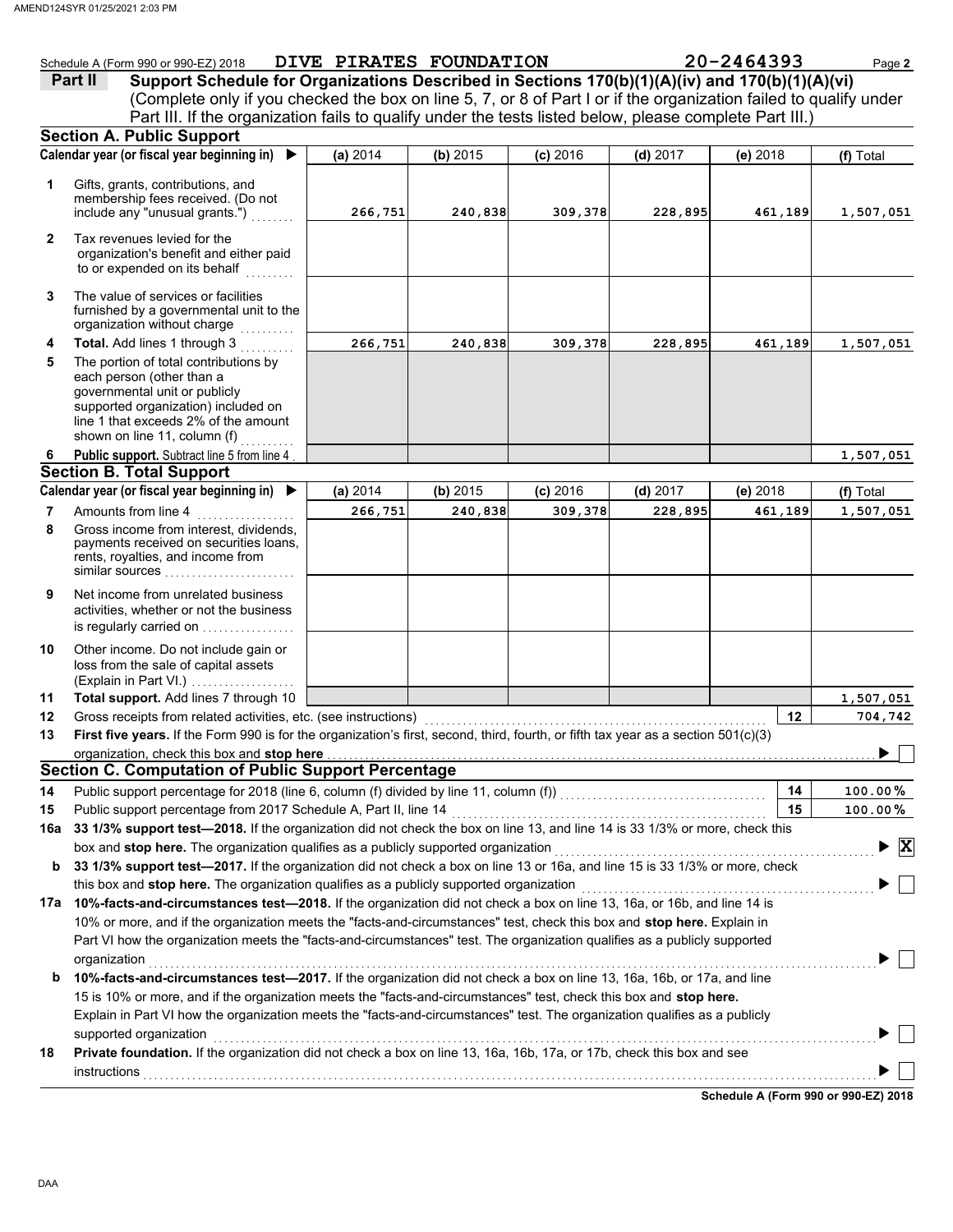|     | Schedule A (Form 990 or 990-EZ) 2018                                                                                                                                                                               | DIVE PIRATES FOUNDATION |          |            |            | 20-2464393 | Page 3    |
|-----|--------------------------------------------------------------------------------------------------------------------------------------------------------------------------------------------------------------------|-------------------------|----------|------------|------------|------------|-----------|
|     | Support Schedule for Organizations Described in Section 509(a)(2)<br>Part III                                                                                                                                      |                         |          |            |            |            |           |
|     | (Complete only if you checked the box on line 10 of Part I or if the organization failed to qualify under Part II.<br>If the organization fails to qualify under the tests listed below, please complete Part II.) |                         |          |            |            |            |           |
|     | <b>Section A. Public Support</b>                                                                                                                                                                                   |                         |          |            |            |            |           |
|     | Calendar year (or fiscal year beginning in)                                                                                                                                                                        | (a) 2014                | (b) 2015 | $(c)$ 2016 | $(d)$ 2017 | $(e)$ 2018 | (f) Total |
| 1   | Gifts, grants, contributions, and membership                                                                                                                                                                       |                         |          |            |            |            |           |
|     | fees received. (Do not include any "unusual grants.")                                                                                                                                                              |                         |          |            |            |            |           |
| 2   | Gross receipts from admissions, merchandise<br>sold or services performed, or facilities<br>furnished in any activity that is related to the<br>organization's tax-exempt purpose                                  |                         |          |            |            |            |           |
| 3   | Gross receipts from activities that are not an<br>unrelated trade or business under section 513                                                                                                                    |                         |          |            |            |            |           |
| 4   | Tax revenues levied for the<br>organization's benefit and either paid<br>to or expended on its behalf                                                                                                              |                         |          |            |            |            |           |
| 5   | The value of services or facilities<br>furnished by a governmental unit to the<br>organization without charge<br>.                                                                                                 |                         |          |            |            |            |           |
| 6   | Total. Add lines 1 through 5<br>.                                                                                                                                                                                  |                         |          |            |            |            |           |
|     | 7a Amounts included on lines 1, 2, and 3<br>received from disqualified persons                                                                                                                                     |                         |          |            |            |            |           |
| b   | Amounts included on lines 2 and 3<br>received from other than disqualified<br>persons that exceed the greater of \$5,000<br>or 1% of the amount on line 13 for the year                                            |                         |          |            |            |            |           |
| c   | Add lines 7a and 7b                                                                                                                                                                                                |                         |          |            |            |            |           |
| 8   | Public support. (Subtract line 7c from<br>line $6.$ )                                                                                                                                                              |                         |          |            |            |            |           |
|     | <b>Section B. Total Support</b>                                                                                                                                                                                    |                         |          |            |            |            |           |
|     | Calendar year (or fiscal year beginning in) $\blacktriangleright$                                                                                                                                                  | (a) 2014                | (b) 2015 | $(c)$ 2016 | $(d)$ 2017 | $(e)$ 2018 | (f) Total |
| 9   | Amounts from line 6<br><u> 1999 - Alexandr Steinberg, ameri</u> kan                                                                                                                                                |                         |          |            |            |            |           |
| 10a | Gross income from interest, dividends,<br>payments received on securities loans, rents,<br>royalties, and income from similar sources                                                                              |                         |          |            |            |            |           |
|     | Unrelated business taxable income (less<br>section 511 taxes) from businesses<br>acquired after June 30, 1975                                                                                                      |                         |          |            |            |            |           |
| c   | Add lines 10a and 10b                                                                                                                                                                                              |                         |          |            |            |            |           |
| 11  | Net income from unrelated business<br>activities not included in line 10b, whether<br>or not the business is regularly carried on                                                                                  |                         |          |            |            |            |           |
| 12  | Other income. Do not include gain or<br>loss from the sale of capital assets<br>(Explain in Part VI.)<br>.                                                                                                         |                         |          |            |            |            |           |
| 13  | Total support. (Add lines 9, 10c, 11,<br>and 12.)                                                                                                                                                                  |                         |          |            |            |            |           |
| 14  | First five years. If the Form 990 is for the organization's first, second, third, fourth, or fifth tax year as a section 501(c)(3)                                                                                 |                         |          |            |            |            |           |
|     | organization, check this box and stop here                                                                                                                                                                         |                         |          |            |            |            |           |
|     | <b>Section C. Computation of Public Support Percentage</b>                                                                                                                                                         |                         |          |            |            |            |           |
| 15  |                                                                                                                                                                                                                    |                         |          |            |            | 15         | $\%$      |
| 16  |                                                                                                                                                                                                                    |                         |          |            |            | 16         | $\%$      |
|     | Section D. Computation of Investment Income Percentage                                                                                                                                                             |                         |          |            |            |            |           |
| 17  | Investment income percentage for 2018 (line 10c, column (f), divided by line 13, column (f))<br>Investment income percentage for 2018 (line 10c, column (f), divided by line 13, column (f))                       |                         |          |            |            | 17         | %         |
| 18  | Investment income percentage from 2017 Schedule A, Part III, line 17                                                                                                                                               |                         |          |            |            | 18         | $\%$      |
| 19a | 33 1/3% support tests-2018. If the organization did not check the box on line 14, and line 15 is more than 33 1/3%, and line                                                                                       |                         |          |            |            |            |           |
|     | 17 is not more than 33 1/3%, check this box and stop here. The organization qualifies as a publicly supported organization                                                                                         |                         |          |            |            |            |           |

17 is not more than 33 1/3%, check this box and **stop here.** The organization qualifies as a publicly supported organization . . . . . . . . . . . . . . . **b** 33 1/3% support tests—2017. If the organization did not check a box on line 14 or line 19a, and line 16 is more than 33 1/3%, and

line 18 is not more than 33 1/3%, check this box and **stop here.** The organization qualifies as a publicly supported organization . . . . . . . . . .

**20 Private foundation.** If the organization did not check a box on line 14, 19a, or 19b, check this box and see instructions . . . . . . . . . . . . . . . . . . .

**Schedule A (Form 990 or 990-EZ) 2018**

 $\blacktriangleright$  $\blacktriangleright$  $\mathbb{R}$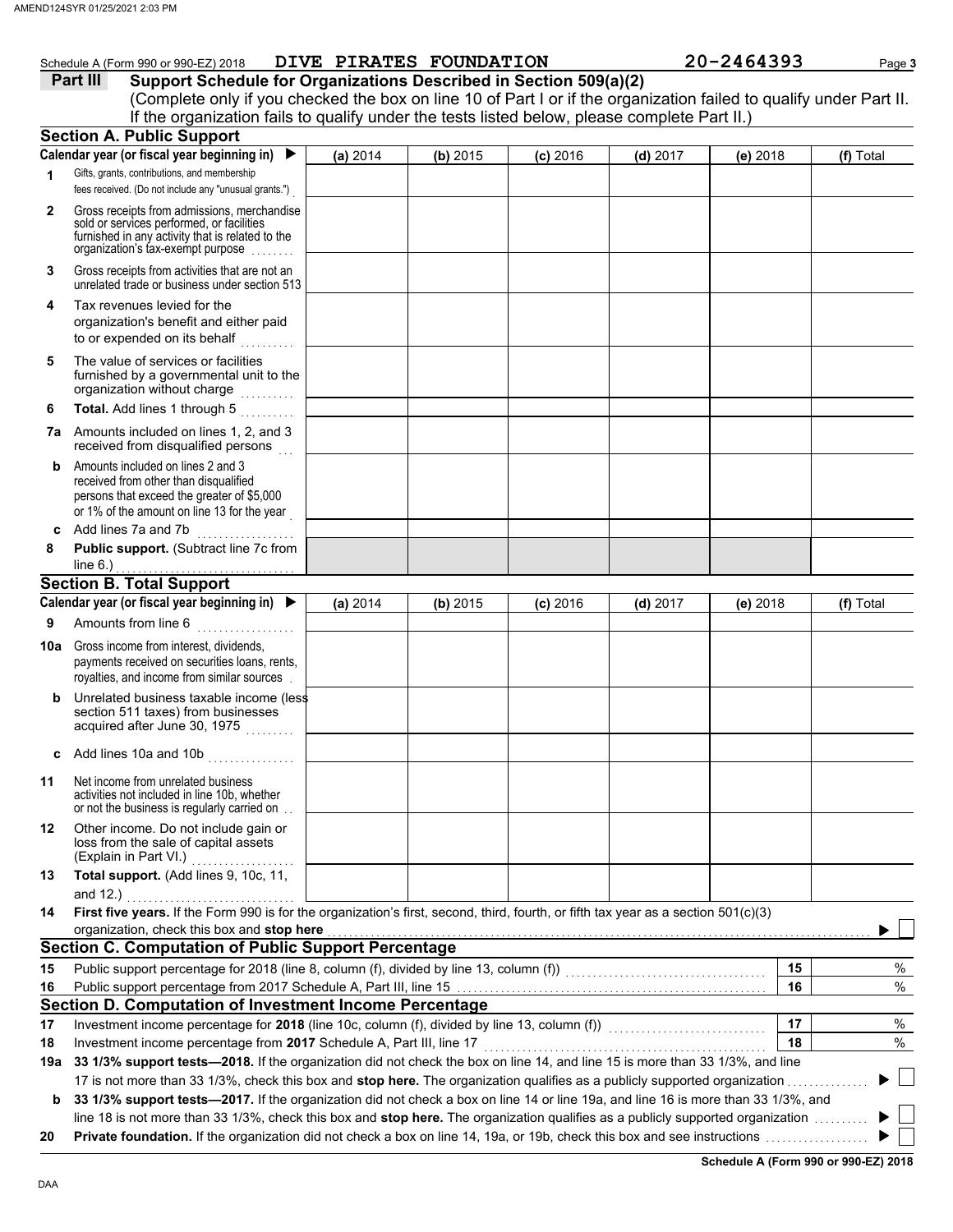#### **Part IV Supporting Organizations** Sections A, D, and E. If you checked 12d of Part I, complete Sections A and D, and complete Part V.) Schedule A (Form 990 or 990-EZ) 2018 **DIVE PIRATES FOUNDATION 20-2464393** Page 4 **Section A. All Supporting Organizations** (Complete only if you checked a box in line 12 on Part I. If you checked 12a of Part I, complete Sections A and B. If you checked 12b of Part I, complete Sections A and C. If you checked 12c of Part I, complete Are all of the organization's supported organizations listed by name in the organization's governing documents? *If "No," describe in Part VI how the supported organizations are designated. If designated by class or purpose, describe the designation. If historic and continuing relationship, explain.* Did the organization have any supported organization that does not have an IRS determination of status under section 509(a)(1) or (2)? *If "Yes," explain in Part VI how the organization determined that the supported organization was described in section 509(a)(1) or (2).* **1 2 3a** Did the organization have a supported organization described in section 501(c)(4), (5), or (6)? *If "Yes," answer* **b c** Did the organization ensure that all support to such organizations was used exclusively for section 170(c)(2)(B) **4a** Was any supported organization not organized in the United States ("foreign supported organization")? *If* **b c** Did the organization support any foreign supported organization that does not have an IRS determination **5a** Did the organization add, substitute, or remove any supported organizations during the tax year? *If "Yes,"* **b c 6 7 8 9a b c 10a** *(b) and (c) below.* Did the organization confirm that each supported organization qualified under section 501(c)(4), (5), or (6) and satisfied the public support tests under section 509(a)(2)? *If "Yes," describe in Part VI when and how the organization made the determination.* purposes? *If "Yes," explain in Part VI what controls the organization put in place to ensure such use. "Yes," and if you checked 12a or 12b in Part I, answer (b) and (c) below.* Did the organization have ultimate control and discretion in deciding whether to make grants to the foreign supported organization? *If "Yes," describe in Part VI how the organization had such control and discretion despite being controlled or supervised by or in connection with its supported organizations.* under sections 501(c)(3) and 509(a)(1) or (2)? *If "Yes," explain in Part VI what controls the organization used to ensure that all support to the foreign supported organization was used exclusively for section 170(c)(2)(B) purposes. answer (b) and (c) below (if applicable). Also, provide detail in Part VI, including (i) the names and EIN numbers of the supported organizations added, substituted, or removed; (ii) the reasons for each such action; (iii) the authority under the organization's organizing document authorizing such action; and (iv) how the action was accomplished (such as by amendment to the organizing document).* **Type I or Type II only.** Was any added or substituted supported organization part of a class already designated in the organization's organizing document? **Substitutions only.** Was the substitution the result of an event beyond the organization's control? Did the organization provide support (whether in the form of grants or the provision of services or facilities) to anyone other than (i) its supported organizations, (ii) individuals that are part of the charitable class benefited by one or more of its supported organizations, or (iii) other supporting organizations that also support or benefit one or more of the filing organization's supported organizations? *If "Yes," provide detail in Part VI.* Did the organization provide a grant, loan, compensation, or other similar payment to a substantial contributor (as defined in section 4958(c)(3)(C)), a family member of a substantial contributor, or a 35% controlled entity with regard to a substantial contributor? *If "Yes," complete Part I of Schedule L (Form 990 or 990-EZ).* Did the organization make a loan to a disqualified person (as defined in section 4958) not described in line 7? *If "Yes," complete Part I of Schedule L (Form 990 or 990-EZ).* Was the organization controlled directly or indirectly at any time during the tax year by one or more disqualified persons as defined in section 4946 (other than foundation managers and organizations described in section 509(a)(1) or (2))? *If "Yes," provide detail in Part VI.* Did one or more disqualified persons (as defined in line 9a) hold a controlling interest in any entity in which the supporting organization had an interest? *If "Yes," provide detail in Part VI.* Did a disqualified person (as defined in line 9a) have an ownership interest in, or derive any personal benefit from, assets in which the supporting organization also had an interest? *If "Yes," provide detail in Part VI.* Was the organization subject to the excess business holdings rules of section 4943 because of section 4943(f) (regarding certain Type II supporting organizations, and all Type III non-functionally integrated **Yes No 1 2 3a 3b 3c 4a 4b 4c 5a 5b 5c 6 7 8 9a 9b 9c** AMEND124SYR 01/25/2021 2:03 PM

**Schedule A (Form 990 or 990-EZ) 2018 10b**

**10a**

**b**

supporting organizations)? *If "Yes," answer 10b below.*

*determine whether the organization had excess business holdings.)*

Did the organization have any excess business holdings in the tax year? *(Use Schedule C, Form 4720, to*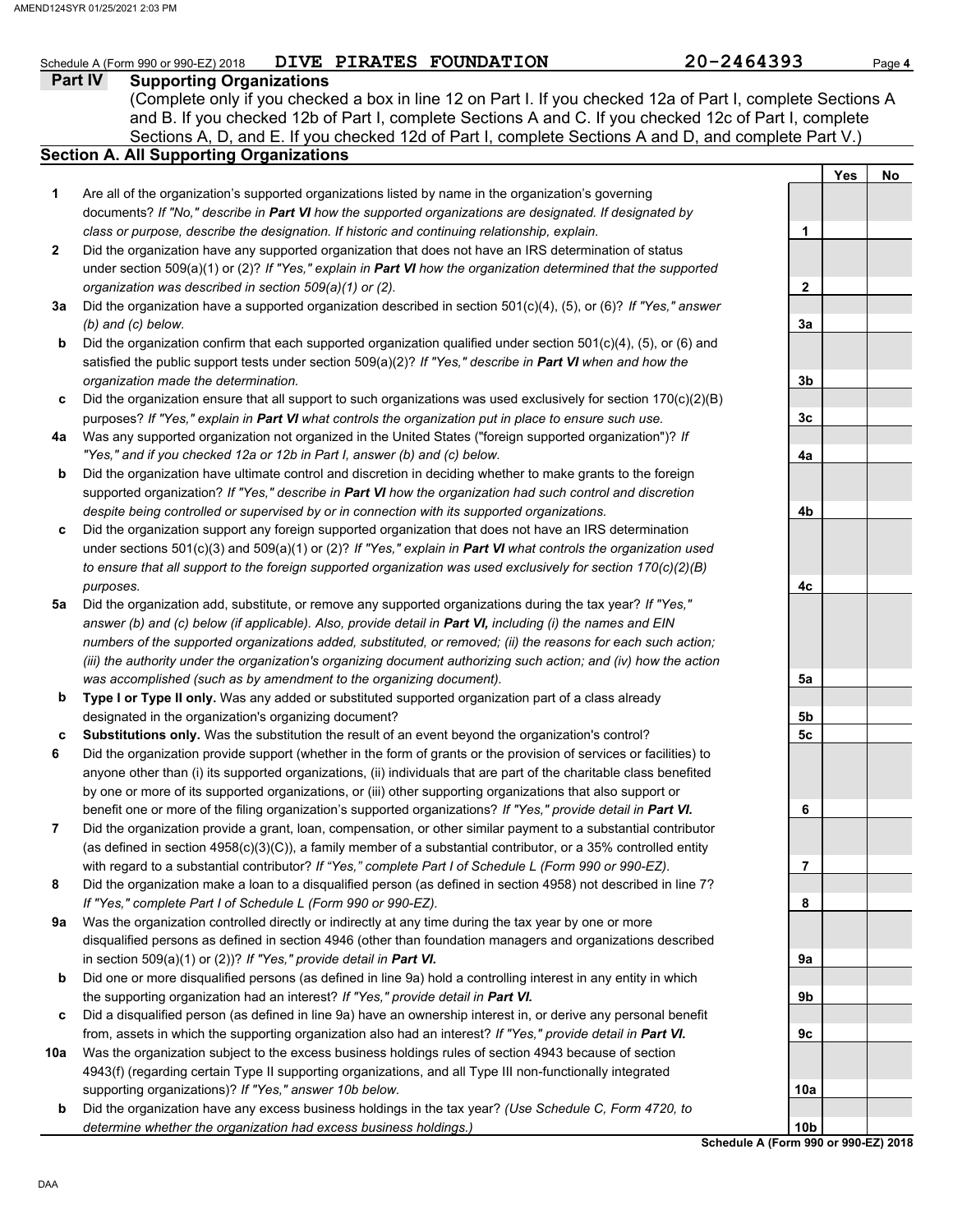|              | 20-2464393<br>DIVE PIRATES FOUNDATION<br>Schedule A (Form 990 or 990-EZ) 2018                                                     |                        |            | Page 5 |
|--------------|-----------------------------------------------------------------------------------------------------------------------------------|------------------------|------------|--------|
|              | <b>Part IV</b><br><b>Supporting Organizations (continued)</b>                                                                     |                        |            |        |
|              |                                                                                                                                   |                        | Yes        | No     |
| 11           | Has the organization accepted a gift or contribution from any of the following persons?                                           |                        |            |        |
| а            | A person who directly or indirectly controls, either alone or together with persons described in (b) and (c)                      |                        |            |        |
|              | below, the governing body of a supported organization?<br><b>b</b> A family member of a person described in (a) above?            | 11a<br>11 <sub>b</sub> |            |        |
|              | c A 35% controlled entity of a person described in (a) or (b) above? If "Yes" to a, b, or c, provide detail in Part VI.           | 11c                    |            |        |
|              | <b>Section B. Type I Supporting Organizations</b>                                                                                 |                        |            |        |
|              |                                                                                                                                   |                        | <b>Yes</b> | No     |
| 1            | Did the directors, trustees, or membership of one or more supported organizations have the power to                               |                        |            |        |
|              | regularly appoint or elect at least a majority of the organization's directors or trustees at all times during the                |                        |            |        |
|              | tax year? If "No," describe in Part VI how the supported organization(s) effectively operated, supervised, or                     |                        |            |        |
|              | controlled the organization's activities. If the organization had more than one supported organization,                           |                        |            |        |
|              | describe how the powers to appoint and/or remove directors or trustees were allocated among the supported                         |                        |            |        |
|              | organizations and what conditions or restrictions, if any, applied to such powers during the tax year.                            | 1                      |            |        |
| $\mathbf{2}$ | Did the organization operate for the benefit of any supported organization other than the supported                               |                        |            |        |
|              | organization(s) that operated, supervised, or controlled the supporting organization? If "Yes," explain in Part                   |                        |            |        |
|              | VI how providing such benefit carried out the purposes of the supported organization(s) that operated,                            |                        |            |        |
|              | supervised, or controlled the supporting organization.                                                                            | 2                      |            |        |
|              | <b>Section C. Type II Supporting Organizations</b>                                                                                |                        |            |        |
|              |                                                                                                                                   |                        | Yes        | No     |
| 1            | Were a majority of the organization's directors or trustees during the tax year also a majority of the directors                  |                        |            |        |
|              | or trustees of each of the organization's supported organization(s)? If "No," describe in Part VI how control                     |                        |            |        |
|              | or management of the supporting organization was vested in the same persons that controlled or managed                            |                        |            |        |
|              | the supported organization(s).                                                                                                    | 1                      |            |        |
|              | <b>Section D. All Type III Supporting Organizations</b>                                                                           |                        |            |        |
|              |                                                                                                                                   |                        | Yes        | No     |
| 1            | Did the organization provide to each of its supported organizations, by the last day of the fifth month of the                    |                        |            |        |
|              | organization's tax year, (i) a written notice describing the type and amount of support provided during the prior tax             |                        |            |        |
|              | year, (ii) a copy of the Form 990 that was most recently filed as of the date of notification, and (iii) copies of the            |                        |            |        |
|              | organization's governing documents in effect on the date of notification, to the extent not previously provided?                  | 1                      |            |        |
| 2            | Were any of the organization's officers, directors, or trustees either (i) appointed or elected by the supported                  |                        |            |        |
|              | organization(s) or (ii) serving on the governing body of a supported organization? If "No," explain in Part VI how                |                        |            |        |
|              | the organization maintained a close and continuous working relationship with the supported organization(s).                       | 2                      |            |        |
| 3            | By reason of the relationship described in (2), did the organization's supported organizations have a                             |                        |            |        |
|              | significant voice in the organization's investment policies and in directing the use of the organization's                        |                        |            |        |
|              | income or assets at all times during the tax year? If "Yes," describe in Part VI the role the organization's                      |                        |            |        |
|              | supported organizations played in this regard.                                                                                    | 3                      |            |        |
|              | Section E. Type III Functionally-Integrated Supporting Organizations                                                              |                        |            |        |
| 1            | Check the box next to the method that the organization used to satisfy the Integral Part Test during the year (see instructions). |                        |            |        |
| а            | The organization satisfied the Activities Test. Complete line 2 below.                                                            |                        |            |        |
| b            | The organization is the parent of each of its supported organizations. Complete line 3 below.                                     |                        |            |        |
| c            | The organization supported a governmental entity. Describe in Part VI how you supported a government entity (see instructions).   |                        |            |        |
| $\mathbf{2}$ | Activities Test. Answer (a) and (b) below.                                                                                        |                        | Yes        | No     |
| а            | Did substantially all of the organization's activities during the tax year directly further the exempt purposes of                |                        |            |        |
|              | the supported organization(s) to which the organization was responsive? If "Yes," then in Part VI identify                        |                        |            |        |
|              | those supported organizations and explain how these activities directly furthered their exempt purposes,                          |                        |            |        |
|              | how the organization was responsive to those supported organizations, and how the organization determined                         |                        |            |        |
|              | that these activities constituted substantially all of its activities.                                                            | 2a                     |            |        |
| $\mathbf b$  | Did the activities described in (a) constitute activities that, but for the organization's involvement, one or more               |                        |            |        |

- of the organization's supported organization(s) would have been engaged in? *If "Yes," explain in Part VI the reasons for the organization's position that its supported organization(s) would have engaged in these activities but for the organization's involvement.*
- **3** Parent of Supported Organizations. *Answer (a) and (b) below.*
- **a** Did the organization have the power to regularly appoint or elect a majority of the officers, directors, or trustees of each of the supported organizations? *Provide details in Part VI.*
- **b** Did the organization exercise a substantial degree of direction over the policies, programs, and activities of each of its supported organizations? *If "Yes," describe in Part VI the role played by the organization in this regard.*

DAA **Schedule A (Form 990 or 990-EZ) 2018 3b**

**3a**

**2b**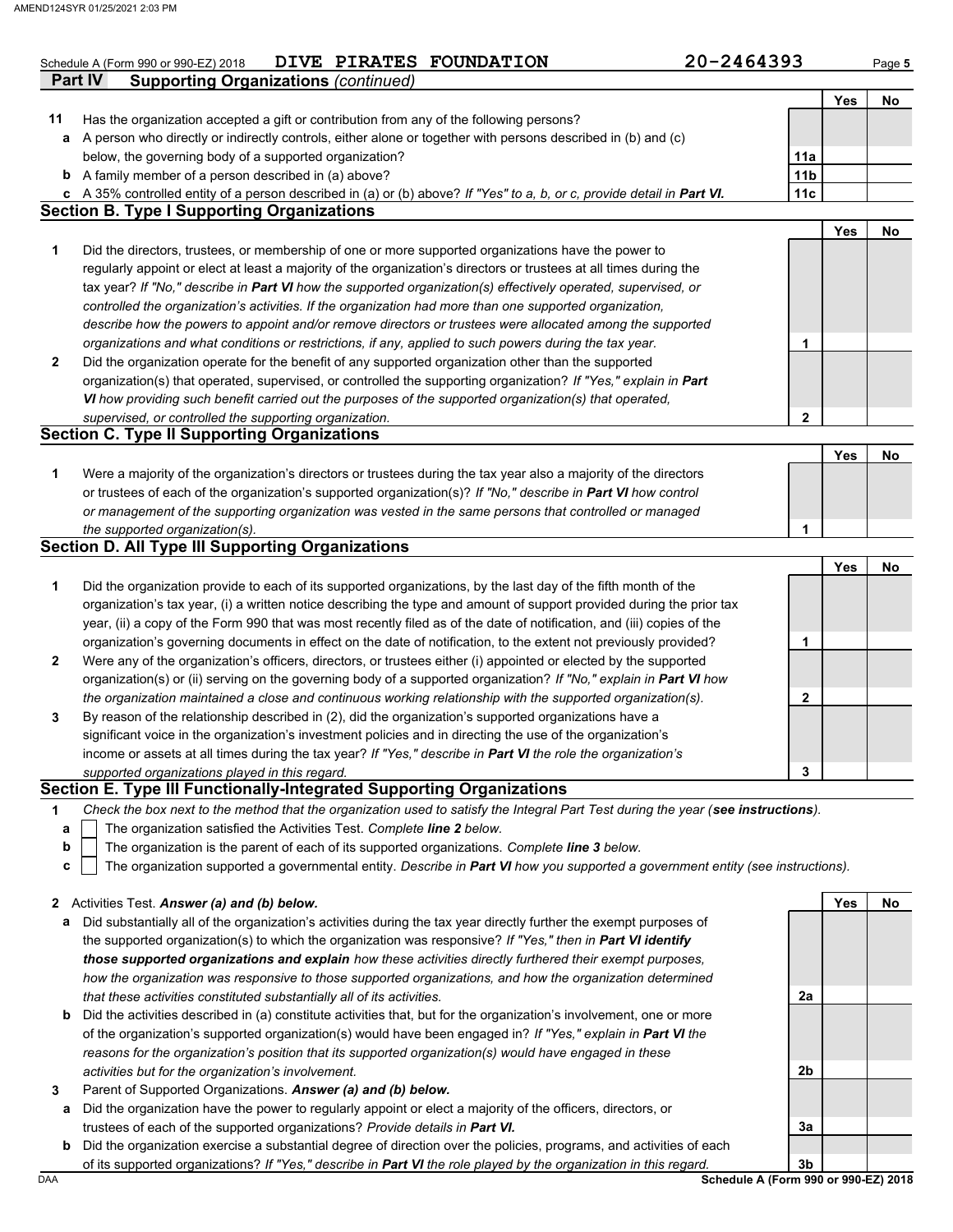|               | <b>DIVE PIRATES FOUNDATION</b><br>Schedule A (Form 990 or 990-EZ) 2018                                                           |                | 20-2464393     | Page 6                         |  |  |  |  |  |
|---------------|----------------------------------------------------------------------------------------------------------------------------------|----------------|----------------|--------------------------------|--|--|--|--|--|
| <b>Part V</b> | Type III Non-Functionally Integrated 509(a)(3) Supporting Organizations                                                          |                |                |                                |  |  |  |  |  |
| 1             | Check here if the organization satisfied the Integral Part Test as a qualifying trust on Nov. 20, 1970 (explain in Part VI). See |                |                |                                |  |  |  |  |  |
|               | <b>instructions.</b> All other Type III non-functionally integrated supporting organizations must complete Sections A through E. |                |                |                                |  |  |  |  |  |
|               | <b>Section A - Adjusted Net Income</b>                                                                                           |                | (A) Prior Year | (B) Current Year               |  |  |  |  |  |
|               |                                                                                                                                  |                |                | (optional)                     |  |  |  |  |  |
| 1.            | Net short-term capital gain                                                                                                      | 1              |                |                                |  |  |  |  |  |
| $\mathbf{2}$  | Recoveries of prior-year distributions                                                                                           | $\mathbf{2}$   |                |                                |  |  |  |  |  |
| 3             | Other gross income (see instructions)                                                                                            | 3              |                |                                |  |  |  |  |  |
| 4             | Add lines 1 through 3.                                                                                                           | 4              |                |                                |  |  |  |  |  |
| 5             | Depreciation and depletion                                                                                                       | 5              |                |                                |  |  |  |  |  |
| 6             | Portion of operating expenses paid or incurred for production or                                                                 |                |                |                                |  |  |  |  |  |
|               | collection of gross income or for management, conservation, or                                                                   |                |                |                                |  |  |  |  |  |
|               | maintenance of property held for production of income (see instructions)                                                         | 6              |                |                                |  |  |  |  |  |
| 7             | Other expenses (see instructions)                                                                                                | $\overline{7}$ |                |                                |  |  |  |  |  |
| 8             | Adjusted Net Income (subtract lines 5, 6, and 7 from line 4)                                                                     | 8              |                |                                |  |  |  |  |  |
|               | <b>Section B - Minimum Asset Amount</b>                                                                                          |                | (A) Prior Year | (B) Current Year<br>(optional) |  |  |  |  |  |
| 1             | Aggregate fair market value of all non-exempt-use assets (see                                                                    |                |                |                                |  |  |  |  |  |
|               | instructions for short tax year or assets held for part of year):                                                                |                |                |                                |  |  |  |  |  |
|               | a Average monthly value of securities                                                                                            | 1a             |                |                                |  |  |  |  |  |
|               | Average monthly cash balances<br>b                                                                                               | 1b             |                |                                |  |  |  |  |  |
|               | <b>c</b> Fair market value of other non-exempt-use assets                                                                        | 1c             |                |                                |  |  |  |  |  |
|               | <b>Total</b> (add lines 1a, 1b, and 1c)<br>d                                                                                     | 1d             |                |                                |  |  |  |  |  |
|               | <b>Discount</b> claimed for blockage or other<br>e                                                                               |                |                |                                |  |  |  |  |  |
|               | factors (explain in detail in <b>Part VI)</b> :                                                                                  |                |                |                                |  |  |  |  |  |
|               | 2 Acquisition indebtedness applicable to non-exempt-use assets                                                                   | $\mathbf{2}$   |                |                                |  |  |  |  |  |
| 3             | Subtract line 2 from line 1d.                                                                                                    | 3              |                |                                |  |  |  |  |  |
| 4             | Cash deemed held for exempt use. Enter 1-1/2% of line 3 (for greater amount,                                                     |                |                |                                |  |  |  |  |  |
|               | see instructions).                                                                                                               | 4              |                |                                |  |  |  |  |  |
| 5             | Net value of non-exempt-use assets (subtract line 4 from line 3)                                                                 | 5              |                |                                |  |  |  |  |  |
| 6             | Multiply line 5 by 035.                                                                                                          | 6              |                |                                |  |  |  |  |  |
| 7             | Recoveries of prior-year distributions                                                                                           | $\overline{7}$ |                |                                |  |  |  |  |  |
| 8             | Minimum Asset Amount (add line 7 to line 6)                                                                                      | 8              |                |                                |  |  |  |  |  |
|               | <b>Section C - Distributable Amount</b>                                                                                          |                |                | <b>Current Year</b>            |  |  |  |  |  |
| 1.            | Adjusted net income for prior year (from Section A, line 8, Column A)                                                            | $\mathbf{1}$   |                |                                |  |  |  |  |  |
| $\mathbf{2}$  | Enter 85% of line 1.                                                                                                             | $\mathbf{2}$   |                |                                |  |  |  |  |  |
| 3             | Minimum asset amount for prior year (from Section B, line 8, Column A)                                                           | 3              |                |                                |  |  |  |  |  |
| 4             | Enter greater of line 2 or line 3.                                                                                               | 4              |                |                                |  |  |  |  |  |
| 5             | Income tax imposed in prior year                                                                                                 | 5              |                |                                |  |  |  |  |  |
| 6             | Distributable Amount. Subtract line 5 from line 4, unless subject to                                                             |                |                |                                |  |  |  |  |  |
|               | emergency temporary reduction (see instructions)                                                                                 | 6              |                |                                |  |  |  |  |  |

**7** Check here if the current year is the organization's first as a non-functionally integrated Type III supporting organization (see instructions).

**Schedule A (Form 990 or 990-EZ) 2018**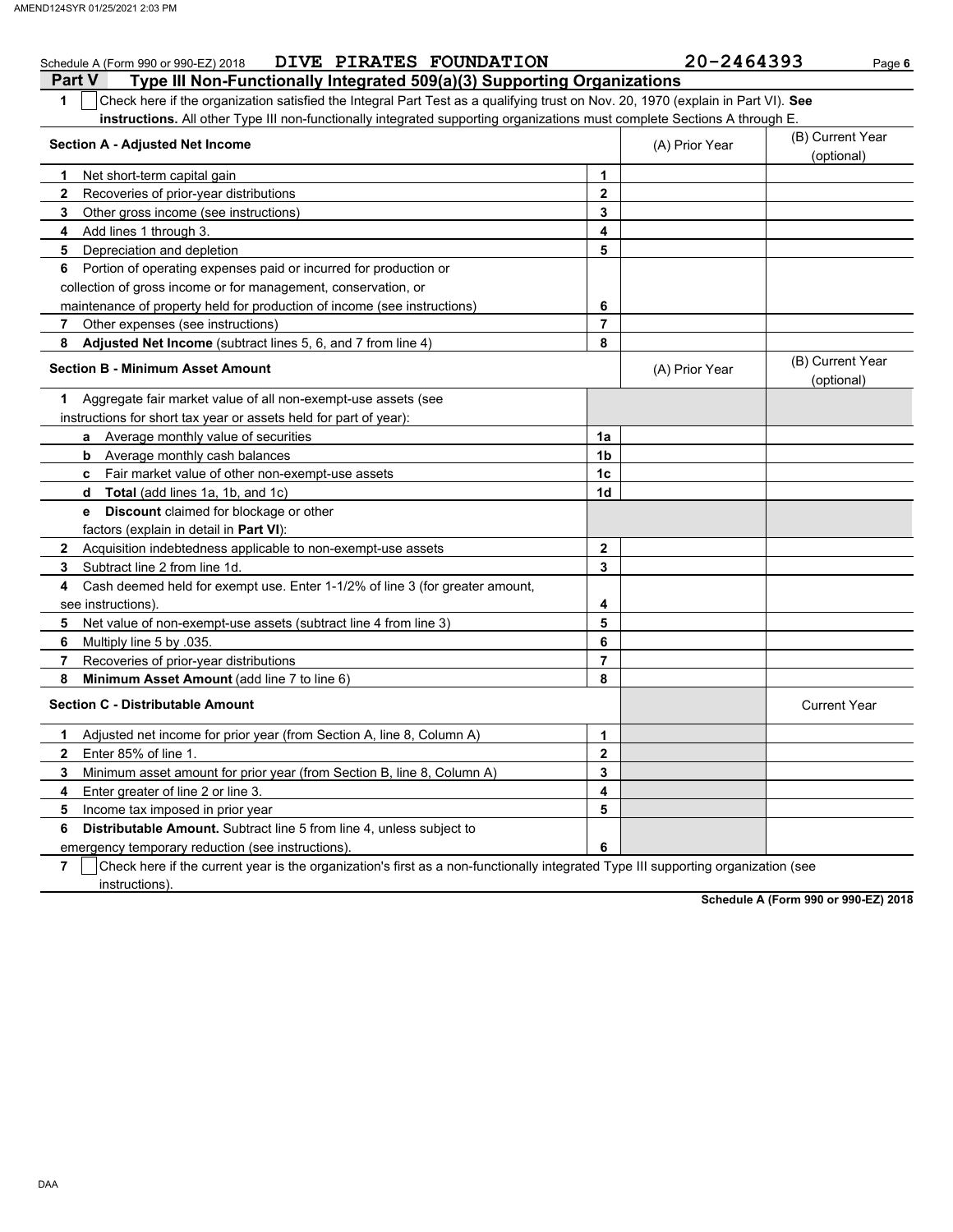|              | DIVE PIRATES FOUNDATION<br>Schedule A (Form 990 or 990-EZ) 2018                                                             |                                    | 20-2464393                                    | Page 7                                                  |  |  |  |  |  |  |
|--------------|-----------------------------------------------------------------------------------------------------------------------------|------------------------------------|-----------------------------------------------|---------------------------------------------------------|--|--|--|--|--|--|
| Part V       | Type III Non-Functionally Integrated 509(a)(3) Supporting Organizations (continued)                                         |                                    |                                               |                                                         |  |  |  |  |  |  |
|              | <b>Section D - Distributions</b>                                                                                            |                                    |                                               | <b>Current Year</b>                                     |  |  |  |  |  |  |
| 1            | Amounts paid to supported organizations to accomplish exempt purposes                                                       |                                    |                                               |                                                         |  |  |  |  |  |  |
| $\mathbf{2}$ | Amounts paid to perform activity that directly furthers exempt purposes of supported                                        |                                    |                                               |                                                         |  |  |  |  |  |  |
|              | organizations, in excess of income from activity                                                                            |                                    |                                               |                                                         |  |  |  |  |  |  |
| 3            | Administrative expenses paid to accomplish exempt purposes of supported organizations                                       |                                    |                                               |                                                         |  |  |  |  |  |  |
| 4            | Amounts paid to acquire exempt-use assets                                                                                   |                                    |                                               |                                                         |  |  |  |  |  |  |
| 5            | Qualified set-aside amounts (prior IRS approval required)                                                                   |                                    |                                               |                                                         |  |  |  |  |  |  |
| 6            | Other distributions (describe in Part VI). See instructions.                                                                |                                    |                                               |                                                         |  |  |  |  |  |  |
| 7            | Total annual distributions. Add lines 1 through 6.                                                                          |                                    |                                               |                                                         |  |  |  |  |  |  |
| 8            | Distributions to attentive supported organizations to which the organization is responsive                                  |                                    |                                               |                                                         |  |  |  |  |  |  |
|              | (provide details in Part VI). See instructions.                                                                             |                                    |                                               |                                                         |  |  |  |  |  |  |
| 9            | Distributable amount for 2018 from Section C, line 6                                                                        |                                    |                                               |                                                         |  |  |  |  |  |  |
| 10           | Line 8 amount divided by line 9 amount                                                                                      |                                    |                                               |                                                         |  |  |  |  |  |  |
|              | <b>Section E - Distribution Allocations (see instructions)</b>                                                              | (i)<br><b>Excess Distributions</b> | (ii)<br><b>Underdistributions</b><br>Pre-2018 | (iii)<br><b>Distributable</b><br><b>Amount for 2018</b> |  |  |  |  |  |  |
| 1            | Distributable amount for 2018 from Section C, line 6                                                                        |                                    |                                               |                                                         |  |  |  |  |  |  |
| $\mathbf{2}$ | Underdistributions, if any, for years prior to 2018<br>(reasonable cause required-explain in Part VI). See<br>instructions. |                                    |                                               |                                                         |  |  |  |  |  |  |
| 3.           | Excess distributions carryover, if any, to 2018                                                                             |                                    |                                               |                                                         |  |  |  |  |  |  |
|              | a From 2013                                                                                                                 |                                    |                                               |                                                         |  |  |  |  |  |  |
|              | $b$ From 2014                                                                                                               |                                    |                                               |                                                         |  |  |  |  |  |  |
|              | c From 2015                                                                                                                 |                                    |                                               |                                                         |  |  |  |  |  |  |
|              | <b>d</b> From 2016                                                                                                          |                                    |                                               |                                                         |  |  |  |  |  |  |
|              | e From 2017                                                                                                                 |                                    |                                               |                                                         |  |  |  |  |  |  |
|              | f Total of lines 3a through e                                                                                               |                                    |                                               |                                                         |  |  |  |  |  |  |
|              | g Applied to underdistributions of prior years                                                                              |                                    |                                               |                                                         |  |  |  |  |  |  |
|              | h Applied to 2018 distributable amount                                                                                      |                                    |                                               |                                                         |  |  |  |  |  |  |
| Ī.           | Carryover from 2013 not applied (see instructions)                                                                          |                                    |                                               |                                                         |  |  |  |  |  |  |
|              | Remainder. Subtract lines 3g, 3h, and 3i from 3f.                                                                           |                                    |                                               |                                                         |  |  |  |  |  |  |
| 4            | Distributions for 2018 from                                                                                                 |                                    |                                               |                                                         |  |  |  |  |  |  |
|              | Section D, line 7:<br>\$                                                                                                    |                                    |                                               |                                                         |  |  |  |  |  |  |
|              | a Applied to underdistributions of prior years                                                                              |                                    |                                               |                                                         |  |  |  |  |  |  |
|              | <b>b</b> Applied to 2018 distributable amount                                                                               |                                    |                                               |                                                         |  |  |  |  |  |  |
|              | c Remainder. Subtract lines 4a and 4b from 4.                                                                               |                                    |                                               |                                                         |  |  |  |  |  |  |
| 5            | Remaining underdistributions for years prior to 2018, if                                                                    |                                    |                                               |                                                         |  |  |  |  |  |  |
|              | any. Subtract lines 3g and 4a from line 2. For result                                                                       |                                    |                                               |                                                         |  |  |  |  |  |  |
|              | greater than zero, explain in Part VI. See instructions.                                                                    |                                    |                                               |                                                         |  |  |  |  |  |  |
| 6            | Remaining underdistributions for 2018. Subtract lines 3h                                                                    |                                    |                                               |                                                         |  |  |  |  |  |  |
|              | and 4b from line 1. For result greater than zero, explain in                                                                |                                    |                                               |                                                         |  |  |  |  |  |  |
|              | Part VI. See instructions.                                                                                                  |                                    |                                               |                                                         |  |  |  |  |  |  |
| 7            | Excess distributions carryover to 2019. Add lines 3j                                                                        |                                    |                                               |                                                         |  |  |  |  |  |  |
|              | and 4c.                                                                                                                     |                                    |                                               |                                                         |  |  |  |  |  |  |
| 8            | Breakdown of line 7:                                                                                                        |                                    |                                               |                                                         |  |  |  |  |  |  |
|              | a Excess from 2014<br>.                                                                                                     |                                    |                                               |                                                         |  |  |  |  |  |  |
|              | <b>b</b> Excess from 2015                                                                                                   |                                    |                                               |                                                         |  |  |  |  |  |  |
|              | c Excess from 2016                                                                                                          |                                    |                                               |                                                         |  |  |  |  |  |  |
|              | d Excess from 2017                                                                                                          |                                    |                                               |                                                         |  |  |  |  |  |  |
|              | e Excess from 2018                                                                                                          |                                    |                                               |                                                         |  |  |  |  |  |  |

**Schedule A (Form 990 or 990-EZ) 2018**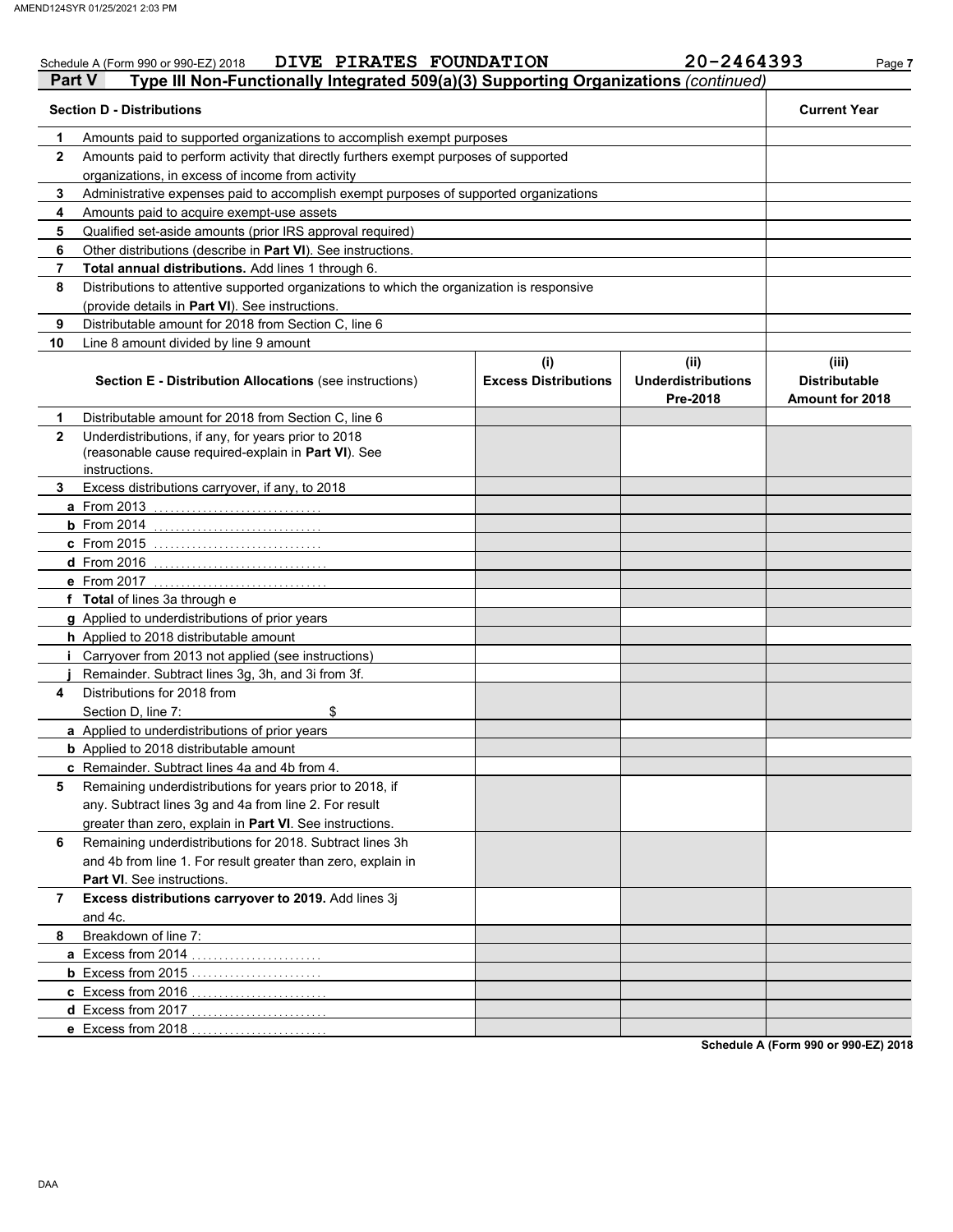|         | Schedule A (Form 990 or 990-EZ) 2018 DIVE PIRATES FOUNDATION |  |                                                                                                | 20-2464393                                                                                                                                                                                                                                                                                                                                                                                                                                                                                | Page 8 |
|---------|--------------------------------------------------------------|--|------------------------------------------------------------------------------------------------|-------------------------------------------------------------------------------------------------------------------------------------------------------------------------------------------------------------------------------------------------------------------------------------------------------------------------------------------------------------------------------------------------------------------------------------------------------------------------------------------|--------|
| Part VI |                                                              |  | lines 2, 5, and 6. Also complete this part for any additional information. (See instructions.) | Supplemental Information. Provide the explanations required by Part II, line 10; Part II, line 17a or 17b; Part<br>III, line 12; Part IV, Section A, lines 1, 2, 3b, 3c, 4b, 4c, 5a, 6, 9a, 9b, 9c, 11a, 11b, and 11c; Part IV, Section<br>B, lines 1 and 2; Part IV, Section C, line 1; Part IV, Section D, lines 2 and 3; Part IV, Section E, lines 1c, 2a, 2b,<br>3a, and 3b; Part V, line 1; Part V, Section B, line 1e; Part V, Section D, lines 5, 6, and 8; and Part V, Section E, |        |
|         |                                                              |  |                                                                                                |                                                                                                                                                                                                                                                                                                                                                                                                                                                                                           |        |
|         |                                                              |  |                                                                                                |                                                                                                                                                                                                                                                                                                                                                                                                                                                                                           |        |
|         |                                                              |  |                                                                                                |                                                                                                                                                                                                                                                                                                                                                                                                                                                                                           |        |
|         |                                                              |  |                                                                                                |                                                                                                                                                                                                                                                                                                                                                                                                                                                                                           |        |
|         |                                                              |  |                                                                                                |                                                                                                                                                                                                                                                                                                                                                                                                                                                                                           |        |
|         |                                                              |  |                                                                                                |                                                                                                                                                                                                                                                                                                                                                                                                                                                                                           |        |
|         |                                                              |  |                                                                                                |                                                                                                                                                                                                                                                                                                                                                                                                                                                                                           |        |
|         |                                                              |  |                                                                                                |                                                                                                                                                                                                                                                                                                                                                                                                                                                                                           |        |
|         |                                                              |  |                                                                                                |                                                                                                                                                                                                                                                                                                                                                                                                                                                                                           |        |
|         |                                                              |  |                                                                                                |                                                                                                                                                                                                                                                                                                                                                                                                                                                                                           |        |
|         |                                                              |  |                                                                                                |                                                                                                                                                                                                                                                                                                                                                                                                                                                                                           |        |
|         |                                                              |  |                                                                                                |                                                                                                                                                                                                                                                                                                                                                                                                                                                                                           |        |
|         |                                                              |  |                                                                                                |                                                                                                                                                                                                                                                                                                                                                                                                                                                                                           |        |
|         |                                                              |  |                                                                                                |                                                                                                                                                                                                                                                                                                                                                                                                                                                                                           |        |
|         |                                                              |  |                                                                                                |                                                                                                                                                                                                                                                                                                                                                                                                                                                                                           |        |
|         |                                                              |  |                                                                                                |                                                                                                                                                                                                                                                                                                                                                                                                                                                                                           |        |
|         |                                                              |  |                                                                                                |                                                                                                                                                                                                                                                                                                                                                                                                                                                                                           |        |
|         |                                                              |  |                                                                                                |                                                                                                                                                                                                                                                                                                                                                                                                                                                                                           |        |
|         |                                                              |  |                                                                                                |                                                                                                                                                                                                                                                                                                                                                                                                                                                                                           |        |
|         |                                                              |  |                                                                                                |                                                                                                                                                                                                                                                                                                                                                                                                                                                                                           |        |
|         |                                                              |  |                                                                                                |                                                                                                                                                                                                                                                                                                                                                                                                                                                                                           |        |
|         |                                                              |  |                                                                                                |                                                                                                                                                                                                                                                                                                                                                                                                                                                                                           |        |
|         |                                                              |  |                                                                                                |                                                                                                                                                                                                                                                                                                                                                                                                                                                                                           |        |
|         |                                                              |  |                                                                                                |                                                                                                                                                                                                                                                                                                                                                                                                                                                                                           |        |
|         |                                                              |  |                                                                                                |                                                                                                                                                                                                                                                                                                                                                                                                                                                                                           |        |
|         |                                                              |  |                                                                                                |                                                                                                                                                                                                                                                                                                                                                                                                                                                                                           |        |
|         |                                                              |  |                                                                                                |                                                                                                                                                                                                                                                                                                                                                                                                                                                                                           |        |
|         |                                                              |  |                                                                                                |                                                                                                                                                                                                                                                                                                                                                                                                                                                                                           |        |
|         |                                                              |  |                                                                                                |                                                                                                                                                                                                                                                                                                                                                                                                                                                                                           |        |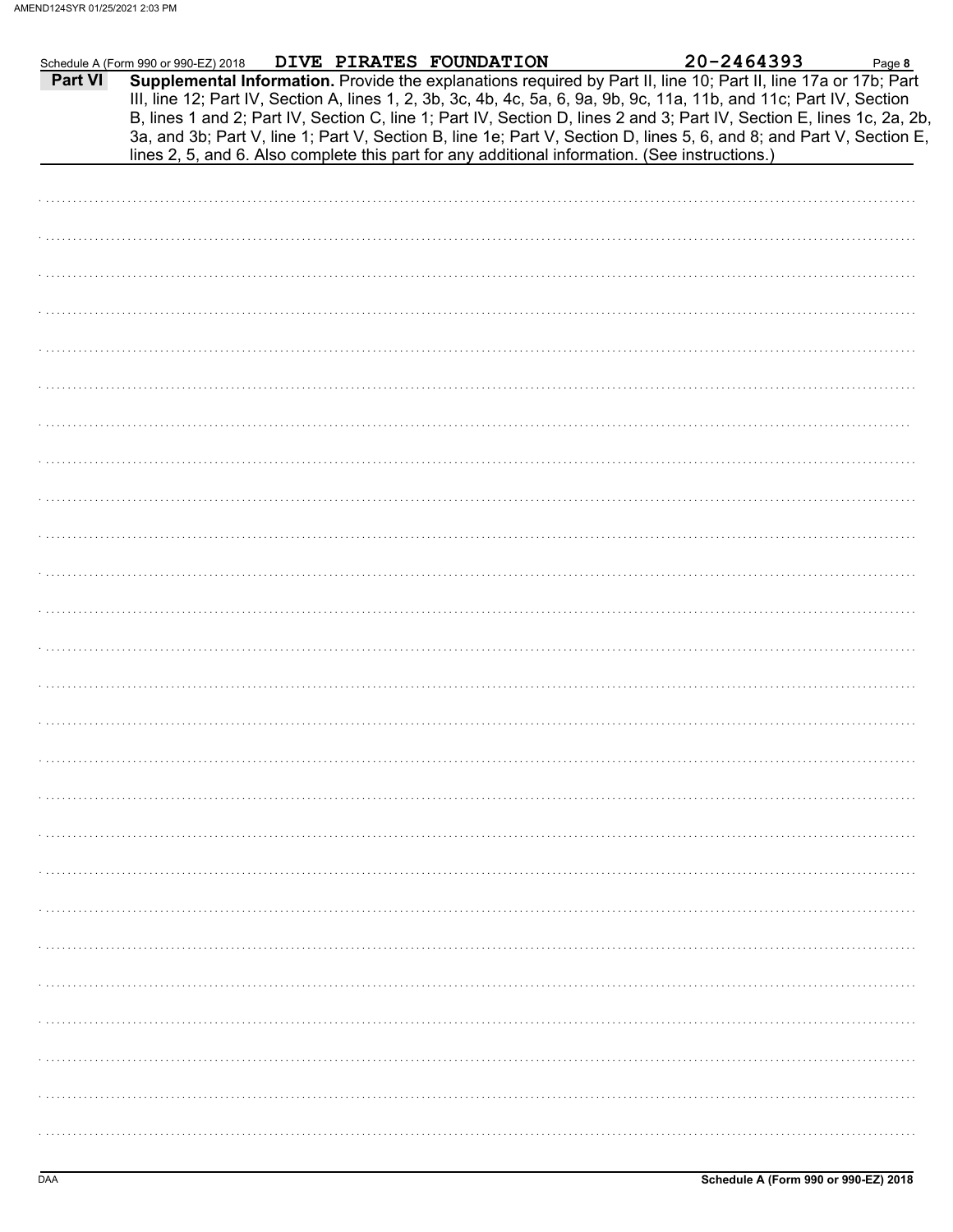Department of the Treasury Internal Revenue Service **Name of the organization**

## **SCHEDULE D Supplemental Financial Statements**

 **Attach to Form 990. (Form 990) Part IV, line 6, 7, 8, 9, 10, 11a, 11b, 11c, 11d, 11e, 11f, 12a, or 12b. Complete if the organization answered "Yes" on Form 990,**

 **Go to** *www.irs.gov/Form990* **for instructions and the latest information.**

**Open to Public Inspection**

**2018**

OMB No. 1545-0047

**Employer identification number**

|              | PIRATES FOUNDATION<br><b>DIVE</b>                                                                                                         |                                                    | 20-2464393                                                                                                                                                                                                                                                                                                |
|--------------|-------------------------------------------------------------------------------------------------------------------------------------------|----------------------------------------------------|-----------------------------------------------------------------------------------------------------------------------------------------------------------------------------------------------------------------------------------------------------------------------------------------------------------|
|              | Organizations Maintaining Donor Advised Funds or Other Similar Funds or Accounts.<br>Part I                                               |                                                    |                                                                                                                                                                                                                                                                                                           |
|              | Complete if the organization answered "Yes" on Form 990, Part IV, line 6.                                                                 |                                                    |                                                                                                                                                                                                                                                                                                           |
|              |                                                                                                                                           | (a) Donor advised funds                            | (b) Funds and other accounts                                                                                                                                                                                                                                                                              |
| 1            | Total number at end of year                                                                                                               |                                                    |                                                                                                                                                                                                                                                                                                           |
| 2            |                                                                                                                                           |                                                    |                                                                                                                                                                                                                                                                                                           |
| З            |                                                                                                                                           |                                                    |                                                                                                                                                                                                                                                                                                           |
| 4            | Aggregate value at end of year                                                                                                            |                                                    |                                                                                                                                                                                                                                                                                                           |
| 5            | Did the organization inform all donors and donor advisors in writing that the assets held in donor advised                                |                                                    |                                                                                                                                                                                                                                                                                                           |
|              | funds are the organization's property, subject to the organization's exclusive legal control?                                             |                                                    | Yes<br><b>No</b>                                                                                                                                                                                                                                                                                          |
| 6            | Did the organization inform all grantees, donors, and donor advisors in writing that grant funds can be used                              |                                                    |                                                                                                                                                                                                                                                                                                           |
|              | only for charitable purposes and not for the benefit of the donor or donor advisor, or for any other purpose                              |                                                    |                                                                                                                                                                                                                                                                                                           |
|              | conferring impermissible private benefit?                                                                                                 |                                                    | <b>Yes</b><br>No                                                                                                                                                                                                                                                                                          |
|              | Part II<br><b>Conservation Easements.</b>                                                                                                 |                                                    |                                                                                                                                                                                                                                                                                                           |
|              | Complete if the organization answered "Yes" on Form 990, Part IV, line 7.                                                                 |                                                    |                                                                                                                                                                                                                                                                                                           |
| 1            | Purpose(s) of conservation easements held by the organization (check all that apply).                                                     |                                                    |                                                                                                                                                                                                                                                                                                           |
|              | Preservation of land for public use (e.g., recreation or education)                                                                       | Preservation of a historically important land area |                                                                                                                                                                                                                                                                                                           |
|              | Protection of natural habitat                                                                                                             | Preservation of a certified historic structure     |                                                                                                                                                                                                                                                                                                           |
|              | Preservation of open space                                                                                                                |                                                    |                                                                                                                                                                                                                                                                                                           |
| 2            | Complete lines 2a through 2d if the organization held a qualified conservation contribution in the form of a conservation                 |                                                    |                                                                                                                                                                                                                                                                                                           |
|              | easement on the last day of the tax year.                                                                                                 |                                                    | Held at the End of the Tax Year                                                                                                                                                                                                                                                                           |
| а            | Total number of conservation easements                                                                                                    |                                                    | 2a                                                                                                                                                                                                                                                                                                        |
|              |                                                                                                                                           |                                                    | 2 <sub>b</sub>                                                                                                                                                                                                                                                                                            |
|              |                                                                                                                                           |                                                    | 2c                                                                                                                                                                                                                                                                                                        |
| d            | Number of conservation easements included in (c) acquired after 7/25/06, and not on a                                                     |                                                    |                                                                                                                                                                                                                                                                                                           |
|              | historic structure listed in the National Register                                                                                        |                                                    | 2d                                                                                                                                                                                                                                                                                                        |
| 3            | Number of conservation easements modified, transferred, released, extinguished, or terminated by the organization during the              |                                                    |                                                                                                                                                                                                                                                                                                           |
|              | tax year $\blacktriangleright$                                                                                                            |                                                    |                                                                                                                                                                                                                                                                                                           |
|              | Number of states where property subject to conservation easement is located ▶                                                             |                                                    |                                                                                                                                                                                                                                                                                                           |
| 5            | Does the organization have a written policy regarding the periodic monitoring, inspection, handling of                                    |                                                    |                                                                                                                                                                                                                                                                                                           |
|              | violations, and enforcement of the conservation easements it holds?                                                                       |                                                    | No<br>Yes                                                                                                                                                                                                                                                                                                 |
| 6            | Staff and volunteer hours devoted to monitoring, inspecting, handling of violations, and enforcing conservation easements during the year |                                                    |                                                                                                                                                                                                                                                                                                           |
|              |                                                                                                                                           |                                                    |                                                                                                                                                                                                                                                                                                           |
| 7            | Amount of expenses incurred in monitoring, inspecting, handling of violations, and enforcing conservation easements during the year       |                                                    |                                                                                                                                                                                                                                                                                                           |
|              |                                                                                                                                           |                                                    |                                                                                                                                                                                                                                                                                                           |
|              | Does each conservation easement reported on line $2(d)$ above satisfy the requirements of section $170(h)(4)(B)(i)$                       |                                                    |                                                                                                                                                                                                                                                                                                           |
|              |                                                                                                                                           |                                                    | $\Box$ Yes $\Box$ No                                                                                                                                                                                                                                                                                      |
| 9            | In Part XIII, describe how the organization reports conservation easements in its revenue and expense statement, and                      |                                                    |                                                                                                                                                                                                                                                                                                           |
|              | balance sheet, and include, if applicable, the text of the footnote to the organization's financial statements that describes the         |                                                    |                                                                                                                                                                                                                                                                                                           |
|              | organization's accounting for conservation easements.                                                                                     |                                                    |                                                                                                                                                                                                                                                                                                           |
|              | Organizations Maintaining Collections of Art, Historical Treasures, or Other Similar Assets.<br>Part III                                  |                                                    |                                                                                                                                                                                                                                                                                                           |
|              | Complete if the organization answered "Yes" on Form 990, Part IV, line 8.                                                                 |                                                    |                                                                                                                                                                                                                                                                                                           |
|              | 1a If the organization elected, as permitted under SFAS 116 (ASC 958), not to report in its revenue statement and balance sheet           |                                                    |                                                                                                                                                                                                                                                                                                           |
|              | works of art, historical treasures, or other similar assets held for public exhibition, education, or research in furtherance of          |                                                    |                                                                                                                                                                                                                                                                                                           |
|              | public service, provide, in Part XIII, the text of the footnote to its financial statements that describes these items.                   |                                                    |                                                                                                                                                                                                                                                                                                           |
|              | b If the organization elected, as permitted under SFAS 116 (ASC 958), to report in its revenue statement and balance sheet                |                                                    |                                                                                                                                                                                                                                                                                                           |
|              | works of art, historical treasures, or other similar assets held for public exhibition, education, or research in furtherance of          |                                                    |                                                                                                                                                                                                                                                                                                           |
|              | public service, provide the following amounts relating to these items:                                                                    |                                                    |                                                                                                                                                                                                                                                                                                           |
|              |                                                                                                                                           |                                                    |                                                                                                                                                                                                                                                                                                           |
|              | (ii) Assets included in Form 990, Part X                                                                                                  |                                                    |                                                                                                                                                                                                                                                                                                           |
| $\mathbf{2}$ | If the organization received or held works of art, historical treasures, or other similar assets for financial gain, provide the          |                                                    |                                                                                                                                                                                                                                                                                                           |
|              | following amounts required to be reported under SFAS 116 (ASC 958) relating to these items:                                               |                                                    |                                                                                                                                                                                                                                                                                                           |
|              | a Revenue included on Form 990, Part VIII, line 1                                                                                         |                                                    | $\frac{1}{2}$ , $\frac{1}{2}$ , $\frac{1}{2}$ , $\frac{1}{2}$ , $\frac{1}{2}$ , $\frac{1}{2}$ , $\frac{1}{2}$ , $\frac{1}{2}$ , $\frac{1}{2}$ , $\frac{1}{2}$ , $\frac{1}{2}$ , $\frac{1}{2}$ , $\frac{1}{2}$ , $\frac{1}{2}$ , $\frac{1}{2}$ , $\frac{1}{2}$ , $\frac{1}{2}$ , $\frac{1}{2}$ , $\frac{1$ |
|              |                                                                                                                                           |                                                    |                                                                                                                                                                                                                                                                                                           |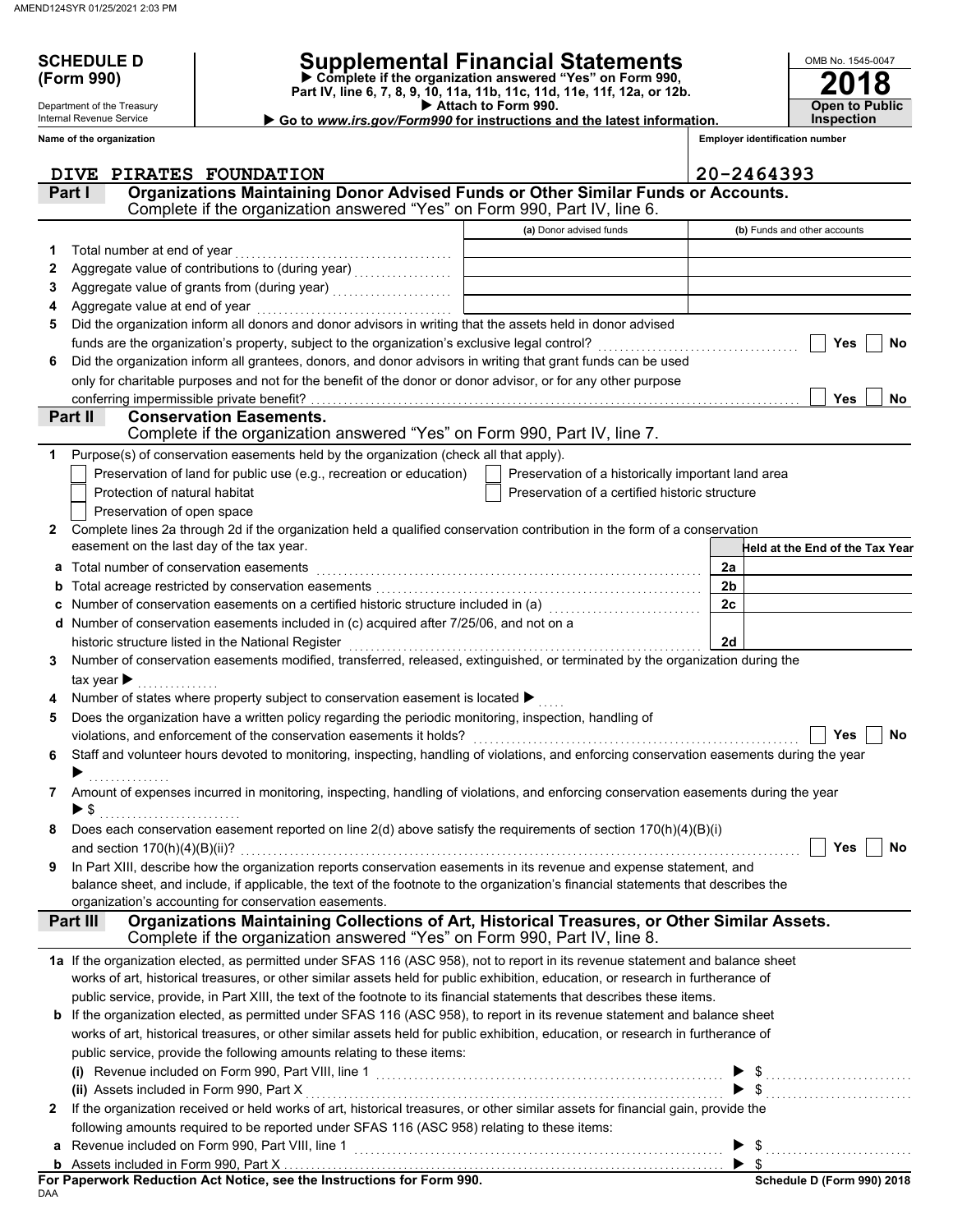| Schedule D (Form 990) 2018 DIVE PIRATES FOUNDATION                                                                                                                                                                                                                                                                                                          |                         |                           |                         | 20-2464393           | Page 2              |
|-------------------------------------------------------------------------------------------------------------------------------------------------------------------------------------------------------------------------------------------------------------------------------------------------------------------------------------------------------------|-------------------------|---------------------------|-------------------------|----------------------|---------------------|
| Organizations Maintaining Collections of Art, Historical Treasures, or Other Similar Assets (continued)<br>Part III                                                                                                                                                                                                                                         |                         |                           |                         |                      |                     |
| Using the organization's acquisition, accession, and other records, check any of the following that are a significant use of its<br>3<br>collection items (check all that apply):                                                                                                                                                                           |                         |                           |                         |                      |                     |
| Public exhibition<br>a                                                                                                                                                                                                                                                                                                                                      | d                       | Loan or exchange programs |                         |                      |                     |
| Scholarly research<br>b                                                                                                                                                                                                                                                                                                                                     | е                       |                           |                         |                      |                     |
| Preservation for future generations<br>c                                                                                                                                                                                                                                                                                                                    |                         |                           |                         |                      |                     |
| Provide a description of the organization's collections and explain how they further the organization's exempt purpose in Part<br>4                                                                                                                                                                                                                         |                         |                           |                         |                      |                     |
| XIII.                                                                                                                                                                                                                                                                                                                                                       |                         |                           |                         |                      |                     |
| During the year, did the organization solicit or receive donations of art, historical treasures, or other similar<br>5                                                                                                                                                                                                                                      |                         |                           |                         |                      |                     |
|                                                                                                                                                                                                                                                                                                                                                             |                         |                           |                         |                      | Yes<br>No.          |
| Part IV<br><b>Escrow and Custodial Arrangements.</b>                                                                                                                                                                                                                                                                                                        |                         |                           |                         |                      |                     |
| Complete if the organization answered "Yes" on Form 990, Part IV, line 9, or reported an amount on Form<br>990, Part X, line 21.                                                                                                                                                                                                                            |                         |                           |                         |                      |                     |
| 1a Is the organization an agent, trustee, custodian or other intermediary for contributions or other assets not                                                                                                                                                                                                                                             |                         |                           |                         |                      |                     |
| included on Form 990, Part X?                                                                                                                                                                                                                                                                                                                               |                         |                           |                         |                      | <b>Yes</b><br>No    |
| b If "Yes," explain the arrangement in Part XIII and complete the following table:                                                                                                                                                                                                                                                                          |                         |                           |                         |                      | Amount              |
|                                                                                                                                                                                                                                                                                                                                                             |                         |                           |                         | 1c                   |                     |
| c Beginning balance                                                                                                                                                                                                                                                                                                                                         |                         |                           |                         | 1 <sub>d</sub>       |                     |
| d Additions during the year contact the set of the set of the set of the set of the set of the set of the set of the set of the set of the set of the set of the set of the set of the set of the set of the set of the set of<br>e Distributions during the year [1, 1, 2001] The Contract of Distribution of the Verman and Distributions during the year |                         |                           |                         | 1e                   |                     |
| f Ending balance encourance and a series of the series of the series of the series of the series of the series of the series of the series of the series of the series of the series of the series of the series of the series                                                                                                                              |                         |                           |                         | 1f                   |                     |
|                                                                                                                                                                                                                                                                                                                                                             |                         |                           |                         |                      | Yes<br>No           |
| b If "Yes," explain the arrangement in Part XIII. Check here if the explanation has been provided on Part XIII                                                                                                                                                                                                                                              |                         |                           |                         |                      |                     |
| <b>Part V</b><br><b>Endowment Funds.</b>                                                                                                                                                                                                                                                                                                                    |                         |                           |                         |                      |                     |
| Complete if the organization answered "Yes" on Form 990, Part IV, line 10.                                                                                                                                                                                                                                                                                  |                         |                           |                         |                      |                     |
|                                                                                                                                                                                                                                                                                                                                                             | (a) Current year        | (b) Prior year            | (c) Two years back      | (d) Three years back | (e) Four years back |
| 1a Beginning of year balance                                                                                                                                                                                                                                                                                                                                |                         |                           |                         |                      |                     |
| <b>b</b> Contributions <b>contributions</b>                                                                                                                                                                                                                                                                                                                 |                         |                           |                         |                      |                     |
| c Net investment earnings, gains, and<br>losses                                                                                                                                                                                                                                                                                                             |                         |                           |                         |                      |                     |
| d Grants or scholarships                                                                                                                                                                                                                                                                                                                                    |                         |                           |                         |                      |                     |
| e Other expenditures for facilities and                                                                                                                                                                                                                                                                                                                     |                         |                           |                         |                      |                     |
|                                                                                                                                                                                                                                                                                                                                                             |                         |                           |                         |                      |                     |
| f Administrative expenses                                                                                                                                                                                                                                                                                                                                   |                         |                           |                         |                      |                     |
| <b>g</b> End of year balance <b>constructs Letter and Separate Property</b>                                                                                                                                                                                                                                                                                 |                         |                           |                         |                      |                     |
| 2 Provide the estimated percentage of the current year end balance (line 1g, column (a)) held as:                                                                                                                                                                                                                                                           |                         |                           |                         |                      |                     |
| a Board designated or quasi-endowment $\blacktriangleright$                                                                                                                                                                                                                                                                                                 | $\%$                    |                           |                         |                      |                     |
| <b>b</b> Permanent endowment ><br>. %                                                                                                                                                                                                                                                                                                                       |                         |                           |                         |                      |                     |
| c Temporarily restricted endowment ▶<br>The percentages on lines 2a, 2b, and 2c should equal 100%.                                                                                                                                                                                                                                                          | $\ldots$ %              |                           |                         |                      |                     |
| 3a Are there endowment funds not in the possession of the organization that are held and administered for the                                                                                                                                                                                                                                               |                         |                           |                         |                      |                     |
| organization by:                                                                                                                                                                                                                                                                                                                                            |                         |                           |                         |                      | <b>Yes</b><br>No.   |
|                                                                                                                                                                                                                                                                                                                                                             |                         |                           |                         |                      | 3a(i)               |
| (i) unrelated organizations <i>community contained as a community contained as a community contained as a community contained as a contained as a contained as a contained as a contained as a contained as a contained as a con</i><br>(ii) related organizations                                                                                          |                         |                           |                         |                      | 3a(ii)              |
| b If "Yes" on line 3a(ii), are the related organizations listed as required on Schedule R? [[[[[[[[[[[[[[[[[[[                                                                                                                                                                                                                                              |                         |                           |                         |                      | 3b                  |
| Describe in Part XIII the intended uses of the organization's endowment funds.<br>4                                                                                                                                                                                                                                                                         |                         |                           |                         |                      |                     |
| Land, Buildings, and Equipment.<br><b>Part VI</b>                                                                                                                                                                                                                                                                                                           |                         |                           |                         |                      |                     |
| Complete if the organization answered "Yes" on Form 990, Part IV, line 11a. See Form 990, Part X, line 10.                                                                                                                                                                                                                                                  |                         |                           |                         |                      |                     |
| Description of property                                                                                                                                                                                                                                                                                                                                     | (a) Cost or other basis |                           | (b) Cost or other basis | (c) Accumulated      | (d) Book value      |
|                                                                                                                                                                                                                                                                                                                                                             | (investment)            |                           | (other)                 | depreciation         |                     |
| <b>1a</b> Land                                                                                                                                                                                                                                                                                                                                              |                         |                           |                         |                      |                     |
|                                                                                                                                                                                                                                                                                                                                                             |                         |                           |                         |                      |                     |
| c Leasehold improvements                                                                                                                                                                                                                                                                                                                                    |                         |                           |                         |                      |                     |
|                                                                                                                                                                                                                                                                                                                                                             |                         |                           |                         |                      |                     |
|                                                                                                                                                                                                                                                                                                                                                             |                         |                           |                         |                      |                     |
| Total. Add lines 1a through 1e. (Column (d) must equal Form 990, Part X, column (B), line 10c.)                                                                                                                                                                                                                                                             |                         |                           |                         | ▶                    |                     |

**Schedule D (Form 990) 2018**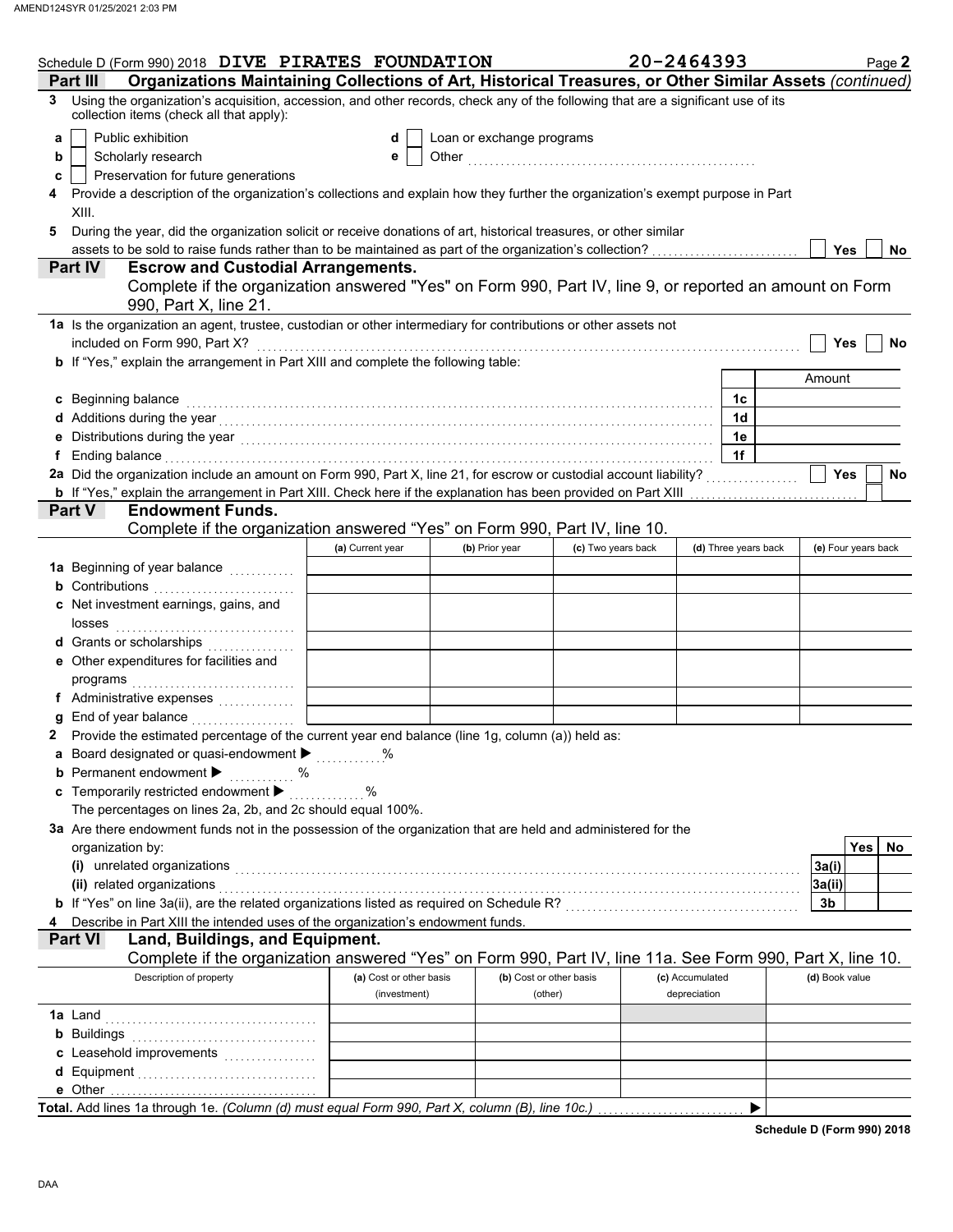| <b>Part VII</b>           | Schedule D (Form 990) 2018 DIVE PIRATES FOUNDATION<br><b>Investments-Other Securities.</b>                 |                | 20-2464393                       | Page |
|---------------------------|------------------------------------------------------------------------------------------------------------|----------------|----------------------------------|------|
|                           | Complete if the organization answered "Yes" on Form 990, Part IV, line 11b. See Form 990, Part X, line 12. |                |                                  |      |
|                           | (a) Description of security or category                                                                    | (b) Book value | (c) Method of valuation:         |      |
|                           | (including name of security)                                                                               |                | Cost or end-of-year market value |      |
| (1) Financial derivatives |                                                                                                            |                |                                  |      |
|                           |                                                                                                            |                |                                  |      |
| (3) Other                 |                                                                                                            |                |                                  |      |
| (A)                       |                                                                                                            |                |                                  |      |
| $\ldots$ (B)              |                                                                                                            |                |                                  |      |
| (C)                       |                                                                                                            |                |                                  |      |
| $\Box$ (D)                |                                                                                                            |                |                                  |      |
| $\mathcal{L}(\mathsf{E})$ |                                                                                                            |                |                                  |      |
| (F)                       |                                                                                                            |                |                                  |      |
| (G)                       |                                                                                                            |                |                                  |      |
| (H)                       |                                                                                                            |                |                                  |      |
|                           | Total. (Column (b) must equal Form 990, Part X, col. (B) line 12.) $\blacktriangleright$                   |                |                                  |      |
| <b>Part VIII</b>          | <b>Investments-Program Related.</b>                                                                        |                |                                  |      |
|                           | Complete if the organization answered "Yes" on Form 990, Part IV, line 11c. See Form 990, Part X, line 13. |                |                                  |      |
|                           | (a) Description of investment                                                                              | (b) Book value | (c) Method of valuation:         |      |
|                           |                                                                                                            |                | Cost or end-of-year market value |      |
| (1)                       |                                                                                                            |                |                                  |      |
| (2)                       |                                                                                                            |                |                                  |      |

#### **Other Assets.**

Complete if the organization answered "Yes" on Form 990, Part IV, line 11d. See Form 990, Part X, line 15.

| (a) Description                                                    | (b) Book value |
|--------------------------------------------------------------------|----------------|
| (1)                                                                |                |
| (2)                                                                |                |
| (3)                                                                |                |
| (4)                                                                |                |
| (5)                                                                |                |
| (6)                                                                |                |
| (7)                                                                |                |
| (8)                                                                |                |
| (9)                                                                |                |
| Total. (Column (b) must equal Form 990, Part X, col. (B) line 15.) |                |

#### **Part X Other Liabilities.**

Complete if the organization answered "Yes" on Form 990, Part IV, line 11e or 11f. See Form 990, Part X, line 25.

| 1.  | (a) Description of liability                                                             | (b) Book value |
|-----|------------------------------------------------------------------------------------------|----------------|
|     | Federal income taxes                                                                     |                |
| (2) | ADAPTIVE DIVER APPLICATION PAYABLE                                                       | 50             |
| (3) |                                                                                          |                |
| (4) |                                                                                          |                |
| (5) |                                                                                          |                |
| (6) |                                                                                          |                |
| (7) |                                                                                          |                |
| (8) |                                                                                          |                |
| (9) |                                                                                          |                |
|     | Total. (Column (b) must equal Form 990, Part X, col. (B) line 25.) $\blacktriangleright$ |                |

Liability for uncertain tax positions. In Part XIII, provide the text of the footnote to the organization's financial statements that reports the **2.** organization's liability for uncertain tax positions under FIN 48 (ASC 740). Check here if the text of the footnote has been provided in Part XIII

Page **3**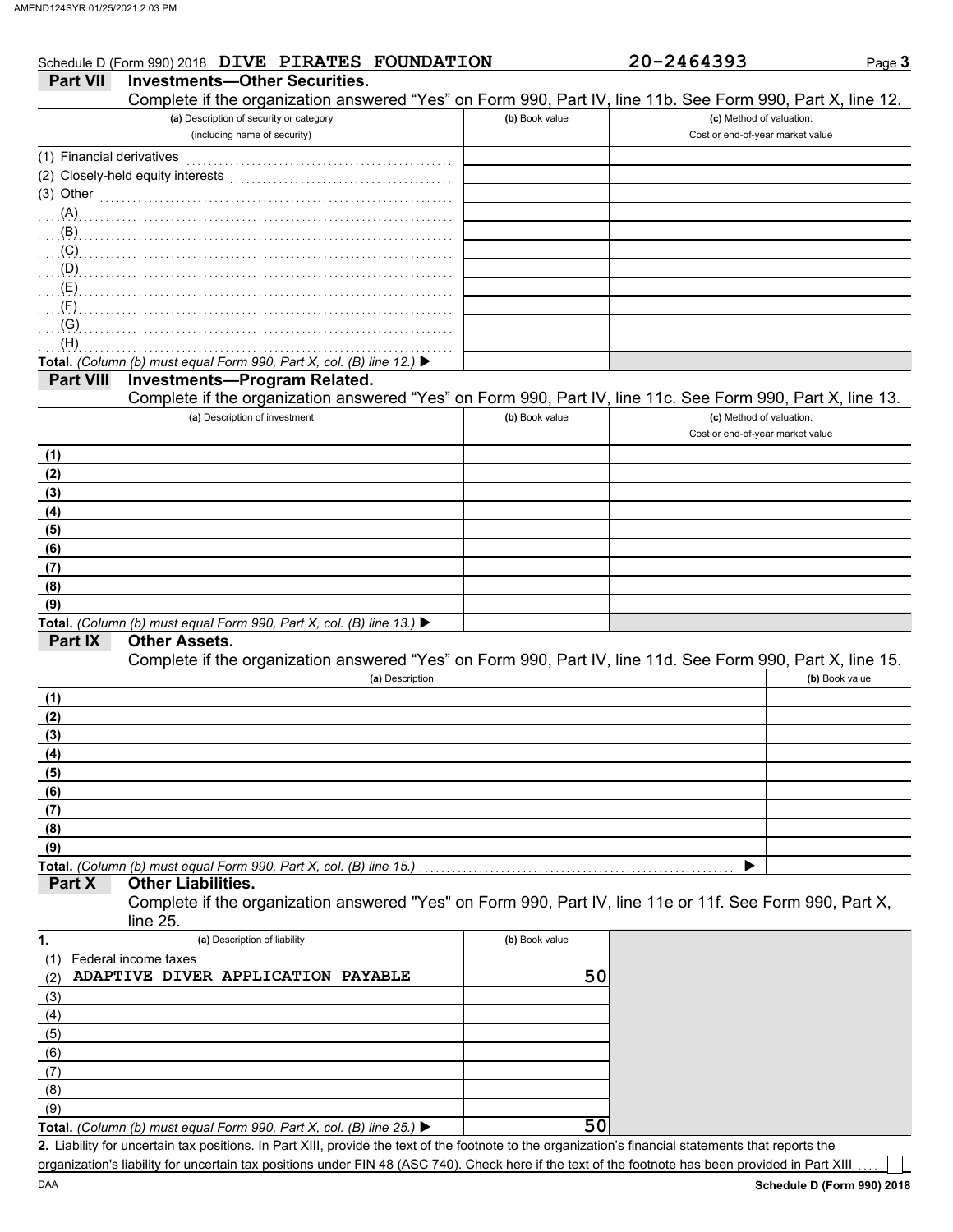| Schedule D (Form 990) 2018 DIVE PIRATES FOUNDATION                                                                                                                                                                                       |                | 20-2464393 | Page 4 |
|------------------------------------------------------------------------------------------------------------------------------------------------------------------------------------------------------------------------------------------|----------------|------------|--------|
| Reconciliation of Revenue per Audited Financial Statements With Revenue per Return.<br>Part XI                                                                                                                                           |                |            |        |
| Complete if the organization answered "Yes" on Form 990, Part IV, line 12a.                                                                                                                                                              |                |            |        |
| 1 Total revenue, gains, and other support per audited financial statements                                                                                                                                                               |                | 1          |        |
| Amounts included on line 1 but not on Form 990, Part VIII, line 12:<br>2                                                                                                                                                                 |                |            |        |
|                                                                                                                                                                                                                                          | 2a             |            |        |
|                                                                                                                                                                                                                                          | 2 <sub>b</sub> |            |        |
| c Recoveries of prior year grants [11] Recovering the Recoveries of prior year grants [11] Recoveries of prior                                                                                                                           | 2c             |            |        |
|                                                                                                                                                                                                                                          | 2d             |            |        |
| e Add lines 2a through 2d [11] [12] [12] And The Add lines 2a through 2d [12] And The Management Add lines 2a through 2d [12] [12] And The Add Lines 2a through 2d [12] And The Add Lines 2a through 2d [12] And The Add Lines           |                | 2e         |        |
| 3                                                                                                                                                                                                                                        |                | 3          |        |
| Amounts included on Form 990, Part VIII, line 12, but not on line 1:<br>4                                                                                                                                                                |                |            |        |
| a Investment expenses not included on Form 990, Part VIII, line 7b [[[[[[[[[[[[[[[[[[[[[[[[[[[[[[[[[                                                                                                                                     | 4а             |            |        |
|                                                                                                                                                                                                                                          | 4 <sub>b</sub> |            |        |
| <b>b</b> Other (Describe in Part XIII.) <b>CONSIDENT DESCRIPTION DESCRIPTION DESCRIPTION DESCRIPTION DESCRIPTION DESCRIPTION DESCRIPTION DESCRIPTION DESCRIPTION DESCRIPTION DESCRIPTION DESCRIPTION DESCRI</b><br>c Add lines 4a and 4b |                | 4с         |        |
|                                                                                                                                                                                                                                          |                | 5          |        |
| Reconciliation of Expenses per Audited Financial Statements With Expenses per Return.<br><b>Part XII</b>                                                                                                                                 |                |            |        |
| Complete if the organization answered "Yes" on Form 990, Part IV, line 12a.                                                                                                                                                              |                |            |        |
|                                                                                                                                                                                                                                          |                |            |        |
| 1 Total expenses and losses per audited financial statements                                                                                                                                                                             |                | 1.         |        |
| Amounts included on line 1 but not on Form 990, Part IX, line 25:<br>2                                                                                                                                                                   |                |            |        |
|                                                                                                                                                                                                                                          | 2a             |            |        |
|                                                                                                                                                                                                                                          | 2 <sub>b</sub> |            |        |
| <b>c</b> Other losses                                                                                                                                                                                                                    | 2c             |            |        |
|                                                                                                                                                                                                                                          | 2d             |            |        |
| e Add lines 2a through 2d [11] [12] [12] And The Add lines 2a through 2d [12] And The Management Add lines 2a through 2d [12] [12] And The Add Lines 2a through 2d [12] And The Add Lines 2a through 2d [12] And The Add Lines           |                | 2e         |        |
| 3                                                                                                                                                                                                                                        |                | 3          |        |
| Amounts included on Form 990, Part IX, line 25, but not on line 1:<br>4                                                                                                                                                                  |                |            |        |
|                                                                                                                                                                                                                                          | 4а             |            |        |
|                                                                                                                                                                                                                                          | 4b             |            |        |
| c Add lines 4a and 4b                                                                                                                                                                                                                    |                | 4c         |        |
|                                                                                                                                                                                                                                          |                | 5          |        |
| Part XIII Supplemental Information.                                                                                                                                                                                                      |                |            |        |
| Provide the descriptions required for Part II, lines 3, 5, and 9; Part III, lines 1a and 4; Part IV, lines 1b and 2b; Part V, line 4; Part X, line                                                                                       |                |            |        |
| 2; Part XI, lines 2d and 4b; and Part XII, lines 2d and 4b. Also complete this part to provide any additional information.                                                                                                               |                |            |        |
|                                                                                                                                                                                                                                          |                |            |        |
|                                                                                                                                                                                                                                          |                |            |        |
|                                                                                                                                                                                                                                          |                |            |        |
|                                                                                                                                                                                                                                          |                |            |        |
|                                                                                                                                                                                                                                          |                |            |        |
|                                                                                                                                                                                                                                          |                |            |        |
|                                                                                                                                                                                                                                          |                |            |        |
|                                                                                                                                                                                                                                          |                |            |        |
|                                                                                                                                                                                                                                          |                |            |        |
|                                                                                                                                                                                                                                          |                |            |        |
|                                                                                                                                                                                                                                          |                |            |        |
|                                                                                                                                                                                                                                          |                |            |        |
|                                                                                                                                                                                                                                          |                |            |        |
|                                                                                                                                                                                                                                          |                |            |        |
|                                                                                                                                                                                                                                          |                |            |        |
|                                                                                                                                                                                                                                          |                |            |        |
|                                                                                                                                                                                                                                          |                |            |        |
|                                                                                                                                                                                                                                          |                |            |        |
|                                                                                                                                                                                                                                          |                |            |        |
|                                                                                                                                                                                                                                          |                |            |        |
|                                                                                                                                                                                                                                          |                |            |        |
|                                                                                                                                                                                                                                          |                |            |        |
|                                                                                                                                                                                                                                          |                |            |        |
|                                                                                                                                                                                                                                          |                |            |        |
|                                                                                                                                                                                                                                          |                |            |        |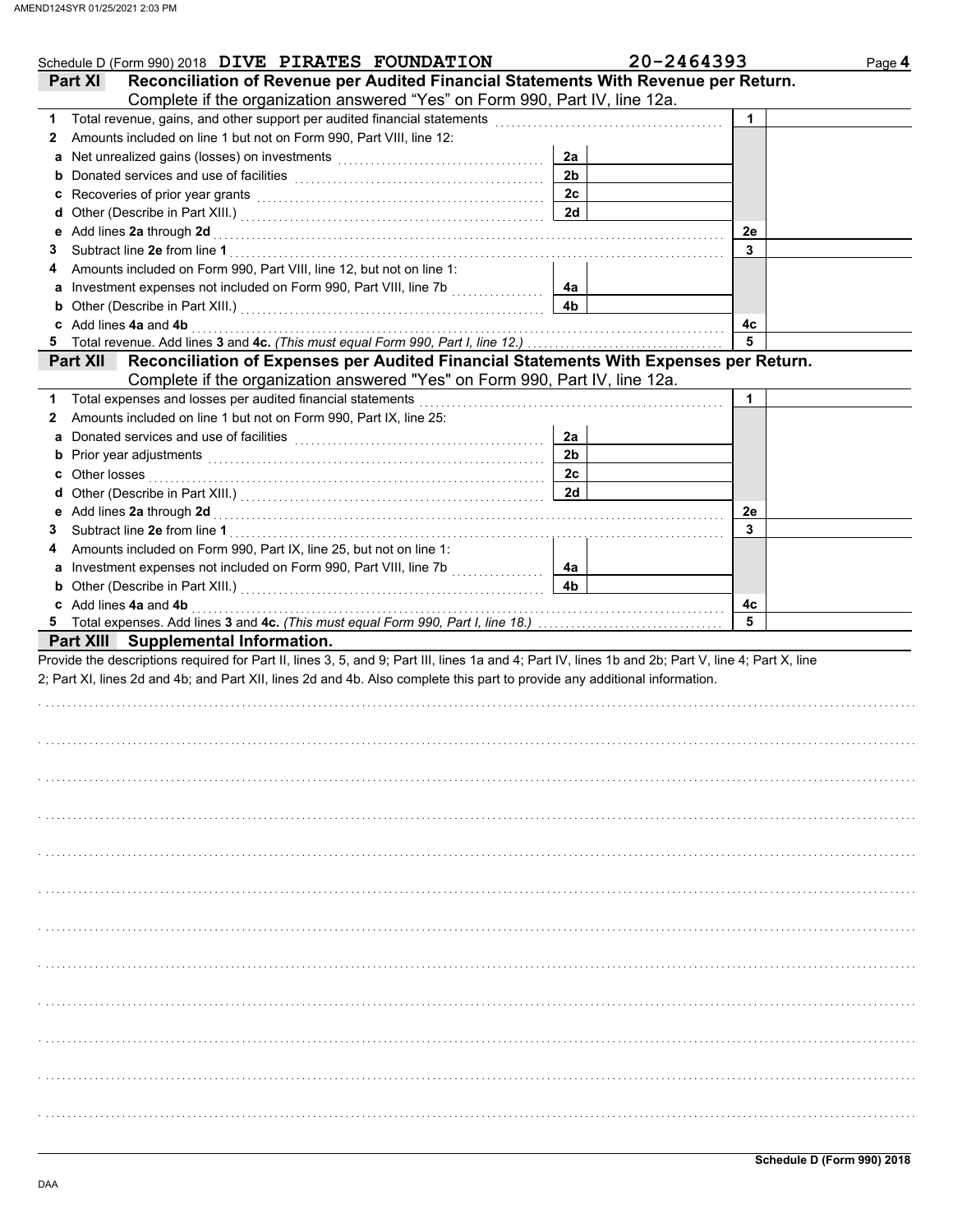| Schedule D (Form 990) 2018 DIVE PIRATES FOUNDATION<br>Part XIII Supplemental Information (continued) | 20-2464393 | Page 5 |
|------------------------------------------------------------------------------------------------------|------------|--------|
|                                                                                                      |            |        |
|                                                                                                      |            |        |
|                                                                                                      |            |        |
|                                                                                                      |            |        |
|                                                                                                      |            |        |
|                                                                                                      |            |        |
|                                                                                                      |            |        |
|                                                                                                      |            |        |
|                                                                                                      |            |        |
|                                                                                                      |            |        |
|                                                                                                      |            |        |
|                                                                                                      |            |        |
|                                                                                                      |            |        |
|                                                                                                      |            |        |
|                                                                                                      |            |        |
|                                                                                                      |            |        |
|                                                                                                      |            |        |
|                                                                                                      |            |        |
|                                                                                                      |            |        |
|                                                                                                      |            |        |
|                                                                                                      |            |        |
|                                                                                                      |            |        |
|                                                                                                      |            |        |
|                                                                                                      |            |        |
|                                                                                                      |            |        |
|                                                                                                      |            |        |
|                                                                                                      |            |        |
|                                                                                                      |            |        |
|                                                                                                      |            |        |
|                                                                                                      |            |        |
|                                                                                                      |            |        |
|                                                                                                      |            |        |
|                                                                                                      |            |        |
|                                                                                                      |            |        |
|                                                                                                      |            |        |
|                                                                                                      |            |        |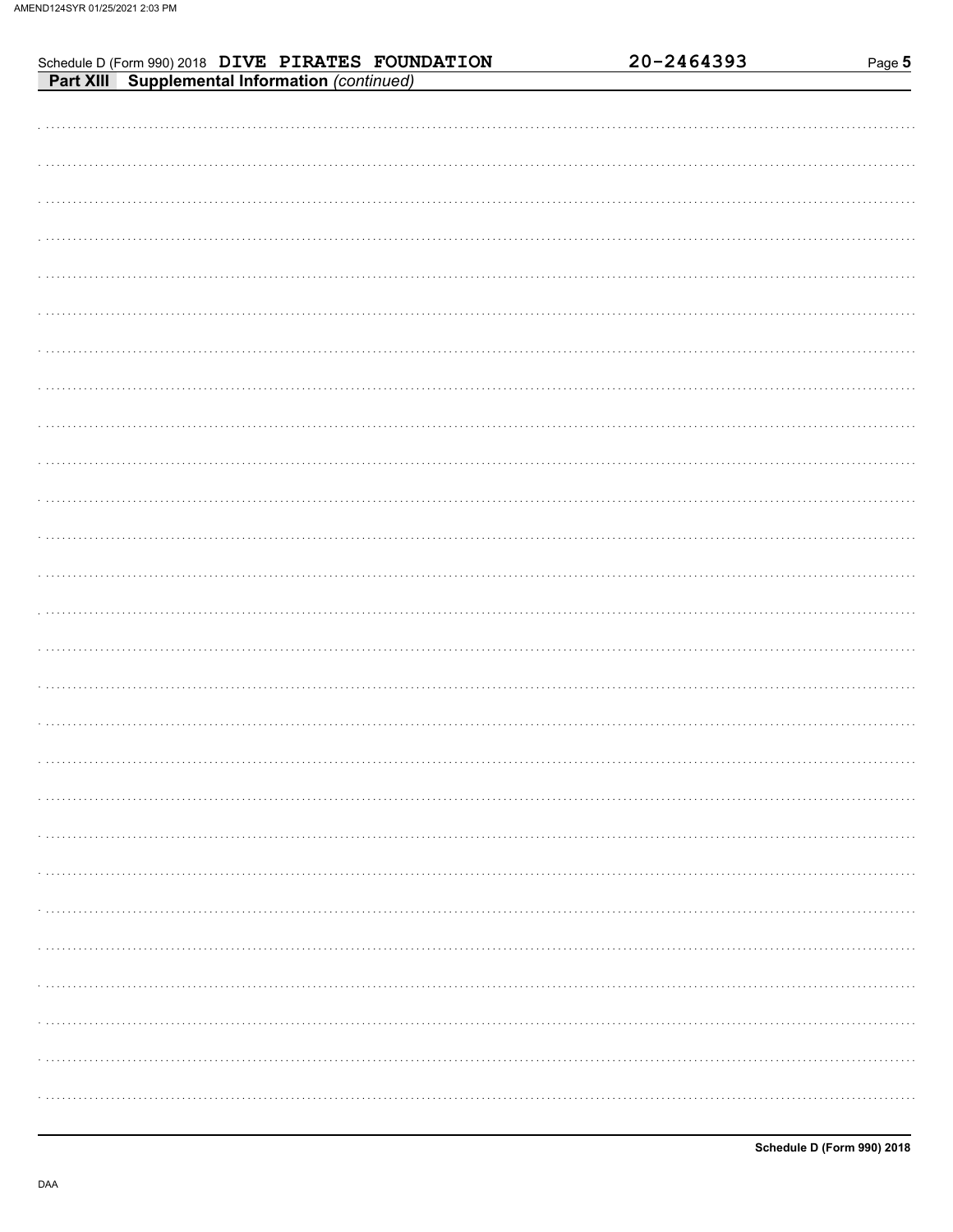| <b>SCHEDULE G</b><br>(Form 990 or 990-EZ)              | <b>Supplemental Information Regarding Fundraising or Gaming Activities</b>                                                                                                                 |                                     |      |                                | Complete if the organization answered "Yes" on Form 990, Part IV, line 17, 18, or 19, or if the<br>organization entered more than \$15,000 on Form 990-EZ, line 6a. |                                          | OMB No. 1545-0047                |
|--------------------------------------------------------|--------------------------------------------------------------------------------------------------------------------------------------------------------------------------------------------|-------------------------------------|------|--------------------------------|---------------------------------------------------------------------------------------------------------------------------------------------------------------------|------------------------------------------|----------------------------------|
| Department of the Treasury<br>Internal Revenue Service | Go to www.irs.gov/Form990 for instructions and the latest information.                                                                                                                     | <b>Open to Public</b><br>Inspection |      |                                |                                                                                                                                                                     |                                          |                                  |
| Name of the organization                               |                                                                                                                                                                                            |                                     |      |                                |                                                                                                                                                                     | <b>Employer identification number</b>    |                                  |
|                                                        | DIVE PIRATES FOUNDATION                                                                                                                                                                    |                                     |      |                                |                                                                                                                                                                     | 20-2464393                               |                                  |
| Part I                                                 | Fundraising Activities. Complete if the organization answered "Yes" on Form 990, Part IV, line 17.<br>Form 990-EZ filers are not required to complete this part.                           |                                     |      |                                |                                                                                                                                                                     |                                          |                                  |
| 1                                                      | Indicate whether the organization raised funds through any of the following activities. Check all that apply.                                                                              |                                     |      |                                |                                                                                                                                                                     |                                          |                                  |
| Mail solicitations<br>a                                |                                                                                                                                                                                            | e                                   |      |                                | Solicitation of non-government grants                                                                                                                               |                                          |                                  |
| Internet and email solicitations<br>b                  |                                                                                                                                                                                            |                                     |      |                                | Solicitation of government grants                                                                                                                                   |                                          |                                  |
| Phone solicitations<br>c                               |                                                                                                                                                                                            | Special fundraising events<br>g     |      |                                |                                                                                                                                                                     |                                          |                                  |
| In-person solicitations<br>d                           |                                                                                                                                                                                            |                                     |      |                                |                                                                                                                                                                     |                                          |                                  |
|                                                        | 2a Did the organization have a written or oral agreement with any individual (including officers, directors, trustees,                                                                     |                                     |      |                                |                                                                                                                                                                     |                                          |                                  |
|                                                        | or key employees listed in Form 990, Part VII) or entity in connection with professional fundraising services?                                                                             |                                     |      |                                |                                                                                                                                                                     |                                          | Yes<br><b>No</b>                 |
|                                                        | b If "Yes," list the 10 highest paid individuals or entities (fundraisers) pursuant to agreements under which the fundraiser is to be<br>compensated at least \$5,000 by the organization. |                                     |      |                                |                                                                                                                                                                     |                                          |                                  |
|                                                        |                                                                                                                                                                                            |                                     |      | (iii) Did fund-<br>raiser have |                                                                                                                                                                     | (v) Amount paid to                       | (vi) Amount paid to              |
|                                                        | (i) Name and address of individual<br>or entity (fundraiser)                                                                                                                               | (ii) Activity                       |      | custody or<br>control of       | (iv) Gross receipts<br>from activity                                                                                                                                | (or retained by)<br>fundraiser listed in | (or retained by)<br>organization |
|                                                        |                                                                                                                                                                                            |                                     |      | contributions?                 |                                                                                                                                                                     | col. (i)                                 |                                  |
|                                                        |                                                                                                                                                                                            |                                     | Yesl | No                             |                                                                                                                                                                     |                                          |                                  |
| 1                                                      |                                                                                                                                                                                            |                                     |      |                                |                                                                                                                                                                     |                                          |                                  |
| $\mathbf{2}$                                           |                                                                                                                                                                                            |                                     |      |                                |                                                                                                                                                                     |                                          |                                  |
|                                                        |                                                                                                                                                                                            |                                     |      |                                |                                                                                                                                                                     |                                          |                                  |
| 3                                                      |                                                                                                                                                                                            |                                     |      |                                |                                                                                                                                                                     |                                          |                                  |
|                                                        |                                                                                                                                                                                            |                                     |      |                                |                                                                                                                                                                     |                                          |                                  |
|                                                        |                                                                                                                                                                                            |                                     |      |                                |                                                                                                                                                                     |                                          |                                  |
| 4                                                      |                                                                                                                                                                                            |                                     |      |                                |                                                                                                                                                                     |                                          |                                  |
|                                                        |                                                                                                                                                                                            |                                     |      |                                |                                                                                                                                                                     |                                          |                                  |
| 5                                                      |                                                                                                                                                                                            |                                     |      |                                |                                                                                                                                                                     |                                          |                                  |
|                                                        |                                                                                                                                                                                            |                                     |      |                                |                                                                                                                                                                     |                                          |                                  |
|                                                        |                                                                                                                                                                                            |                                     |      |                                |                                                                                                                                                                     |                                          |                                  |
| 6                                                      |                                                                                                                                                                                            |                                     |      |                                |                                                                                                                                                                     |                                          |                                  |
|                                                        |                                                                                                                                                                                            |                                     |      |                                |                                                                                                                                                                     |                                          |                                  |
| 7                                                      |                                                                                                                                                                                            |                                     |      |                                |                                                                                                                                                                     |                                          |                                  |
|                                                        |                                                                                                                                                                                            |                                     |      |                                |                                                                                                                                                                     |                                          |                                  |
| 8                                                      |                                                                                                                                                                                            |                                     |      |                                |                                                                                                                                                                     |                                          |                                  |
|                                                        |                                                                                                                                                                                            |                                     |      |                                |                                                                                                                                                                     |                                          |                                  |
|                                                        |                                                                                                                                                                                            |                                     |      |                                |                                                                                                                                                                     |                                          |                                  |
| 9                                                      |                                                                                                                                                                                            |                                     |      |                                |                                                                                                                                                                     |                                          |                                  |
|                                                        |                                                                                                                                                                                            |                                     |      |                                |                                                                                                                                                                     |                                          |                                  |
| 10                                                     |                                                                                                                                                                                            |                                     |      |                                |                                                                                                                                                                     |                                          |                                  |
|                                                        |                                                                                                                                                                                            |                                     |      |                                |                                                                                                                                                                     |                                          |                                  |
| Total                                                  |                                                                                                                                                                                            |                                     |      |                                |                                                                                                                                                                     |                                          |                                  |
| 3<br>registration or licensing.                        | List all states in which the organization is registered or licensed to solicit contributions or has been notified it is exempt from                                                        |                                     |      |                                |                                                                                                                                                                     |                                          |                                  |
|                                                        |                                                                                                                                                                                            |                                     |      |                                |                                                                                                                                                                     |                                          |                                  |
|                                                        |                                                                                                                                                                                            |                                     |      |                                |                                                                                                                                                                     |                                          |                                  |
|                                                        |                                                                                                                                                                                            |                                     |      |                                |                                                                                                                                                                     |                                          |                                  |
|                                                        |                                                                                                                                                                                            |                                     |      |                                |                                                                                                                                                                     |                                          |                                  |
|                                                        |                                                                                                                                                                                            |                                     |      |                                |                                                                                                                                                                     |                                          |                                  |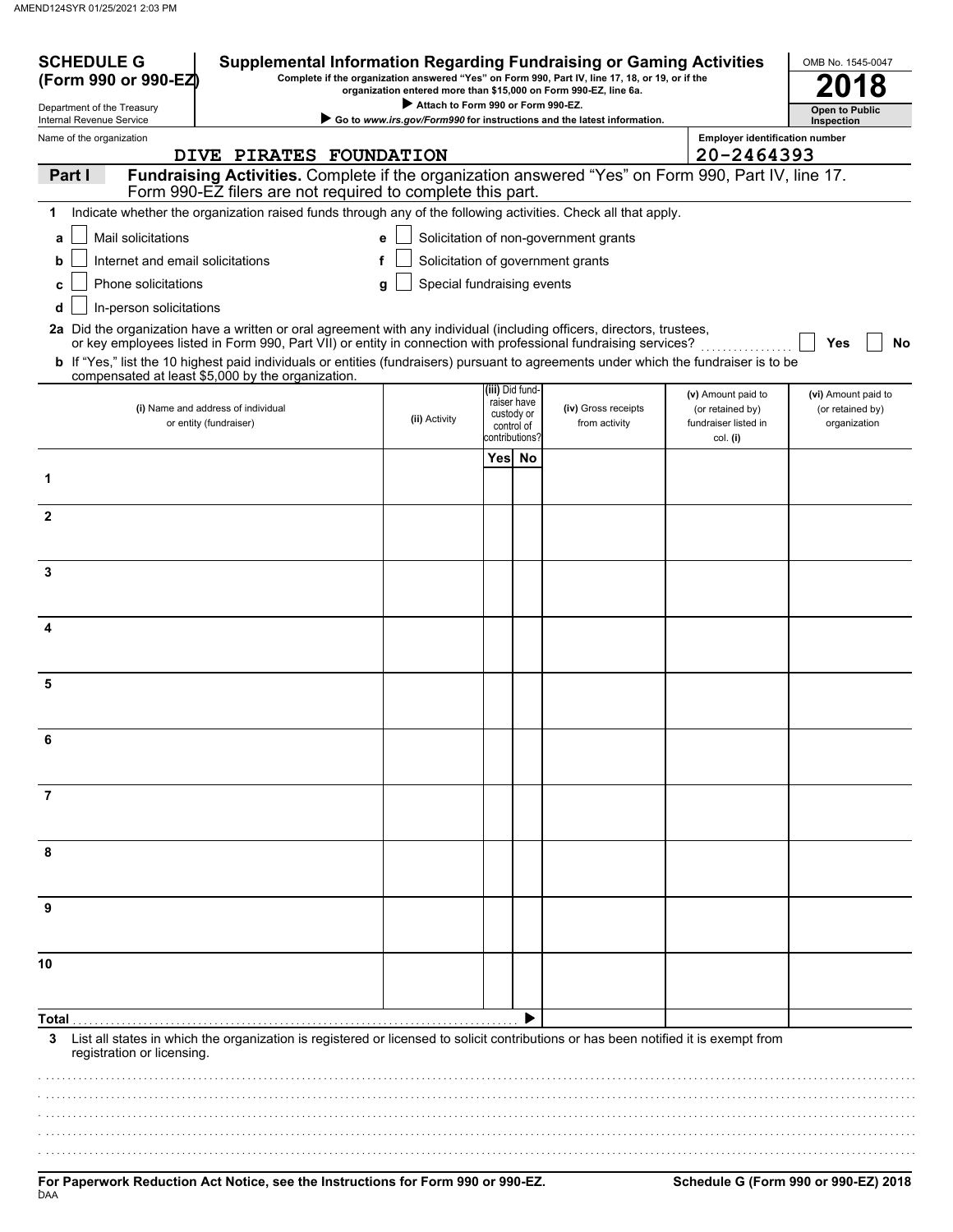### Schedule G (Form 990 or 990-EZ) 2018 **DIVE PIRATES FOUNDATION 20-2464393** Page **2**

| Part II | <b>Fundraising Events.</b> Complete if the organization answered "Yes" on Form 990, Part IV, line 18, or reported more |
|---------|------------------------------------------------------------------------------------------------------------------------|
|         | than \$15,000 of fundraising event contributions and gross income on Form 990-EZ, lines 1 and 6b. List events with     |
|         | gross receipts greater than \$5,000.                                                                                   |

|                 |                                                       | (a) Event $#1$<br>PIRATES BALL<br>$\overline{$ (event type)                                                                                                                                                                     | $(b)$ Event #2<br><b>OTHER</b><br>(event type)   | (c) Other events<br>$\mathbf 1$<br>(total number) | (d) Total events<br>(add col. (a) through<br>col. (c) |
|-----------------|-------------------------------------------------------|---------------------------------------------------------------------------------------------------------------------------------------------------------------------------------------------------------------------------------|--------------------------------------------------|---------------------------------------------------|-------------------------------------------------------|
| Revenue         | 1 Gross receipts                                      | 70,945                                                                                                                                                                                                                          | 50,201                                           | 45,458                                            | 166,604                                               |
|                 | 2 Less: Contributions<br>3 Gross income (line 1 minus |                                                                                                                                                                                                                                 | 50,511                                           |                                                   | 50,511                                                |
|                 |                                                       | 70,945                                                                                                                                                                                                                          | $-310$                                           | 45,458                                            | 116,093                                               |
|                 | 4 Cash prizes                                         |                                                                                                                                                                                                                                 |                                                  |                                                   |                                                       |
|                 | 5 Noncash prizes                                      |                                                                                                                                                                                                                                 |                                                  |                                                   |                                                       |
|                 | 6 Rent/facility costs                                 | 17,385                                                                                                                                                                                                                          |                                                  |                                                   | 17,385                                                |
| Direct Expenses | 7 Food and beverages                                  |                                                                                                                                                                                                                                 |                                                  |                                                   |                                                       |
|                 | 8 Entertainment                                       |                                                                                                                                                                                                                                 |                                                  |                                                   |                                                       |
|                 | 9 Other direct expenses                               | 19,634                                                                                                                                                                                                                          | 50, 511                                          |                                                   | 70,145                                                |
|                 |                                                       | 10 Direct expense summary. Add lines 4 through 9 in column (d) [11] content content content content of the summary.                                                                                                             |                                                  |                                                   | $\frac{87,530}{28,563}$                               |
|                 | Part III                                              | Gaming. Complete if the organization answered "Yes" on Form 990, Part IV, line 19, or reported more                                                                                                                             |                                                  |                                                   |                                                       |
|                 |                                                       | than \$15,000 on Form 990-EZ, line 6a.                                                                                                                                                                                          |                                                  |                                                   |                                                       |
| Revenue         |                                                       | (a) Bingo                                                                                                                                                                                                                       | (b) Pull tabs/instant<br>bingo/progressive bingo | (c) Other gaming                                  | (d) Total gaming (add<br>col. (a) through col. (c))   |
|                 | 1 Gross revenue                                       |                                                                                                                                                                                                                                 |                                                  |                                                   |                                                       |
|                 | 2 Cash prizes                                         |                                                                                                                                                                                                                                 |                                                  |                                                   |                                                       |
| Direct Expenses | 3 Noncash prizes                                      | the contract of the contract of the contract of the contract of the contract of                                                                                                                                                 |                                                  |                                                   |                                                       |
|                 | 4 Rent/facility costs                                 |                                                                                                                                                                                                                                 |                                                  |                                                   |                                                       |
|                 | 5 Other direct expenses                               |                                                                                                                                                                                                                                 |                                                  |                                                   |                                                       |
|                 | 6 Volunteer labor                                     | No                                                                                                                                                                                                                              | Yes $%$<br>No.                                   | %<br>Yes<br>No.                                   |                                                       |
|                 |                                                       | 7 Direct expense summary. Add lines 2 through 5 in column (d)                                                                                                                                                                   |                                                  | ▶                                                 |                                                       |
|                 |                                                       |                                                                                                                                                                                                                                 |                                                  |                                                   |                                                       |
| 9               | b If "No," explain:                                   | Enter the state(s) in which the organization conducts gaming activities:<br>[[CONDIDERET] [CONDIDERET IN STATE IN STATES IN STATES IN STATES IN STATES IN STATES IN STATES IN STATES IN STATES IN STATES IN STATES IN STATES IN |                                                  |                                                   | Yes<br>No                                             |
|                 | b If "Yes," explain:                                  |                                                                                                                                                                                                                                 |                                                  |                                                   | Yes<br>No                                             |
|                 |                                                       |                                                                                                                                                                                                                                 |                                                  |                                                   |                                                       |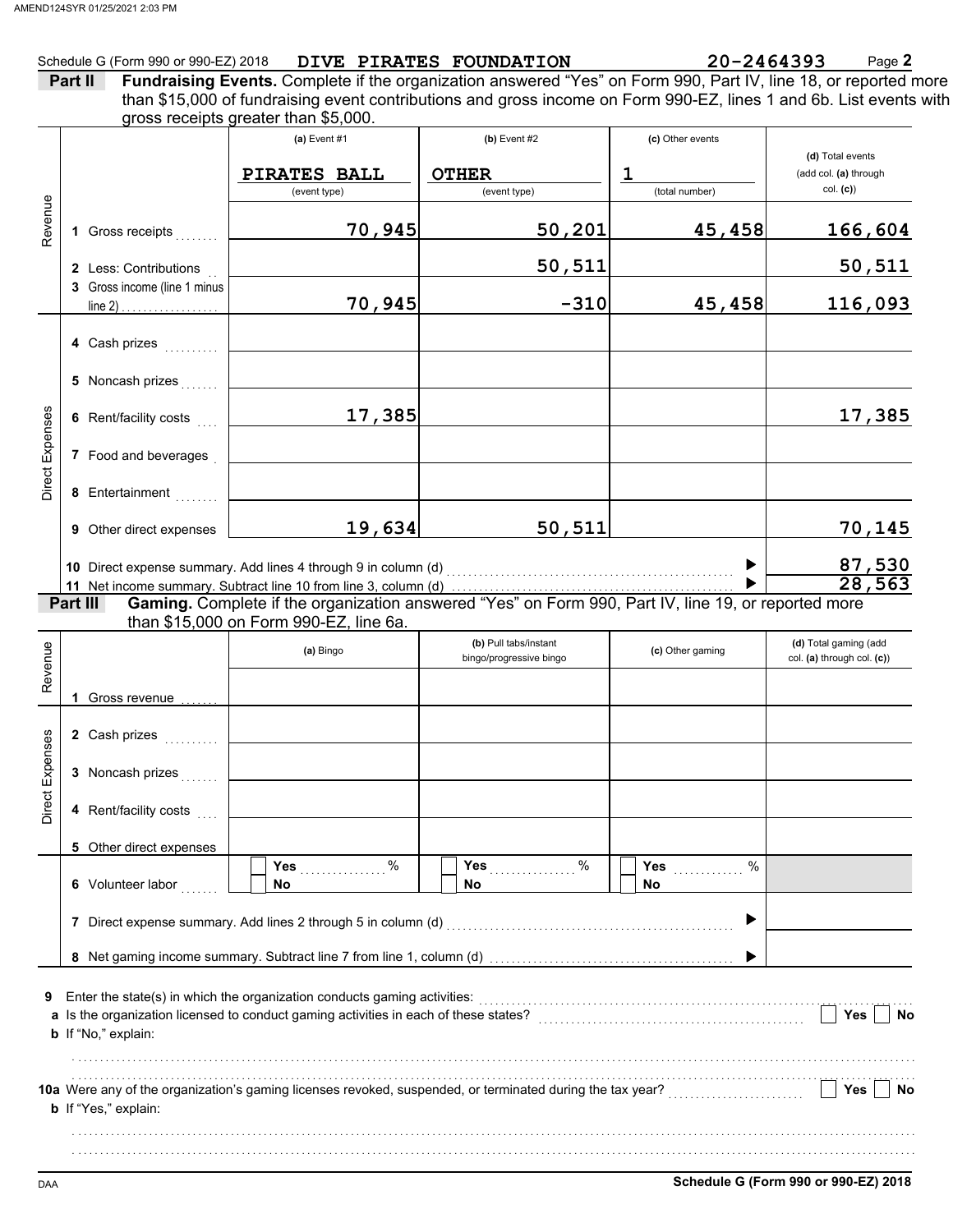|    | Schedule G (Form 990 or 990-EZ) 2018                                                                                                                                                                                                                     |  | DIVE PIRATES FOUNDATION | 20-2464393 |                 |     | Page 3    |
|----|----------------------------------------------------------------------------------------------------------------------------------------------------------------------------------------------------------------------------------------------------------|--|-------------------------|------------|-----------------|-----|-----------|
| 11 |                                                                                                                                                                                                                                                          |  |                         |            |                 | Yes | <b>No</b> |
| 12 | Is the organization a grantor, beneficiary or trustee of a trust, or a member of a partnership or other entity                                                                                                                                           |  |                         |            |                 |     |           |
|    |                                                                                                                                                                                                                                                          |  |                         |            |                 | Yes | <b>No</b> |
| 13 | Indicate the percentage of gaming activity conducted in:                                                                                                                                                                                                 |  |                         |            |                 |     |           |
| a  | The organization's facility [1, 2003] The organization's facility [1, 2004] The organization's facility [1, 2004] The organization's facility [1, 2004] The organization's facility [1, 2004] The organization of the organiza                           |  |                         |            | 13a             |     | %         |
| b  | An outside facility encourance and account of the contract of the contract of the contract of the contract of the contract of the contract of the contract of the contract of the contract of the contract of the contract of                            |  |                         |            | 13 <sub>b</sub> |     | $\%$      |
| 14 | Enter the name and address of the person who prepares the organization's gaming/special events books and<br>records:                                                                                                                                     |  |                         |            |                 |     |           |
|    |                                                                                                                                                                                                                                                          |  |                         |            |                 |     |           |
|    | Address $\blacktriangleright$                                                                                                                                                                                                                            |  |                         |            |                 |     |           |
|    | <b>15a</b> Does the organization have a contract with a third party from whom the organization receives gaming                                                                                                                                           |  |                         |            |                 |     |           |
|    | revenue?                                                                                                                                                                                                                                                 |  |                         |            |                 | Yes | No        |
| b  | If "Yes," enter the amount of gaming revenue received by the organization ▶ ( ( ( ) ) ( ) and the                                                                                                                                                        |  |                         |            |                 |     |           |
|    | amount of gaming revenue retained by the third party ▶ \$                                                                                                                                                                                                |  |                         |            |                 |     |           |
| c  | If "Yes," enter name and address of the third party:                                                                                                                                                                                                     |  |                         |            |                 |     |           |
|    |                                                                                                                                                                                                                                                          |  |                         |            |                 |     |           |
|    | Address $\blacktriangleright$                                                                                                                                                                                                                            |  |                         |            |                 |     |           |
| 16 | Gaming manager information:                                                                                                                                                                                                                              |  |                         |            |                 |     |           |
|    |                                                                                                                                                                                                                                                          |  |                         |            |                 |     |           |
|    |                                                                                                                                                                                                                                                          |  |                         |            |                 |     |           |
|    |                                                                                                                                                                                                                                                          |  |                         |            |                 |     |           |
|    | Director/officer<br>Employee<br>and the state of the state                                                                                                                                                                                               |  | Independent contractor  |            |                 |     |           |
| 17 | Mandatory distributions:                                                                                                                                                                                                                                 |  |                         |            |                 |     |           |
| a  | Is the organization required under state law to make charitable distributions from the gaming proceeds to                                                                                                                                                |  |                         |            |                 |     |           |
|    |                                                                                                                                                                                                                                                          |  |                         |            |                 | Yes | No        |
| b  | Enter the amount of distributions required under state law to be distributed to other exempt organizations or                                                                                                                                            |  |                         |            |                 |     |           |
|    | spent in the organization's own exempt activities during the tax year S                                                                                                                                                                                  |  |                         |            |                 |     |           |
|    | Supplemental Information. Provide the explanations required by Part I, line 2b, columns (iii) and (v); and<br>Part IV<br>Part III, lines 9, 9b, 10b, 15b, 15c, 16, and 17b, as applicable. Also provide any additional information.<br>See instructions. |  |                         |            |                 |     |           |
|    |                                                                                                                                                                                                                                                          |  |                         |            |                 |     |           |
|    |                                                                                                                                                                                                                                                          |  |                         |            |                 |     |           |
|    |                                                                                                                                                                                                                                                          |  |                         |            |                 |     |           |
|    |                                                                                                                                                                                                                                                          |  |                         |            |                 |     |           |
|    |                                                                                                                                                                                                                                                          |  |                         |            |                 |     |           |
|    |                                                                                                                                                                                                                                                          |  |                         |            |                 |     |           |
|    |                                                                                                                                                                                                                                                          |  |                         |            |                 |     |           |
|    |                                                                                                                                                                                                                                                          |  |                         |            |                 |     |           |
|    |                                                                                                                                                                                                                                                          |  |                         |            |                 |     |           |
|    |                                                                                                                                                                                                                                                          |  |                         |            |                 |     |           |
|    |                                                                                                                                                                                                                                                          |  |                         |            |                 |     |           |
|    |                                                                                                                                                                                                                                                          |  |                         |            |                 |     |           |

Schedule G (Form 990 or 990-EZ) 2018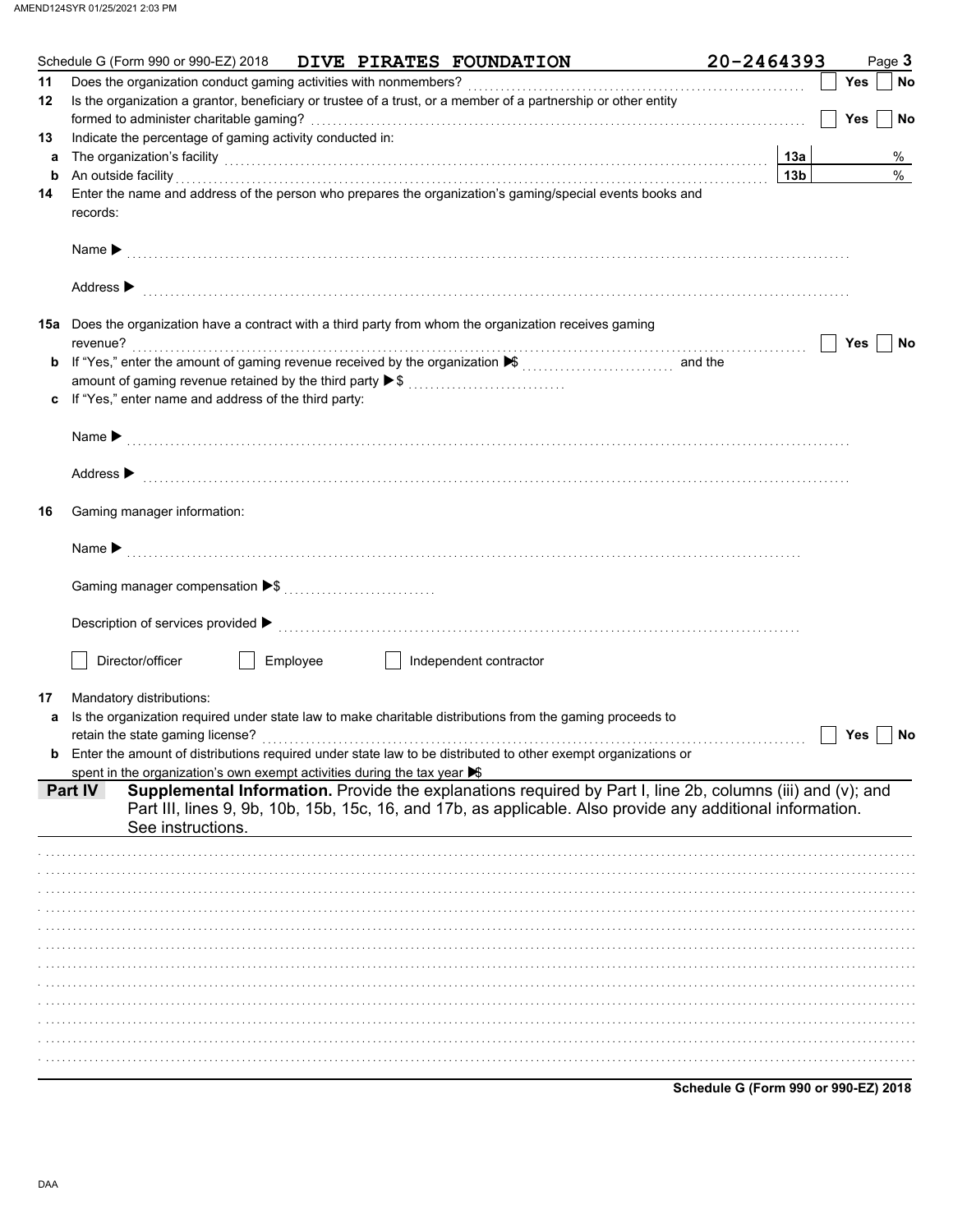# **(Form 990)**

## **SCHEDULE M Noncash Contributions**

OMB No. 1545-0047 **2018**

| Department of the Treasury |
|----------------------------|
| Internal Revenue Service   |

 **Complete if the organizations answered "Yes" on Form 990, Part IV, lines 29 or 30. Attach to Form 990.**

 **Go to** *www.irs.gov/Form990* **for instructions and the latest information.**

Name of the organization **Employer identification number Employer identification number Inspection Open To Public**

**DIVE PIRATES FOUNDATION 20-2464393**

|              | <b>Types of Property</b><br>Part I                                                                                                                                                                                                       |                 |                                   |                                                     |                              |     |     |    |
|--------------|------------------------------------------------------------------------------------------------------------------------------------------------------------------------------------------------------------------------------------------|-----------------|-----------------------------------|-----------------------------------------------------|------------------------------|-----|-----|----|
|              |                                                                                                                                                                                                                                          | (a)<br>Check if | (b)<br>Number of contributions or | (c)<br>Noncash contribution                         | (d)<br>Method of determining |     |     |    |
|              |                                                                                                                                                                                                                                          | applicable      | items contributed                 | amounts reported on<br>Form 990, Part VIII, line 1g | noncash contribution amounts |     |     |    |
| 1            | Art - Works of art                                                                                                                                                                                                                       |                 |                                   |                                                     |                              |     |     |    |
| $\mathbf{2}$ | Art - Historical treasures                                                                                                                                                                                                               |                 |                                   |                                                     |                              |     |     |    |
| 3            | Art - Fractional interests                                                                                                                                                                                                               |                 |                                   |                                                     |                              |     |     |    |
| 4            | Books and publications                                                                                                                                                                                                                   |                 |                                   |                                                     |                              |     |     |    |
| 5            | Clothing and household                                                                                                                                                                                                                   |                 |                                   |                                                     |                              |     |     |    |
|              | goods                                                                                                                                                                                                                                    |                 |                                   |                                                     |                              |     |     |    |
| 6            | Cars and other vehicles                                                                                                                                                                                                                  |                 |                                   |                                                     |                              |     |     |    |
| 7            | Boats and planes<br>.                                                                                                                                                                                                                    |                 |                                   |                                                     |                              |     |     |    |
| 8            |                                                                                                                                                                                                                                          |                 |                                   |                                                     |                              |     |     |    |
| 9            | Securities - Publicly traded                                                                                                                                                                                                             | $\mathbf x$     | $\mathbf{1}$                      |                                                     | 3,235 FMV UPON ACQUISITION   |     |     |    |
| 10           | Securities - Closely held stock                                                                                                                                                                                                          |                 |                                   |                                                     |                              |     |     |    |
| 11           | Securities - Partnership, LLC,                                                                                                                                                                                                           |                 |                                   |                                                     |                              |     |     |    |
|              | or trust interests                                                                                                                                                                                                                       |                 |                                   |                                                     |                              |     |     |    |
| 12           | Securities - Miscellaneous                                                                                                                                                                                                               |                 |                                   |                                                     |                              |     |     |    |
| 13           | Qualified conservation                                                                                                                                                                                                                   |                 |                                   |                                                     |                              |     |     |    |
|              | contribution - Historic                                                                                                                                                                                                                  |                 |                                   |                                                     |                              |     |     |    |
|              | structures                                                                                                                                                                                                                               |                 |                                   |                                                     |                              |     |     |    |
| 14           | Qualified conservation                                                                                                                                                                                                                   |                 |                                   |                                                     |                              |     |     |    |
|              | contribution - Other                                                                                                                                                                                                                     |                 |                                   |                                                     |                              |     |     |    |
| 15           | Real estate - Residential                                                                                                                                                                                                                |                 |                                   |                                                     |                              |     |     |    |
| 16           | Real estate - Commercial                                                                                                                                                                                                                 |                 |                                   |                                                     |                              |     |     |    |
| 17           | Real estate - Other                                                                                                                                                                                                                      |                 |                                   |                                                     |                              |     |     |    |
| 18           | Collectibles                                                                                                                                                                                                                             |                 |                                   |                                                     |                              |     |     |    |
| 19           | Food inventory                                                                                                                                                                                                                           |                 |                                   |                                                     |                              |     |     |    |
| 20           | Drugs and medical supplies                                                                                                                                                                                                               |                 |                                   |                                                     |                              |     |     |    |
| 21           | Taxidermy<br>.                                                                                                                                                                                                                           |                 |                                   |                                                     |                              |     |     |    |
| 22           | Historical artifacts                                                                                                                                                                                                                     |                 |                                   |                                                     |                              |     |     |    |
| 23           | Scientific specimens<br>.                                                                                                                                                                                                                |                 |                                   |                                                     |                              |     |     |    |
| 24           | Archeological artifacts                                                                                                                                                                                                                  | $\mathbf x$     | 300                               |                                                     | 75,232 DONOR VALUE           |     |     |    |
| 25<br>26     | Other $\blacktriangleright$ ( DIVE EQUIPMENT)                                                                                                                                                                                            |                 |                                   |                                                     |                              |     |     |    |
| 27           |                                                                                                                                                                                                                                          |                 |                                   |                                                     |                              |     |     |    |
| 28           | Other $\blacktriangleright$ (                                                                                                                                                                                                            |                 |                                   |                                                     |                              |     |     |    |
| 29           | Number of Forms 8283 received by the organization during the tax year for contributions for                                                                                                                                              |                 |                                   |                                                     |                              |     |     |    |
|              | which the organization completed Form 8283, Part IV, Donee Acknowledgement                                                                                                                                                               |                 |                                   |                                                     | 29                           |     |     |    |
|              |                                                                                                                                                                                                                                          |                 |                                   |                                                     |                              |     | Yes | No |
|              |                                                                                                                                                                                                                                          |                 |                                   |                                                     |                              |     |     |    |
|              | 30a During the year, did the organization receive by contribution any property reported in Part I, lines 1 through<br>28, that it must hold for at least three years from the date of the initial contribution, and which isn't required |                 |                                   |                                                     |                              |     |     |    |
|              | to be used for exempt purposes for the entire holding period?                                                                                                                                                                            |                 |                                   |                                                     |                              | 30a |     | X  |
| b            | If "Yes," describe the arrangement in Part II.                                                                                                                                                                                           |                 |                                   |                                                     |                              |     |     |    |
| 31           | Does the organization have a gift acceptance policy that requires the review of any nonstandard                                                                                                                                          |                 |                                   |                                                     |                              |     |     |    |
|              | contributions?                                                                                                                                                                                                                           |                 |                                   |                                                     |                              |     |     | X  |
|              | 32a Does the organization hire or use third parties or related organizations to solicit, process, or sell noncash                                                                                                                        |                 |                                   |                                                     |                              | 31  |     |    |
|              | contributions?                                                                                                                                                                                                                           |                 |                                   |                                                     |                              |     |     | X  |
| b            | If "Yes," describe in Part II.                                                                                                                                                                                                           |                 |                                   |                                                     |                              | 32a |     |    |
| 33           | If the organization didn't report an amount in column (c) for a type of property for which column (a) is checked,                                                                                                                        |                 |                                   |                                                     |                              |     |     |    |
|              | describe in Part II.                                                                                                                                                                                                                     |                 |                                   |                                                     |                              |     |     |    |

For Paperwork Reduction Act Notice, see the Instructions for Form 990. **Schedule M** (Form 990) 2018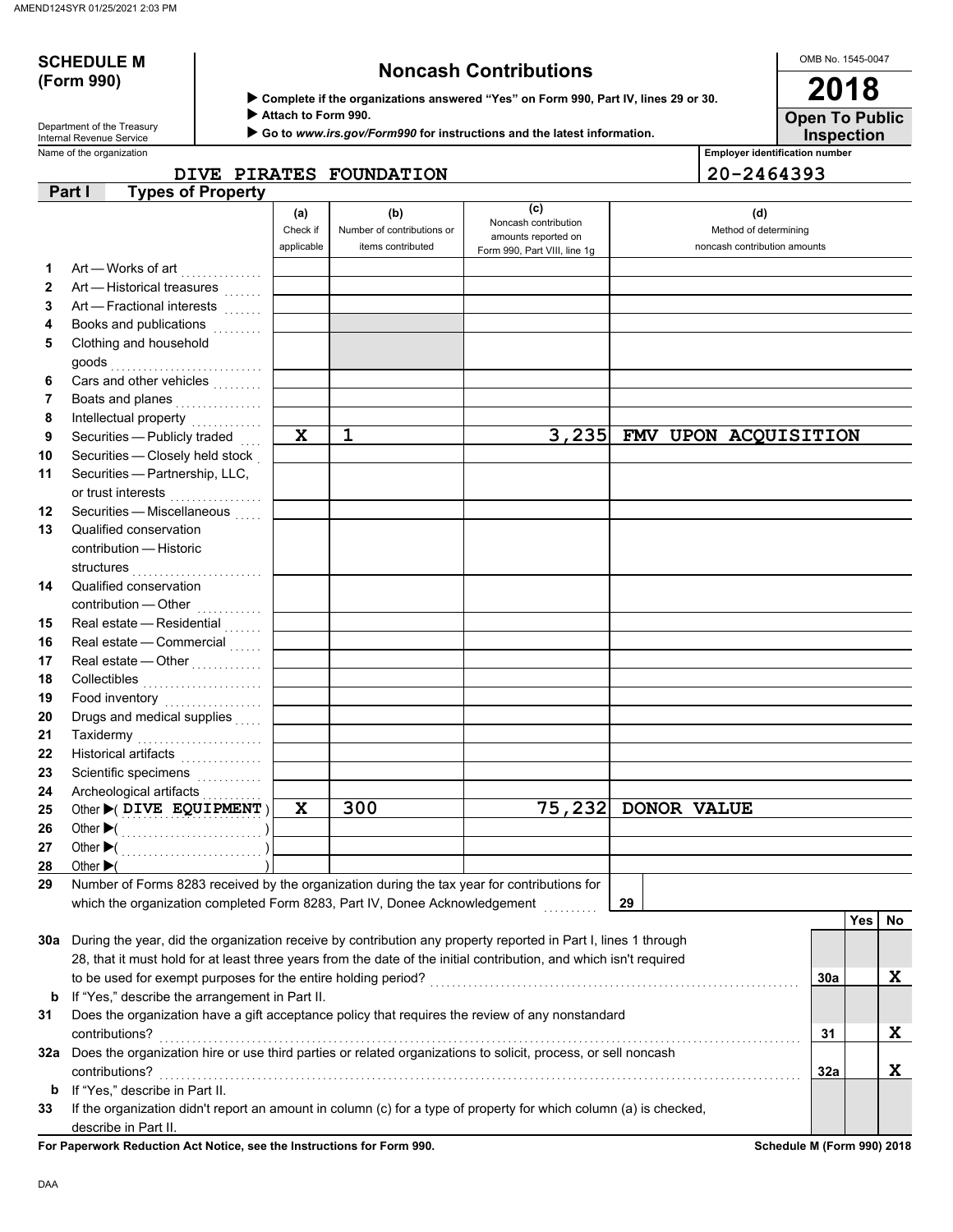|         | Schedule M (Form 990) 2018 DIVE PIRATES FOUNDATION                                                                                                                                                                                                                                                                | 20-2464393 | Page 2 |
|---------|-------------------------------------------------------------------------------------------------------------------------------------------------------------------------------------------------------------------------------------------------------------------------------------------------------------------|------------|--------|
| Part II | Supplemental Information. Provide the information required by Part I, lines 30b, 32b, and 33, and whether<br>the organization is reporting in Part I, column (b), the number of contributions, the number of items received,<br>or a combination of both. Also complete this part for any additional information. |            |        |
|         |                                                                                                                                                                                                                                                                                                                   |            |        |
|         |                                                                                                                                                                                                                                                                                                                   |            |        |
|         |                                                                                                                                                                                                                                                                                                                   |            |        |
|         |                                                                                                                                                                                                                                                                                                                   |            |        |
|         |                                                                                                                                                                                                                                                                                                                   |            |        |
|         |                                                                                                                                                                                                                                                                                                                   |            |        |
|         |                                                                                                                                                                                                                                                                                                                   |            |        |
|         |                                                                                                                                                                                                                                                                                                                   |            |        |
|         |                                                                                                                                                                                                                                                                                                                   |            |        |
|         |                                                                                                                                                                                                                                                                                                                   |            |        |
|         |                                                                                                                                                                                                                                                                                                                   |            |        |
|         |                                                                                                                                                                                                                                                                                                                   |            |        |
|         |                                                                                                                                                                                                                                                                                                                   |            |        |
|         |                                                                                                                                                                                                                                                                                                                   |            |        |
|         |                                                                                                                                                                                                                                                                                                                   |            |        |
|         |                                                                                                                                                                                                                                                                                                                   |            |        |
|         |                                                                                                                                                                                                                                                                                                                   |            |        |
|         |                                                                                                                                                                                                                                                                                                                   |            |        |
|         |                                                                                                                                                                                                                                                                                                                   |            |        |
|         |                                                                                                                                                                                                                                                                                                                   |            |        |
|         |                                                                                                                                                                                                                                                                                                                   |            |        |
|         |                                                                                                                                                                                                                                                                                                                   |            |        |
|         |                                                                                                                                                                                                                                                                                                                   |            |        |
|         |                                                                                                                                                                                                                                                                                                                   |            |        |
|         |                                                                                                                                                                                                                                                                                                                   |            |        |
|         |                                                                                                                                                                                                                                                                                                                   |            |        |
|         |                                                                                                                                                                                                                                                                                                                   |            |        |
|         |                                                                                                                                                                                                                                                                                                                   |            |        |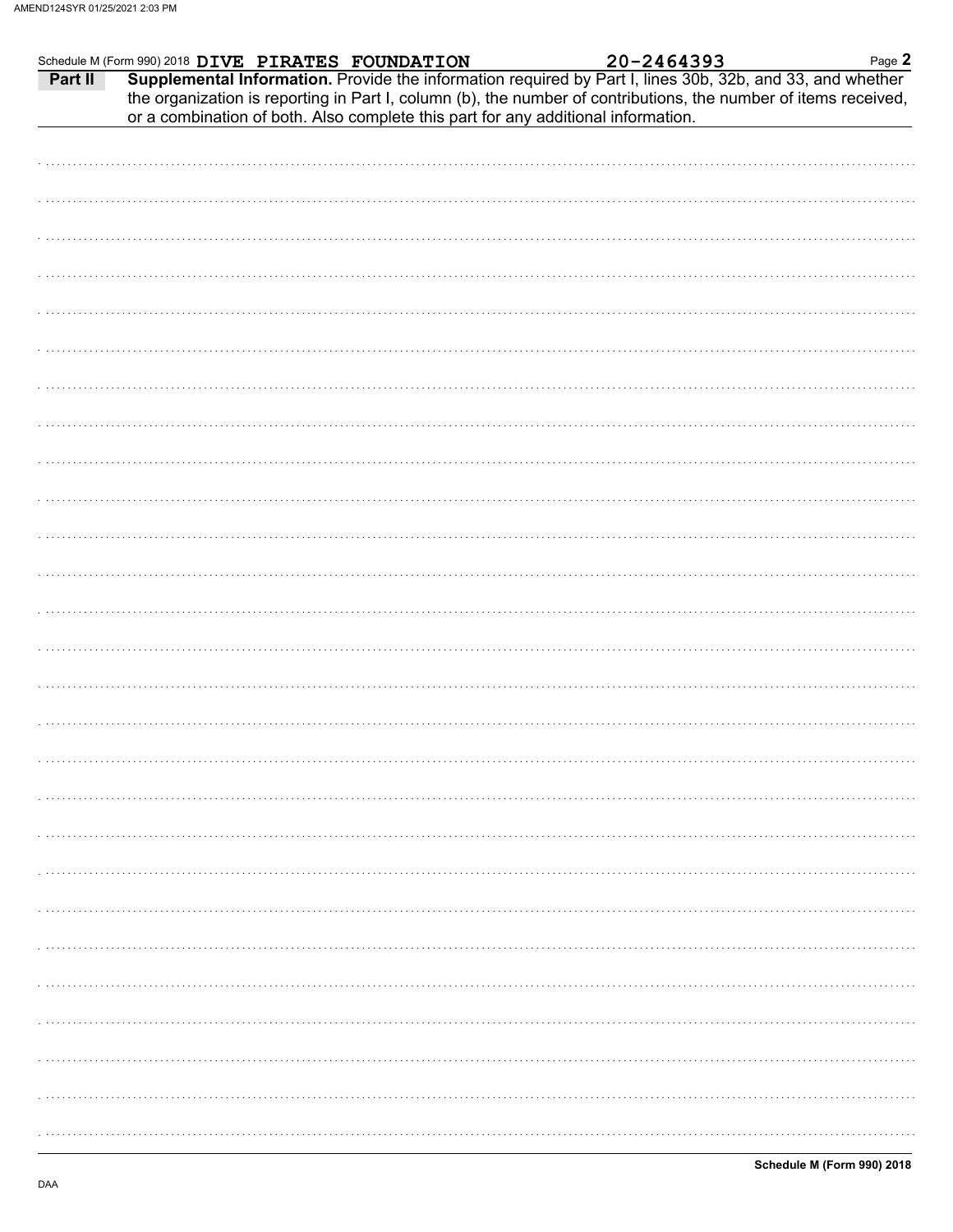**SCHEDULE O** (Form 990 or 990-EZ)

Supplemental Information to Form 990 or 990-EZ

Complete to provide information for responses to specific questions on Form 990 or 990-EZ or to provide any additional information.

> Attach to Form 990 or 990-EZ. Go to www.irs.gov/Form990 for the latest information.

OMB No. 1545-0047

2018 **Open to Public** 

**Inspection** 

Department of the Treasury<br>Internal Revenue Service Name of the organization

DIVE PIRATES FOUNDATION

**Employer identification number** 20-2464393

AMENDED RETURN EXPLANATION

AN AMENDED TAX RETURN WILL BE FILED FOR THE CALENDAR YEARS 01/01/2019 TO 06/30/2019, AND 01/01/2018 TO 12/31/2018 TO REMOVE THE PREVIOUSLY LISTED PROFESSIONAL FUNDRAISING EXPENSES FROM FORM 990 PART I LINE 16A AND MOVE THEM TO LINE 17 AS FUNCTIONAL EXPENSES. THE REASON IS DUE TO THE FACT THERE WERE NO PROFESSIONAL FEES PAID TO ANY VENDOR FOR FUNDRAISER **ACTIVITIES.** ALL COSTS WERE INCURRED INTERNALLY AND AS A FUNCTION OF THE FOR THE PERIOD  $01/01/2019$  TO  $06/30/2019$  THIS CHANGE WILL **FUNDRAISER.** REDUCE LINE 16A BY THE TOTAL OF PROFESSIONAL FUNDRAISING EXPENSES OF \$372 AND WILL INCREASE LINE 17 BY \$372. THE CHANGE ON LINE 17 IS SUPPORTED ON THE FORM 990 PART IX ON LINE 12 ADVERTISING & PROMOTION FUNCTIONAL EXPENSES WHERE THE \$372 WAS ADDED TO THE PREVIOUS AMOUNT OF \$6,919 FOR AN AMENDED TOTAL OF \$7,291 AND LINE 11E PROFESSIONAL FUNDRAISING EXPENSES FOR \$372 WAS REMOVED. A SIMILAR CHANGE ALSO OCCURED DURING THE PERIOD 01/01/2018 TO 12/31/2018 SO THE 'PRIOR YEAR' COLUMN ON FORM 990 PART I ALSO REFLECTS THE CHANGE IN PROFESSIONAL FUNDRAISING EXPENSES AS A REDUCTION TO LINE 16A AND AN INCREASE TO LINE 17.

FORM 990, PART VI, LINE 11B - ORGANIZATION'S PROCESS TO REVIEW FORM 990 NO REVIEW WAS OR WILL BE CONDUCTED.

FORM 990, PART VI, LINE 19 - GOVERNING DOCUMENTS DISCLOSURE EXPLANATION NO DOCUMENTS AVAILABLE TO THE PUBLIC

FORM 990, PART IX, LINE 11G - OTHER FEES FOR SERVICES